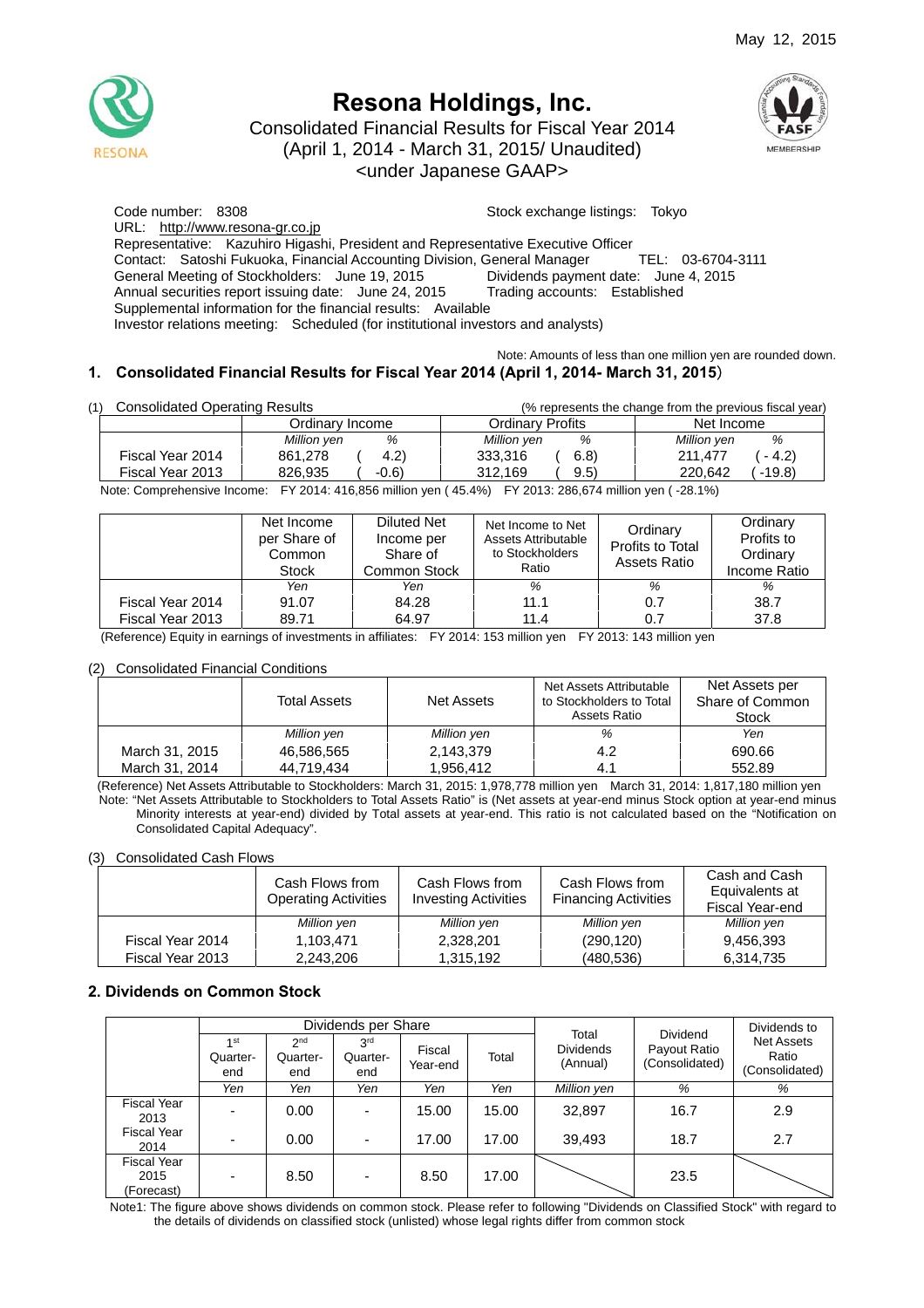## **3. Earnings Forecasts for Fiscal Year 2015 (April 1, 2015 - March 31, 2016)**

|                                             |                         | (% represents the change from the same period in the previous fiscal year) |                                         |  |
|---------------------------------------------|-------------------------|----------------------------------------------------------------------------|-----------------------------------------|--|
|                                             | <b>Ordinary Profits</b> | Net Income Attributable to<br>Shares of the Parent                         | Net Income per Share of<br>Common Stock |  |
|                                             | %<br>Million yen        | Million yen<br>%                                                           | Yen                                     |  |
| 1 <sup>st</sup> Half of Fiscal Year<br>2015 | $-30.2$<br>131.000      | $91,000$ $(-31.4)$                                                         | 37.66                                   |  |
| Fiscal Year 2015<br>(Full year)             | $-23.8$<br>254.000      | $(-17.2)$<br>175,000                                                       | 72.31                                   |  |

## **4. Other**

(1) Changes in Significant Subsidiaries during the Fiscal Year: No

(2) Changes in Accounting Policies, Changes in Accounting Estimates and Restatement during the Fiscal Year

| A)    | Changes due to revision of accounting standards:                                                                  | Yes               |                      |  |
|-------|-------------------------------------------------------------------------------------------------------------------|-------------------|----------------------|--|
| B)    | Changes due to other reasons:                                                                                     | No.               |                      |  |
| C)    | Changes in accounting estimates:                                                                                  | No.               |                      |  |
| D)    | Restatement:                                                                                                      | No.               |                      |  |
|       | (3) Number of Shares of Common Stock Outstanding                                                                  |                   |                      |  |
|       | A) Total outstanding shares including treasury stock at the fiscal year-end                                       |                   |                      |  |
|       | March 31, 2015: 2.324.118.091 shares                                                                              | March 31, 2014:   | 2,324,118,091 shares |  |
| B)    | Treasury stock at the fiscal year-end                                                                             |                   |                      |  |
|       | March 31, 2015:<br>5.999.097 shares                                                                               | March 31, 2014:   | 137.204.297 shares   |  |
| C)    | Average outstanding shares during the fiscal year                                                                 |                   |                      |  |
|       | Fiscal Year 2014: 2,193,242,258 shares                                                                            | Fiscal Year 2013: | 2,302,727,340 shares |  |
| Note: | Treasury stock at the fiscal year-end included the stocks owned by ESOP-type Stock Benefit Trust for the Employee |                   |                      |  |
|       | Shareholding Association.                                                                                         |                   |                      |  |
|       | 5,057,000 shares<br>March 31, 2015:                                                                               | March 31, 2014:   | 6,273,200 shares     |  |

## **(Reference) Summary of Non-Consolidated Financial Results**

## **1. Non-Consolidated Financial Results for Fiscal Year 2014 (April 1, 2014 - March 31, 2015)**

| (1) Operating Results<br>(% represents the change from the previous fiscal year) |                  |                    |                          |                         |  |
|----------------------------------------------------------------------------------|------------------|--------------------|--------------------------|-------------------------|--|
|                                                                                  | Operating Income |                    | <b>Operating Profits</b> | <b>Ordinary Profits</b> |  |
|                                                                                  |                  | %<br>Million yen   | %<br>Million ven         | Million ven<br>%        |  |
|                                                                                  | Fiscal Year 2014 | $-71.7$<br>128,333 | $-72.9$<br>121.106       | 121.374<br>$-72.7$      |  |
|                                                                                  | Fiscal Year 2013 | 85.4)<br>453.476   | 88.1)<br>446.623         | 87.0)<br>444.623        |  |

|                  | Net Income         | Net Income per<br>Share of Common Stock | Diluted Net Income per<br>Share of Common Stock |
|------------------|--------------------|-----------------------------------------|-------------------------------------------------|
|                  | %<br>Million yen   | Yen                                     | Yen                                             |
| Fiscal Year 2014 | 121.722<br>$-72.7$ | 50.15                                   | 46.75                                           |
| Fiscal Year 2013 | 87.3)<br>445.456   | 187.34                                  | 134.28                                          |

#### (2) Financial Conditions

|                | <b>Total Assets</b> | Net Assets  | Net Assets Attributable<br>to Stockholders to Total<br>Assets Ratio | Net Assets per<br>Common Share |
|----------------|---------------------|-------------|---------------------------------------------------------------------|--------------------------------|
|                | Million yen         | Million yen | %                                                                   | Yen                            |
| March 31, 2015 | 1,458,116           | 1,071,955   | 73.5                                                                | 299.47                         |
| March 31, 2014 | 1,561,549           | 1.177.184   | 75.4                                                                | 260.24                         |

(Reference) Net Assets Attributable to Stockholders: March 31, 2015: 1,071,955 million yen March 31, 2014: 1,177,184 million yen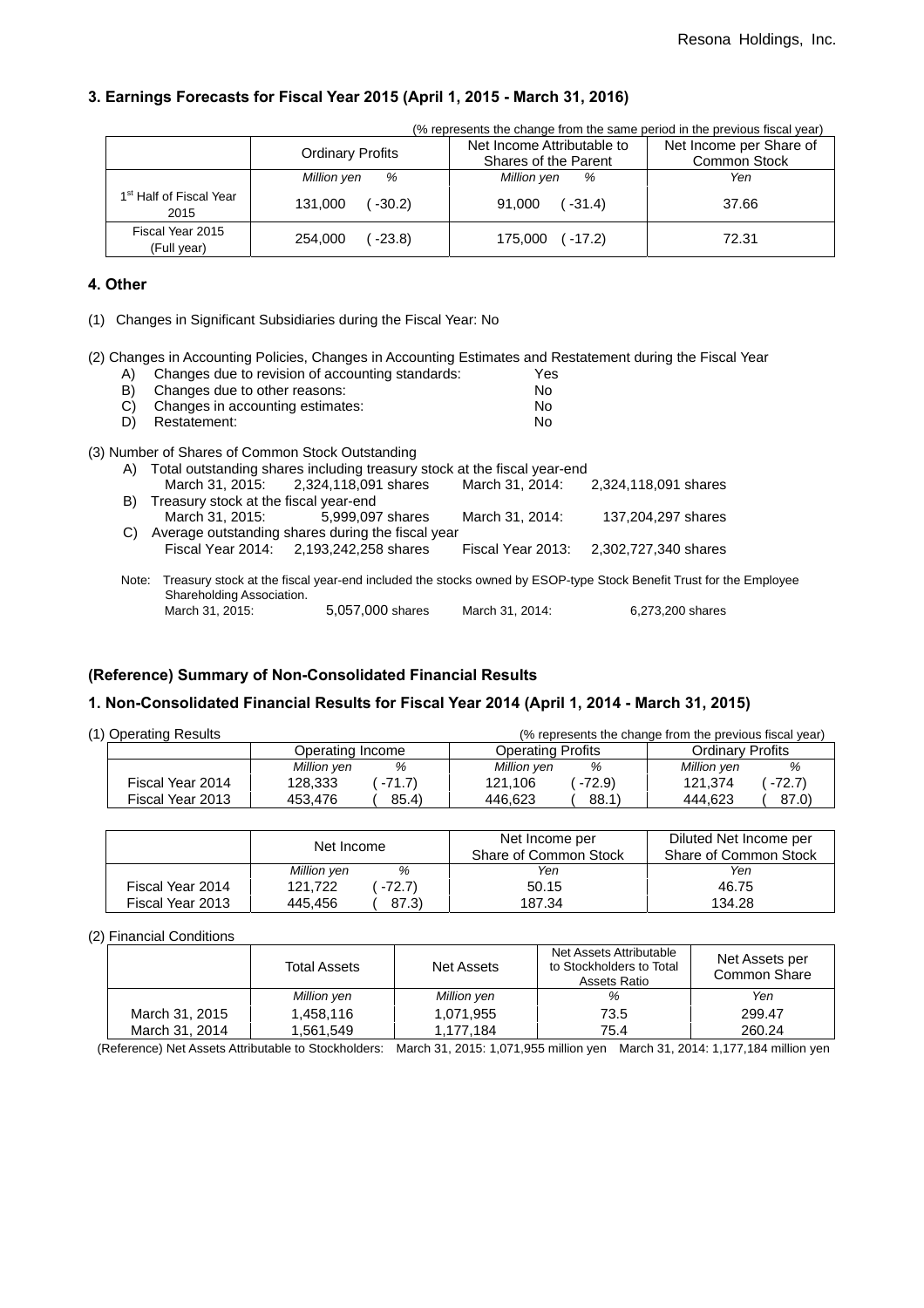## **2. Non- Consolidated Earnings Forecasts for Fiscal Year 2015 (April 1, 2015 - March 31, 2016)**

|                                             | (% represents the change from the same period in the previous fiscal year) |                             |                         |                  |                                                   |  |  |  |  |
|---------------------------------------------|----------------------------------------------------------------------------|-----------------------------|-------------------------|------------------|---------------------------------------------------|--|--|--|--|
|                                             | Operating<br>Income                                                        | Operating<br><b>Profits</b> | <b>Ordinary Profits</b> | Net Income       | Net Income per<br>Share of<br><b>Common Stock</b> |  |  |  |  |
|                                             | %<br>Million yen                                                           | %<br>Million yen            | Million yen<br>%        | Million yen<br>% | Yen                                               |  |  |  |  |
| 1 <sup>st</sup> Half of<br>Fiscal Year 2015 | 101,000 (268.0)                                                            | 97,000 (306.0)              | 97,000 (301.5)          | 97,000 (300.0)   | 40.25                                             |  |  |  |  |
| <b>Fiscal Year</b><br>2015 (Full year)      | 202,000 (57.4)                                                             | 194,000 (60.2)              | 194,000 (59.8)          | 194,000 (59.4)   | 80.50                                             |  |  |  |  |

Note: Disclaimer regarding Audit status

Audit of the consolidated and non-consolidated financial results in accordance with Financial Instruments and Exchange Act ("FIEA") is still in process at the time of disclosing this report.

Note: Disclaimer regarding Forward-looking Statements

This report contains forward-looking statements, which are based on the information currently available and certain assumptions the company considers to be reasonable. Risks, uncertainties and other factors may cause actual results, performance, achievements or financial position to be materially different from any future results, performance, achievements or financial position expressed or implied by these forward-looking statements.

Please refer to attachment "1. Operating Results and Financial Condition (4) Risk factors" for important factors which may have an effect on actual financial results. Also, please refer to attachment "1. Operating Results and Financial Condition (1) Operating Results" for the assumptions used for the Earnings Forecasts.

#### Note: How to get supplemental information for the financial results

Supplemental information for the financial results is disclosed through TD net. Investor relations meeting for institutional investor or analyst is scheduled on May 19, 2015. Materials for the meeting will be available on the web site after the meeting.

#### **○ Dividends on Classified Stock**

Dividends per share on classified stock whose legal rights differ from common stock are as follows:

|                    |                    | Dividends per Share      |                          |              |                     |          |
|--------------------|--------------------|--------------------------|--------------------------|--------------|---------------------|----------|
|                    |                    | 1 <sup>st</sup> Quarter- | 2 <sup>nd</sup> Quarter- | 3rd Quarter- | <b>Fiscal Year-</b> | Total    |
|                    |                    | end                      | end                      | end          | end                 |          |
|                    |                    | Yen                      | Yen                      | Yen          | Yen                 | Yen      |
| Class C No.1       | FY 2013            |                          | 0.00                     |              | 68.00               | 68.00    |
| Preferred<br>Stock | FY 2014            |                          | 0.00                     |              | 54.40               | 54.40    |
|                    | FY 2015 (Forecast) | ٠                        |                          |              |                     | ٠        |
| Class F No.1       | FY 2013            |                          | 0.00                     |              | 185.00              | 185.00   |
| Preferred          | FY 2014            |                          | 0.00                     |              | 148.00              | 148.00   |
| <b>Stock</b>       | FY 2015 (Forecast) | $\overline{\phantom{0}}$ |                          |              |                     |          |
| Class Three        | FY 2013            |                          | 0.00                     |              | 19.02               | 19.02    |
| No.1 Preferred     | FY 2014            |                          | 0.00                     |              |                     |          |
| <b>Stock</b>       | FY 2015 (Forecast) | $\overline{\phantom{0}}$ |                          |              |                     | ۰        |
| <b>Class Four</b>  | FY 2013            |                          | 0.00                     |              | 992.50              | 992.50   |
| Preferred          | FY 2014            |                          | 0.00                     |              | 992.50              | 992.50   |
| <b>Stock</b>       | FY 2015 (Forecast) | ٠                        |                          |              |                     |          |
| <b>Class Five</b>  | FY 2013            |                          | 0.00                     |              | 918.75              | 918.75   |
| Preferred          | FY 2014            |                          | 0.00                     |              | 918.75              | 918.75   |
| <b>Stock</b>       | FY 2015 (Forecast) |                          | 459.375                  |              | 459.375             | 918.75   |
| Class Six          | FY 2013            |                          | 0.00                     |              | 1.237.50            | 1,237.50 |
| Preferred          | FY 2014            |                          | 0.00                     |              | 1,237.50            | 1,237.50 |
| <b>Stock</b>       | FY 2015 (Forecast) |                          | 618.75                   |              | 618.75              | 1.237.50 |

Note: Regarding Class C No.1 Preferred Stock and Class F No.1 Preferred Stock, it was implemented special preferred distribution funded by other capital surplus (total annual amount is 12.0 billion yen and 20.0 billion yen, respectively, 1.1% decrease in net assets) for the fiscal year 2013 in addition to above table. There is a plan to implement the same amount of special preferred distribution (1.1% decrease in net assets) for the fiscal year 2014. The special preferred dividends will be appropriated to repayment of public funds for Class C No.1 Preferred Stock and Class F No.1 Preferred Stock in accordance with "Agreement on Handling of Shares as Public Funds" contracted with the Deposit Insurance Corporation in Japan on June 21, 2013.

(Reference)

Formula for Forecasted Net Income per Share of Common Stock

#### Forecasted net income attributable to owners of the parent – Forecasted total dividend for preferred stock Forecasted average number of shares of common stock (excluding treasury stock)

\* Forecasted average number of shares of common stock (excluding treasury stock): 2,318,118,994 shares

\* Forecasted total dividend for preferred stock: 2nd Quarter: 3,693 million yen Full year: 7,387 million yen

Note: Forecasted total dividend for preferred stock is calculated with impact of acquisition and cancellation of treasury stock (Class C No.1 Preferred Stock, Class F No.1 Preferred Stock, Class Four Preferred Stock) for the fiscal year 2015.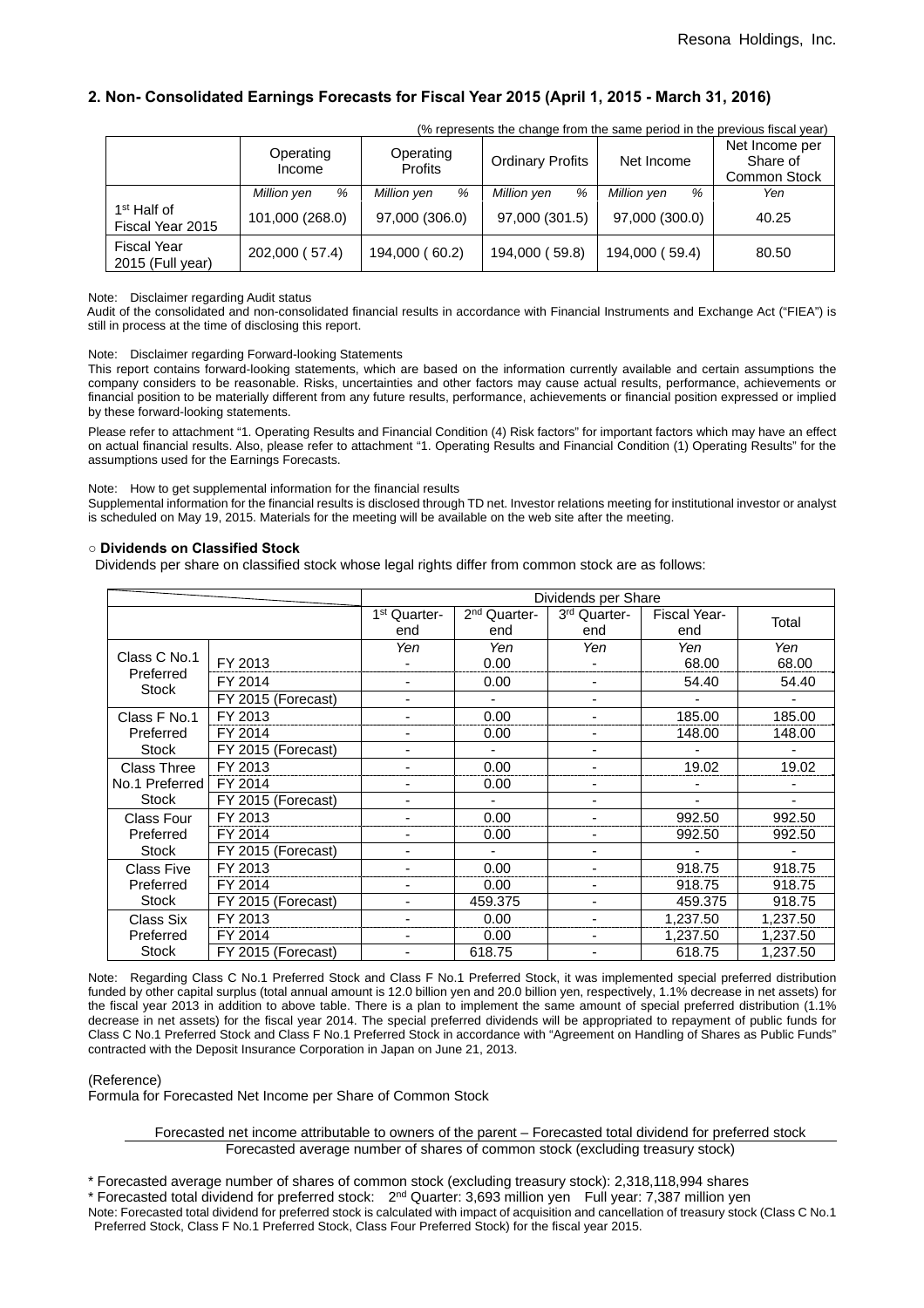## **Contents of Attachment**

|                | (1) |                                                                                           |  |
|----------------|-----|-------------------------------------------------------------------------------------------|--|
|                | (2) |                                                                                           |  |
|                | (3) |                                                                                           |  |
|                | (4) |                                                                                           |  |
| 2.             |     |                                                                                           |  |
| 3.             |     |                                                                                           |  |
|                | (1) |                                                                                           |  |
|                | (2) |                                                                                           |  |
|                | (3) |                                                                                           |  |
|                | (4) |                                                                                           |  |
| $\mathbf{4}$ . |     |                                                                                           |  |
| 5.             |     |                                                                                           |  |
|                | (1) |                                                                                           |  |
|                | (2) | Consolidated Statement of Income and Consolidated Statement of Comprehensive Income 8     |  |
|                | (3) |                                                                                           |  |
|                | (4) |                                                                                           |  |
|                | (5) |                                                                                           |  |
|                | (6) | Significant Accounting Policies Applied in Preparing Consolidated Financial Statements 13 |  |
|                | (7) | Changes in Accounting Policies, Changes in Accounting Estimates and Restatement 16        |  |
|                | (8) |                                                                                           |  |
|                |     |                                                                                           |  |
|                |     |                                                                                           |  |
|                |     |                                                                                           |  |
|                |     |                                                                                           |  |
| 6.             |     |                                                                                           |  |
|                | (1) |                                                                                           |  |
|                | (2) |                                                                                           |  |
|                | (3) |                                                                                           |  |
|                | (4) |                                                                                           |  |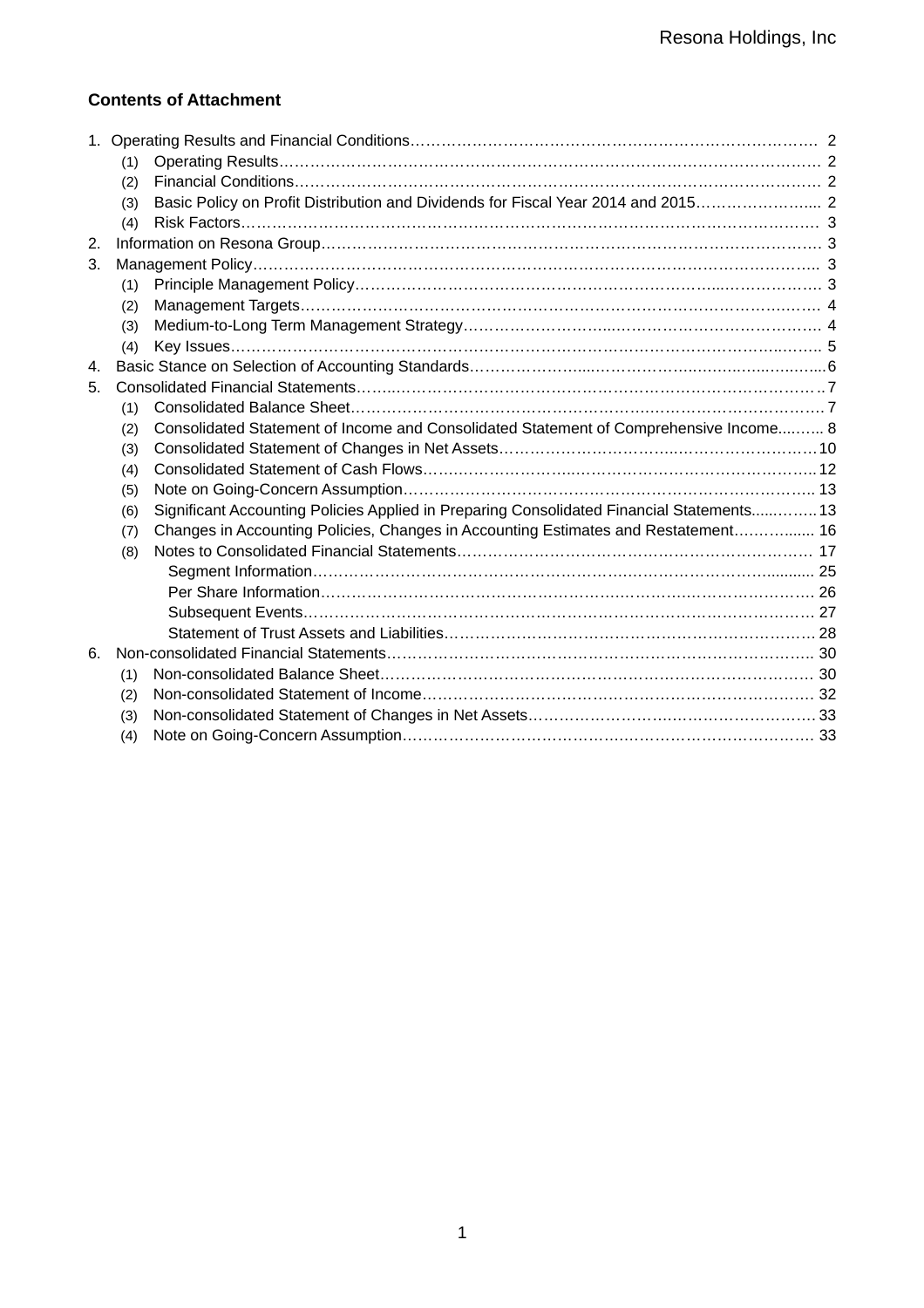## **1. Operating Results and Financial Conditions**

### **(1) Operating Results**

Consolidated gross operating profit for the fiscal year 2014 increased by ¥23.9 billion from the previous fiscal year to ¥632.4 billion due to increase in fees and commissions mainly relating to financial instruments sales and real estate brokerage and increase in net gains on bonds, though interest income decreased due to narrowed spread between deposit rates and loan rates. Net income before income taxes and minority interests increased by ¥14.1 billion from the previous fiscal year to ¥326.2 billion, because net gains on stocks and other securities were strong and credit costs were continuously gain on reversal, though general and administrative expenses increased due to the effect from increase in the consumption tax rate etc. Net income was ¥211.4 billion decreasing ¥9.1 billion from the previous fiscal year as a result that income taxes increased mainly by the effect of reversal of deferred tax assets due to reduced income tax rates.

As for total of the group banks, actual net operating profit increased by ¥22.4 billion from the previous fiscal year to ¥245.1 billion due to increase in fees and commissions and net gains on bonds. Net gains on stocks and other securities increased by ¥22.2 billion to ¥44.5 billion, and total credit costs was ¥24.3 billion of gain on reversal continuously although it decreased by ¥2.7 billion from the previous fiscal year. As a result, net income before income taxes increased by ¥19.2 billion from the previous fiscal year to ¥293.2 billion.

As for operating results of Resona Holdings, Inc. (hereinafter the "Company") on a non-consolidated basis, operating income decreased by ¥325.1 billion from the previous fiscal year to ¥128.3 billion mainly due to decrease in dividends from the group banks, ordinary profits decreased by ¥323.2 billion from the previous fiscal year to ¥121.3 billion, and net income decreased by ¥323.7 billion from the previous year to ¥121.7 billion.

#### (Earnings Forecasts)

For consolidated earnings forecasts for the fiscal year 2015, ordinary profits and net income attributable to owners of the parent are expected to amount to ¥254.0 billion and ¥175.0 billion, respectively, which are mostly comprised of the group banks' earnings. For total of the group banks, actual net operating profit and net income are expected to amount to ¥246.0 billion and ¥160.0 billion, respectively.

For the Company on a non-consolidated basis, operating income, ordinary profits and net income are expected to amount to ¥202.0 billion, ¥194.0 billion and ¥194.0 billion, respectively.

#### **(2) Financial Conditions**

Total assets on a consolidated basis increased by ¥1,867.1 billion from the previous fiscal year-end to ¥46,586.5 billion. With regards to major items of assets, securities decreased by ¥1,834.2 billion to ¥6,864.2 billion, but loans and bills discounted increased by ¥785.6 billion to ¥27,487.2 billion. With regards to liabilities, deposits increased by ¥966.9 billion from the previous fiscal year-end to ¥36,712.8 billion. Net assets increased by ¥186.9 billion from the previous fiscal year-end to ¥2,143.3 billion mainly due to the result of net income. Total trust assets increased by ¥610.8 billion from the previous fiscal year-end to ¥24,526.6 billion.

With regards to cash flows on a consolidated basis, cash flows from operating activities was provided by ¥1,103.4 billion mainly due to increase in deposits and interest receipts. Cash flows from investing activities was provided by ¥2,328.2 billion mainly due to proceeds from sales of securities. And cash flows from financing activities was used in ¥290.1 billion mainly due to purchases of treasury stock. As a result, cash and cash equivalents increased by ¥3,141.6 billion from the beginning of the fiscal year 2014 to ¥9,456.3 billion.

#### **(3) Basic Policy on Profit Distribution and Dividends for Fiscal Year 2014 and 2015**

Annual dividends per share of common stock of the Company was increased by ¥2 (approximate 13% increase) from ¥15 per share to ¥17 per share from the dividends for the fiscal year 2014 (year-end dividend), by taking burden decrease on preferred dividends for the fiscal year 2015 and after in advance, due to the advanced repayment for the preferred stocks issued under the Act on Emergency Measures for Early Strengthening of Financial Functions and substantive exchange of capital (capital exchange) etc.

As for dividends for the fiscal year 2015 and after, the Company plans to continue steady dividends in conjunction with striving for enhancement of equity capital through accumulating retained earnings in order to achieve the target level of common equity Tier 1 ratio.

In case the Company carries out a share buyback of ¥175.0 billion of bond-type preferred stocks which remains after the Class Four preferred stock acquisition, the Company will consider increasing dividends for common stock subject to the business environment and financial condition, since the burden on preferred dividends is expected to decrease.

Furthermore, while the Company has distributed profits once a year as year-end dividends, the Company will begin to pay interim dividends (distribution of surplus with a record date of September 30 each year) from the fiscal year 2015 in order to increase opportunity to return profits to stockholders.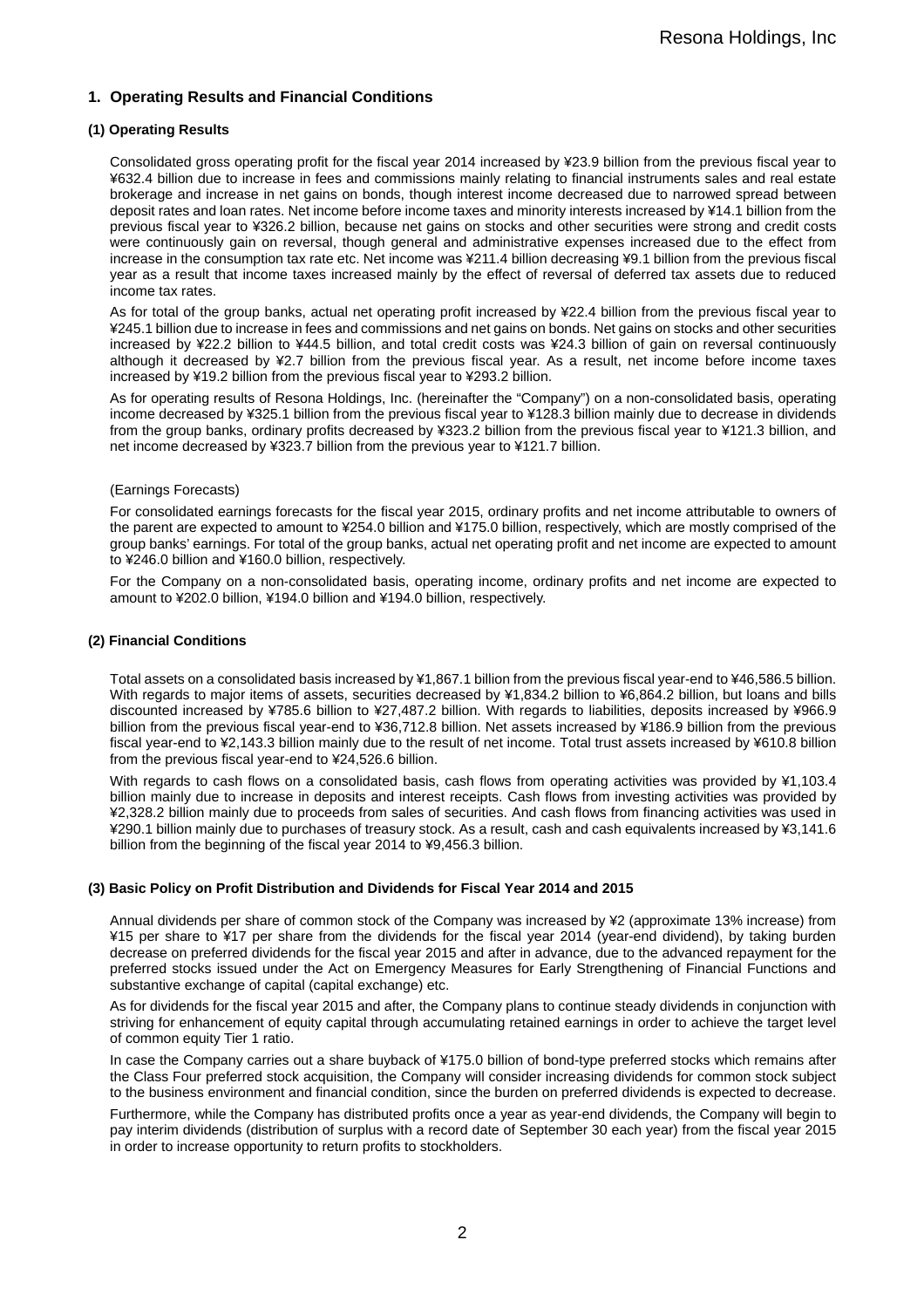### **(4) Risk Factors**

Operational and other risks faced by the Company and the Group that could materially affect the decisions of investors are set out as follows. The Company recognizes probability of these risks, takes necessary actions to prevent these risks from occurring, and responds appropriately when these risks do occur.

- Risk of an increase in credit cost
- Risk associated with market transactions
- Risks associated with fluctuations in foreign currency exchange rates
- Risk associated with holding securities
- Risk associated with funding and liquidity
- Risk associated with market turbulence
- Risk associated with business strategy
- Risk of worsening net assets attributable to stockholders to total assets ratio
- Matters related to public funds
- Risks associated with credit ratings
- Risks associated with deferred tax assets
- Risks associated with projected benefit obligation
- Risk associated with trust asset management
- Risk associated with processing errors or fraud by directors and employees
- Risk associated with systems failure
- Risk associated with leakage of information
- Risk associated with outsourcing
- Risk associated with financial crimes
- Risk associated with natural disasters
- Risk associated with violation of laws
- Risk associated with significant lawsuits
- Risk associated with failure of keeping human resources
- Risk associated with rumors and unfounded information
- Risk associated with holding company system
- Risk associated with changes in regulations
- Risk associated with effectiveness of risk management policies and procedures
- Assessment concerning internal control over financial reporting

The risk factors were disclosed in the latest Annual Securities Report. Details of the above risk factors will be disclosed in 14<sup>th</sup> Annual Securities Report for the fiscal year 2014.

#### **2. Information on Resona Group**

Overview of the Group is omitted because there have been no significant change from "the Group organization chart" and "Information of the affiliates" included in the latest Annual Securities Report submitted on June 25th 2014.

## **3. Management Policy**

#### **(1) Principle Management Policy**

The Group, based on the CORPORATE MISSION stated below, will make the utmost efforts to become a financial group which is trusted by regional societies and appreciated by stockholders and the market. The Group will continue to implement reforms for further progression and work to maximize its corporate value.

#### [CORPORATE MISSION]

The Resona Group aims at becoming a true "financial services group full of creativity." Toward this goal, the Resona Group will:

- Live up to customers' expectations,<br>• Renovate its organization
- Renovate its organization,
- Implement transparent management, and<br>• Develop further with regional societies
- Develop further with regional societies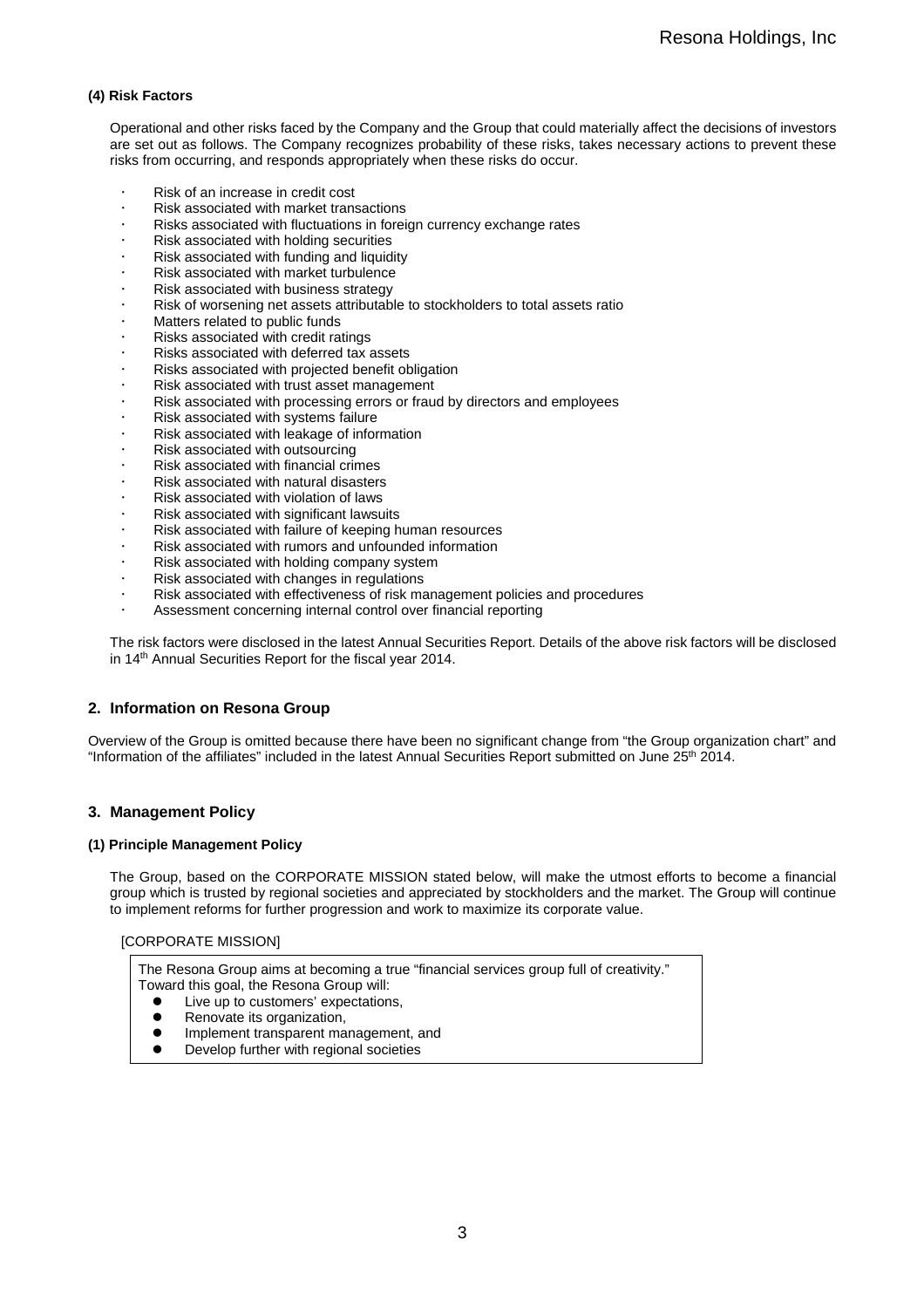#### **(2) Management Targets**

Quantitative targets stated in "Business Revitalization Plan for the Period ending March 2018" (Medium-term Management Plan) announced in February 2015 are as follows:

| Total of the Group Banks       | Fiscal Year 2017<br>(Plan) |
|--------------------------------|----------------------------|
| Gross operating profit         | $4600.0$ billion           |
| Expenses                       | ¥ 338.0 billion            |
| Actual net operating profit    | $4262.0$ billion           |
| Net income before income taxes | ¥ 238.0 billion            |
| Net income                     | $4163.0$ billion           |
|                                |                            |

| Fiscal Year 2017<br>(Plan) |  |
|----------------------------|--|
| ¥ 600.0 billion            |  |
| ¥ 338.0 billion            |  |
| $4262.0$ billion           |  |
| $4238.0$ billion           |  |
| $4163.0$ billion           |  |
|                            |  |

|                        | <b>Group Consolidated</b>                                                                                                  |  | Fiscal Year 2017                             |
|------------------------|----------------------------------------------------------------------------------------------------------------------------|--|----------------------------------------------|
|                        | Net income                                                                                                                 |  | $4175.0$ billion                             |
| Profitability          | Shareholders' equity ROE (Note 1)                                                                                          |  | Above 10%<br>(throughout the planned period) |
| Financial<br>Soundness | Common equity Tier 1 capital ratio (Note 2)<br>(excluding net unrealized gains/losses on<br>available-for-sale securities) |  | Around 8%                                    |
| Efficiency             | Consolidated expense ratio                                                                                                 |  | In the middle of 50% range                   |

- (Note 1) (Net income Amount equivalent to annual dividends for preferred shares) / {(Total shareholders' equity at the beginning of the fiscal year – Aggregate amount paid for preferred shares at the beginning of the fiscal year + Total shareholders' equity at the end of the fiscal year– Aggregate amount paid for preferred shares at the end of the fiscal year) / 2} x 100
- (Note 2) Under the international standards

(Note 3) Consolidated operating expenses / Consolidated gross operating profits x 100

#### **(3) Medium-to Long-Term Management Strategy**

In order to further strengthen response to various changes in operating environment while reexamining the efforts worked over the past decade or so, the Group announced "Business Revitalization Plan for the Period ending March 2018" (Medium-term Management Plan, hereinafter "New Plan") in February 2015. The New Plan presents renewed resolution for and the direction of medium- to long-term growth as the Group's "shift in mindset toward aggressive management" for the next decade, looking ahead at the years following full repayment of public funds.

In order to ensure the Group's sustainable growth following the full repayment of public funds, while upholding the basic stance of "Customers' joy and happiness are Resona's." the Group will implement business strategies based on the basic scenarios comprising "cultivating strategic business areas even further" and "challenging to create new profit opportunities" and promote four foundation strategies as new efforts of reform looking ahead to changes in the operating environment.

By setting the Group's strengths of regional and retail businesses as its core businesses, the Group will strive to further advance the differentiation strategies with "solutions" leveraged by trust and real estate functions as one of the pillar. In addition, the Group will work toward the realization of the Omni-channel concept that reforms customer contact based on marketing, and aim to further evolve the regional retail strategy through the enhancement of the Group's three open platforms including strategic investment, alliance and others.

Through these efforts, the Group will aim to create new value for the customers by providing "stand-out" retail financial services. In addition, the Group will aim to become "No. 1 Retail Bank" as "Financial Service Group" which is the most trusted by customers in the region and keeps moving toward the future together with customers, while continuing to evolve and innovate the business with closely supporting small and medium sized entities and individual customers.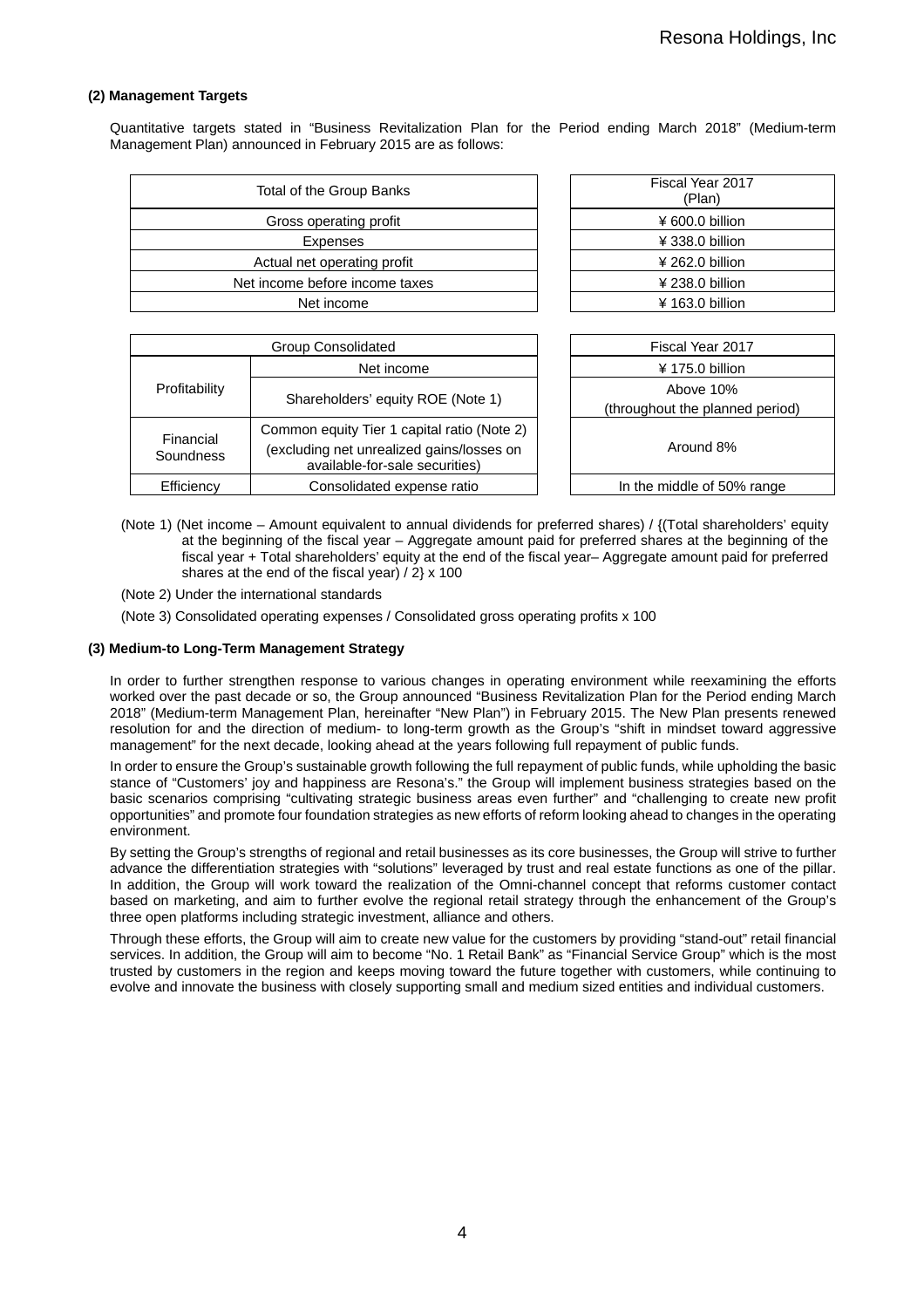### **(4) Key Issues**

The Group recognizes the following items are key issues to be addressed to aim for a "No.1 Retail Bank."

I. Business strategy

1. Cultivating strategic business areas even further

In order to ensure "sustainable growth driven by income from main businesses," the Group will make efforts in "cultivating strategic business areas even further" through sophistication in the differentiation strategies focusing on the regional and retail banking businesses.

The Group will implement "growth, turnaround, succession solution" and "total life solution" within the strategic business domain. In addition, as a developed form of "retail x trust," the Group will newly establish "Resona seamless style," that all group banks have trust function as a standard feature and enhance the Group's ability to provide trust solutions, in order to provide a high quality trust services to the customers.

The Group will promote optimization of the Group's operating system through coordination and concentration of various functions and strengthen regional sales capabilities, with a focus on the Tokyo metropolitan area and Kansai area, in order to accurately meet customer needs that are becoming diversified, sophisticated and complicated.

Furthermore, the Group will evolve the "cross-selling," that addresses customers' diverse needs through a wide variety of solutions, to "group-wide cross-selling."

a. "Growth, turnaround, succession solution"

In order to overcome the situation that domestic profit from loans and deposits tends to decline due to the drop in lending rates and to reinforce the corporate business, the Group will establish a brand as "Resona, No.1 in SME business" by enhancing the "growth, turnaround, succession solution" for SMEs through innovating the sales styles (relations, solutions, speed) and by providing multifaceted added value to the customers through providing solutions.

b. "Total life solution"

While the business environment changes quickly such as a progress of the aging society with low birthrates and a concentration of population and wealth, and financial needs of individual customers diversify, the Group will establish a brand as "Resona, No.1 in Personal business" by providing "total life solutions" to the customers that give comprehensive support to asset formation and life planning from financial aspects according to the customers' various life events and plans in their life.

2. Challenging to create new profit opportunities

In the "retail" domain that is the Group's principal business market, customers' financial behaviors have become diversified and various changes have been occurred. In this circumstance, customers who we "cannot meet" at the extension of conventional business models and sales methods have been getting increasing. The Group understands that addressing such changes would lead to new business opportunities.

Looking ahead to the next decade, the Group aims to further enhance the customer base through the pursuit of retail financial services that "stands out" for the higher quality and the creation of new customer value beyond the boundaries of conventional framework of banks. To be specific, the Group will promote "realization of the Omni-channel concept" that reforms customer contact based on marketing, and "enhancement of open platforms" through strengthening strategic investments and other measures.

a. "Realization of the Omni-channel concept"

The Group will make the following efforts toward the "realization of the Omni-channel concept" that offers high quality and customized retail financial services at the optimal place, time and channel, and that meticulously responds to customers' financial behavior and values, such as sophistication of marketing, "reconstruction of the value chain" through new efforts to "know our customers well", "acquaint with our customers" and "communicate with our customers," services innovations including "24-hour/365-day" business, strengthening linkage between face-to-face channels and non-face to face channels by enhancing internet services.

b. "Enhancement of open platforms"

Looking ahead to the next decade, in order to provide unconventional retail financial services to a broad range of domestic customers, the Group will make efforts in further enhancing the three "open platforms" which consist of "retail banking," "trust, real estate, international business" and "system and clerical work process" through "strategic investment" to strengthen retail functions and "expansion of alliances" including cooperation with other financial institutions, and aim to become "No.1 retail" financial services group.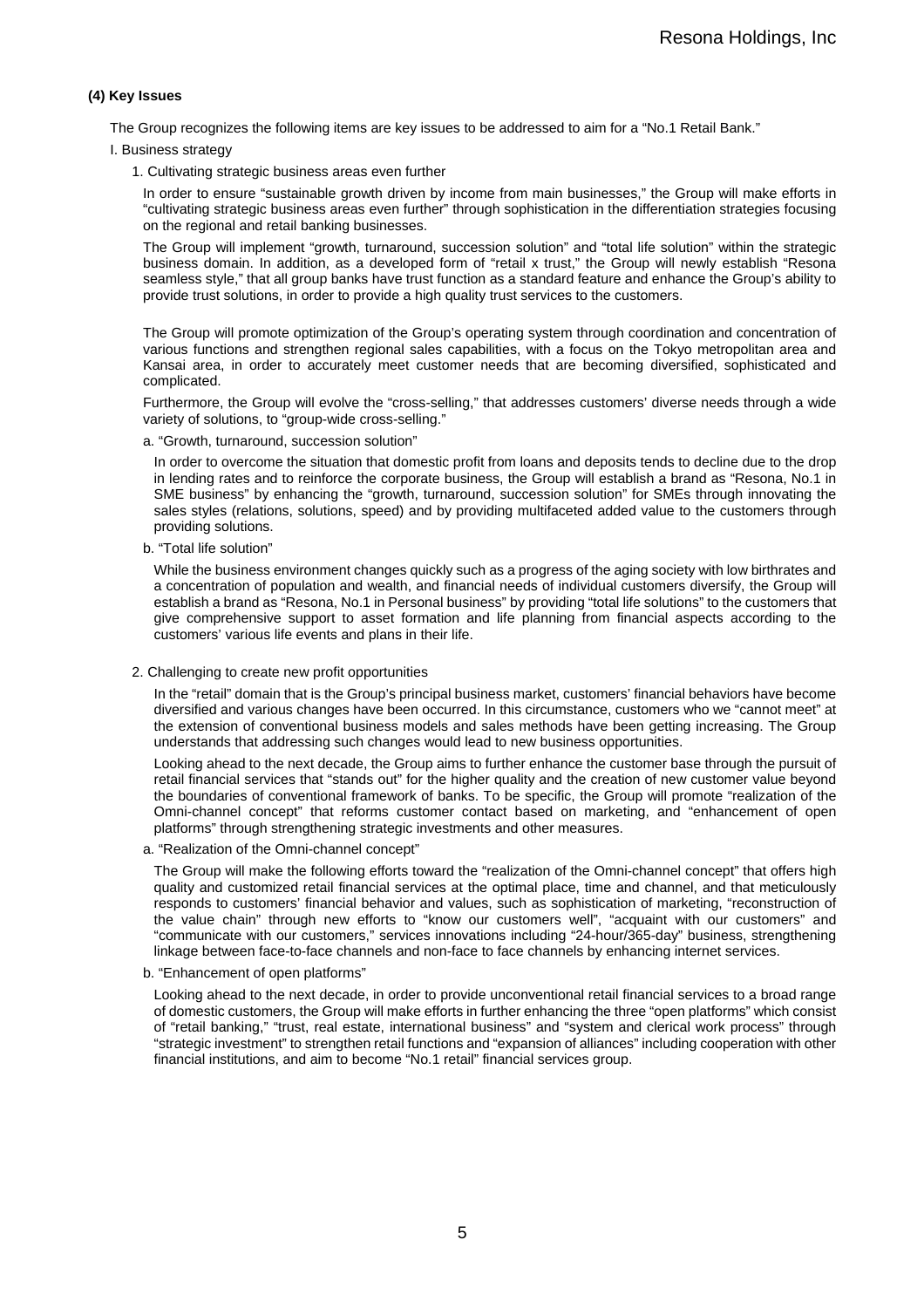#### II. Base strategies

#### 1. Service reforms - Next Stage

The Group has made efforts in the "service reforms" that constantly thinks from a customer's perspective, and has carried out customer-oriented reforms that are free from financial institutions customs, such as "open until 17:00" and "no waiting time." The Group will further reinforce the effort and will move to the "Next State" of "service reforms" toward the realization of further innovative services such as the "24-hour/365-day" business.

#### 2. Operational reforms - 3rd Stage

Positioning the next "Operational reforms" as "3rd Stage," that are a collection of reform know-how in the past such as branch clerical work reforms and business process reforms, the Group will move to "further ahead" reforms such as development of new branches to improve customers' convenience, drastic reform of cost structure, innovations in the back office system and establishment of a one-platform system for clerical work.

#### 3. Next-generation HR management

The Group will achieve a shift change to "aggressive management" by innovating into a "group-based personnel management" for the optimization of human resource allocation beyond the boundaries of business and corporate unit. The Group will establish an advanced education support system and re-establish the whole HR system that is a further development of the "diversity management."

#### 4. Sophistication in capital management

The Group will continue to strive to maintain and strengthen the financial base that generates stable revenues from sound assets through a lending portfolio that is diversified to small lots, a stable deposit procurement platform, and establishment of robust risk management system. The Group will achieve "sophistication in capital management" through ensuring a high-level balance between risk and return, generating stable profits, accumulating capital, and responding to financial regulations and rules, as a part of these efforts.

#### **4. Basic Stance on Selection of Accounting Standards**

The Company applies accounting principles generally accepted in Japan, though, in response to IFRS adoption in the future, the Company makes an effort to conduct impact study and clarifying the issues. Timing of the adoption is not determined yet.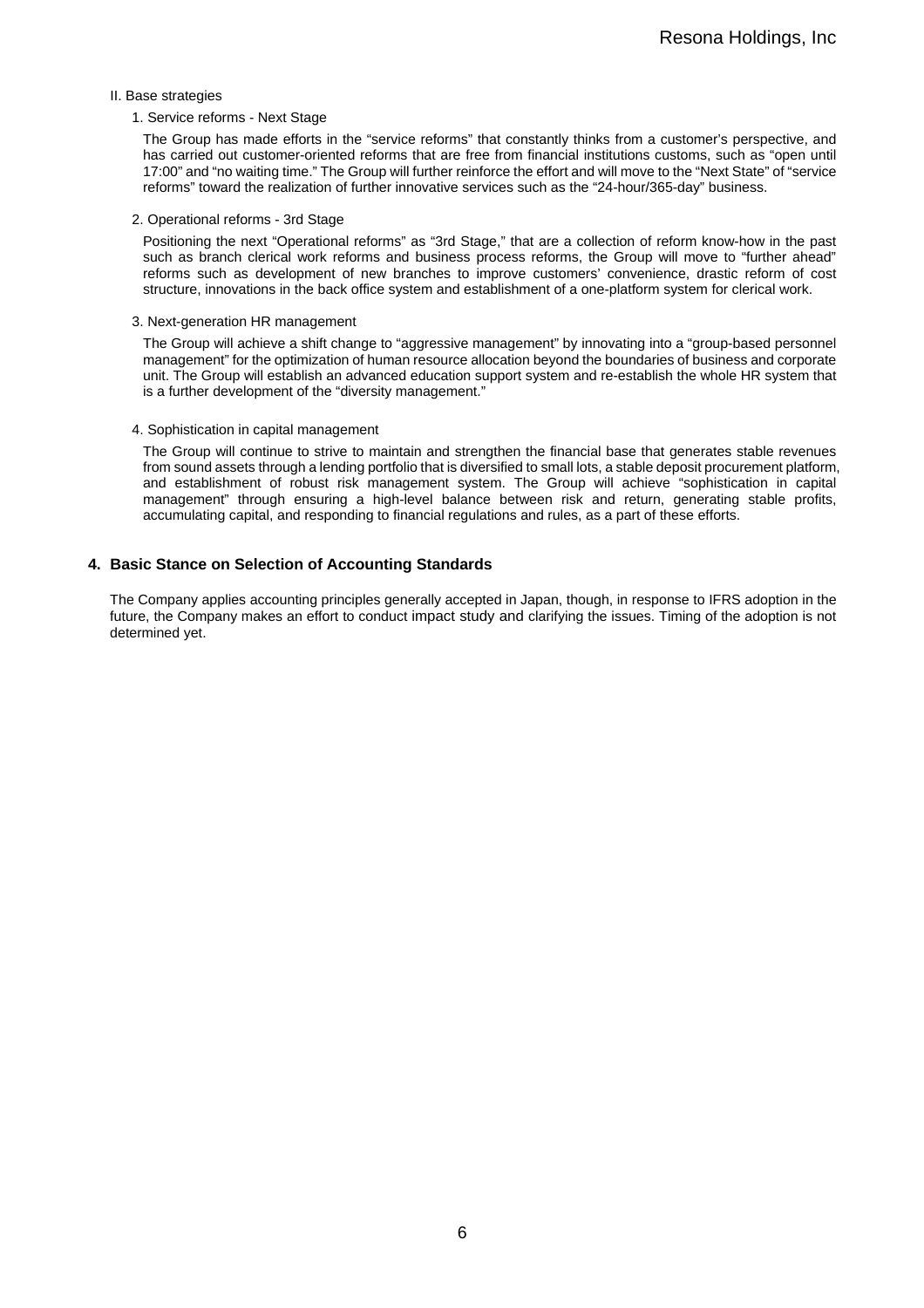## **5. Consolidated Financial Statements**

## **(1) Consolidated Balance Sheet**

|                                                       |   |                    |   | (Millions of yen)    |
|-------------------------------------------------------|---|--------------------|---|----------------------|
|                                                       |   | March 31, 2014     |   | March 31, 2015       |
| <b>Assets</b>                                         |   |                    |   |                      |
| Cash and due from banks                               | ¥ | 6,471,899          | ¥ | 9,672,994            |
| Call loans and bills bought                           |   | 154,318            |   | 36,243               |
| Monetary claims bought                                |   | 332,671            |   | 443,004              |
| <b>Trading assets</b>                                 |   | 616,571            |   | 589,687              |
| Money held in trust                                   |   | 193                |   | 186                  |
| Securities                                            |   | 8,698,464          |   | 6,864,211            |
| Loans and bills discounted                            |   | 26,701,668         |   | 27,487,284           |
| Foreign exchange assets                               |   | 72,757             |   | 97,945               |
| Other assets                                          |   | 934,781            |   | 749,994              |
| Tangible fixed assets                                 |   | 307,887            |   | 305,493              |
| <b>Buildings</b>                                      |   | 102,298            |   | 99,065               |
| Land                                                  |   | 189,862            |   | 187,022              |
| Leased assets                                         |   | 5,709              |   | 8,061                |
| Construction in progress                              |   | 523                |   | 1,222                |
| Other tangible fixed assets                           |   | 9,493              |   | 10,121               |
| Intangible fixed assets                               |   | 40,475             |   | 37,398               |
| Software                                              |   | 7,571              |   | 6,820                |
| Leased assets                                         |   | 27,759             |   | 25,450               |
| Other intangible fixed assets                         |   | 5,144              |   | 5,127                |
| Net defined benefit asset                             |   | 24,548             |   | 27,155               |
| Deferred tax assets                                   |   | 128,970            |   | 5,663                |
| Customers' liabilities for acceptances and guarantees |   | 490,552            |   | 478,968              |
| Reserve for possible loan losses                      |   | (256, 192)         |   | (209, 582)           |
| Reserve for possible losses on investments            |   | (133)              |   | (83)                 |
| <b>Total Assets</b>                                   |   | 44,719,434         |   | 46,586,565           |
| <b>Liabilities and Net Assets</b>                     |   |                    |   |                      |
| <b>Liabilities</b>                                    |   |                    |   |                      |
| Deposits                                              |   | 35,745,906         |   | 36,712,851           |
| Negotiable certificates of deposit                    |   | 1,949,860          |   | 2,130,640            |
| Call money and bills sold                             |   | 854,793            |   | 1,531,519            |
| Payables under repurchase agreements                  |   | 38,994             |   | 50,993               |
| Payables under securities lending transactions        |   | 49,891             |   | 24,122               |
| <b>Trading liabilities</b>                            |   | 305,542            |   | 302,869              |
| Borrowed money                                        |   | 1,081,701          |   | 737,051              |
| Foreign exchange liabilities<br><b>Bonds</b>          |   | 1,173              |   | 1,439                |
|                                                       |   | 696,418            |   | 667,707              |
| Due to trust account<br>Other liabilities             |   | 533,844<br>902,887 |   | 617,622<br>1,080,968 |
| Reserve for employees' bonuses                        |   | 18,070             |   | 20,002               |
| Net defined benefit liability                         |   | 26,978             |   | 28,837               |
| Other reserves                                        |   | 42,418             |   | 35,651               |
| Deferred tax liabilities                              |   | 290                |   | 476                  |
| Deferred tax liabilities for land revaluation         |   | 23,696             |   | 21,465               |
| Acceptances and guarantees                            |   | 490,552            |   | 478,968              |
| <b>Total Liabilities</b>                              |   | 42,763,022         |   | 44,443,186           |
| <b>Net Assets</b>                                     |   |                    |   |                      |
| Capital stock                                         |   | 50,472             |   | 50,472               |
| Capital surplus                                       |   | 409,293            |   | 145,916              |
| Retained earnings                                     |   | 1,169,785          |   | 1,335,800            |
| <b>Treasury stock</b>                                 |   | (85, 855)          |   | (2, 483)             |
| Total stockholders' equity                            |   | 1,543,696          |   | 1,529,706            |
| Net unrealized gains on available-for-sale securities |   | 244,166            |   | 423,076              |
| Net deferred gains on hedges                          |   | 28,110             |   | 33,158               |
| Revaluation reserve for land                          |   | 41,254             |   | 43,485               |
| Foreign currency translation adjustments              |   | (4,081)            |   | (1, 542)             |
| Remeasurements of defined benefit plans               |   | (35, 965)          |   | (49, 105)            |
| Total accumulated other comprehensive income          |   | 273,484            |   | 449,072              |
| Minority interests in consolidated subsidiaries       |   | 139,231            |   | 164,600              |
| <b>Total Net Assets</b>                               |   | 1,956,412          |   | 2,143,379            |
| <b>Total Liabilities and Net Assets</b>               | ¥ | 44,719,434         | ¥ | 46,586,565           |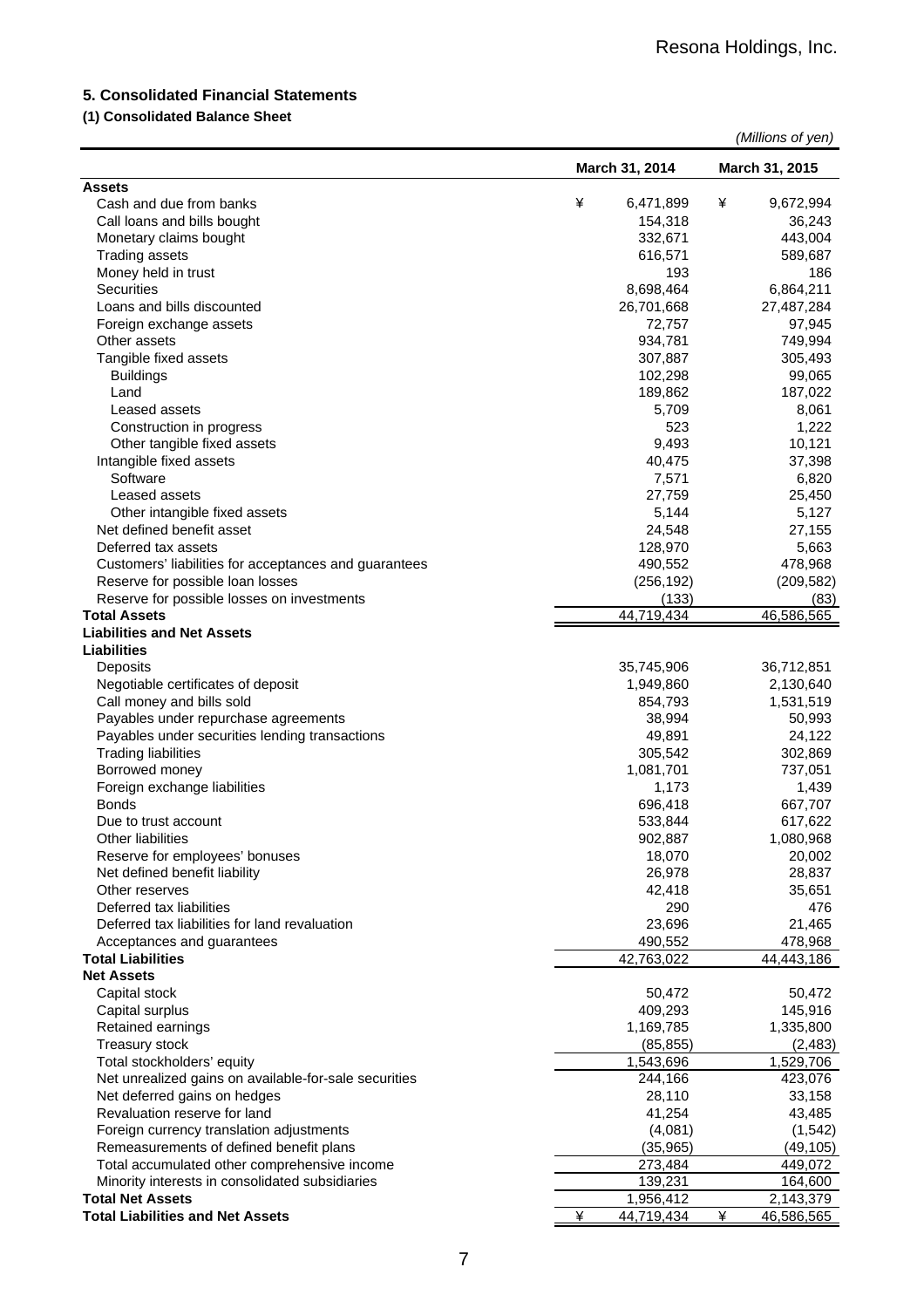## **(2) Consolidated Statement of Income and Consolidated Statement of Comprehensive Income**

## **[Consolidated Statement of Income]**

|                                                                 |                       | (Millions of yen) |        |
|-----------------------------------------------------------------|-----------------------|-------------------|--------|
|                                                                 | For the fiscal        | For the fiscal    |        |
|                                                                 | year ended            | year ended        |        |
|                                                                 | March 31, 2014        | March 31, 2015    |        |
| <b>Ordinary income</b>                                          | ¥<br>826,935          | ¥<br>861,278      |        |
| Interest income                                                 | 472,832               | 466,655           |        |
| Interest on loans and bills discounted                          | 392,555               | 373,090           |        |
| Interest and dividends on securities                            | 54,691                | 60,743            |        |
| Interest on call loans and bills bought                         | 770                   |                   | 931    |
| Interest on receivables under securities borrowing transactions |                       | 62                | 22     |
| Interest on due from banks                                      | 4,317                 |                   | 8,308  |
| Other interest income                                           | 20,434                | 23,558            |        |
| <b>Trust fees</b>                                               | 23,748                | 22,776            |        |
| Fees and commissions                                            | 189,209               | 201,031           |        |
| Trading income                                                  | 1,338                 |                   | 5,973  |
| Other operating income                                          | 34,085                | 45,231            |        |
| Other ordinary income                                           | 105,721               | 119,609           |        |
| Reversal of reserve for possible loan losses                    | 29,198                | 27,627            |        |
| Recoveries of written-off loans                                 | 20,566                | 13,853            |        |
| Other                                                           | 55,957                | 78,128            |        |
| <b>Ordinary expenses</b>                                        | 514,766               | 527,961           |        |
| Interest expenses                                               | 42,820                | 40,666            |        |
| Interest on deposits                                            | 18,152                | 14,851            |        |
| Interest on negotiable certificates of deposit                  | 1,317                 |                   | 1,825  |
| Interest on call money and bills sold                           | 689                   |                   | 1,613  |
| Interest on payables under repurchase agreement                 |                       | 47                | 79     |
| Interest on payables under securities lending transactions      | 546                   |                   | 936    |
| Interest on borrowed money                                      | 2,422                 |                   | 2,581  |
| Interest on bonds                                               | 17,926                | 17,121            |        |
| Other interest expenses                                         | 1,717                 |                   | 1,657  |
| Fees and commissions                                            | 54,165                | 54,590            |        |
| Trading expenses                                                | 2,254                 |                   | 752    |
| Other operating expenses                                        | 13,450                | 13,176            |        |
| General and administrative expenses                             | 348,498               | 357,767           |        |
| Other ordinary expenses                                         | 53,576                | 61,008            |        |
| Other                                                           | 53,576                | 61,008            |        |
| <b>Ordinary profits</b>                                         | 312,169               | 333,316           |        |
| <b>Extraordinary gains</b>                                      | 2,958                 |                   | 104    |
| Gains on disposal of fixed assets                               | 2,958                 |                   | 104    |
| <b>Extraordinary losses</b>                                     | 3,042                 |                   | 7,169  |
| Losses on disposal of fixed assets                              | 1,379                 |                   | 1,430  |
| Impairment losses on fixed assets                               | 1,662                 |                   | 5,738  |
| Net income before income taxes and minority interests           | 312,085               | 326,251           |        |
| Income taxes - current                                          |                       |                   |        |
| Income taxes - deferred                                         | 32,855                |                   | 45,417 |
| Total income taxes                                              | 51,736                | 63,417            |        |
| Net income before minority interests                            | 84,591                | 108,835           |        |
|                                                                 | 227,494               | 217,415           |        |
| Minority interests in net income<br>Net income                  | 6,851<br>¥<br>220,642 | ¥<br>211,477      | 5,937  |
|                                                                 |                       |                   |        |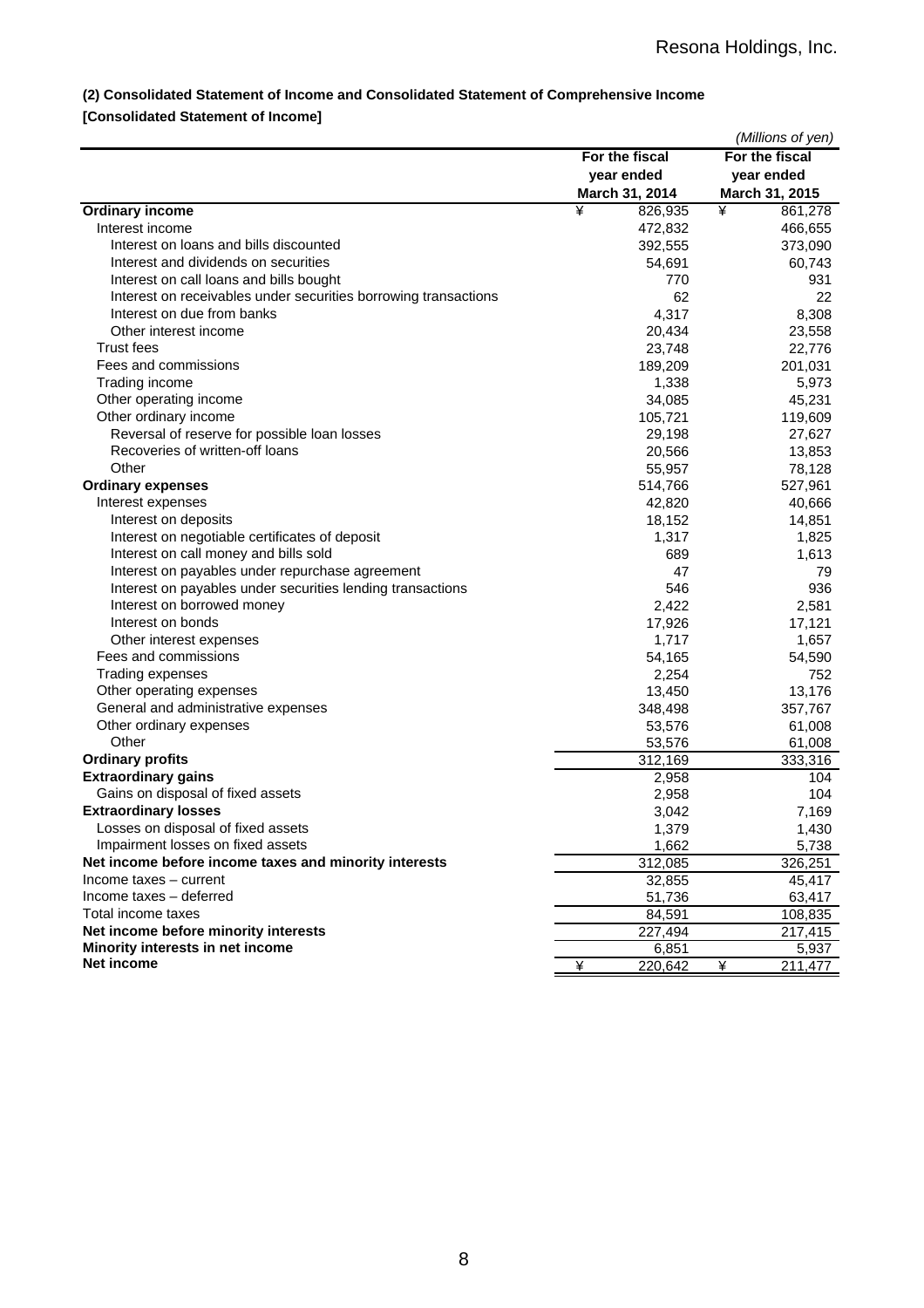## **[Consolidated Statement of Comprehensive Income]**

|                                                                       |                |                |                | (Millions of yen) |  |
|-----------------------------------------------------------------------|----------------|----------------|----------------|-------------------|--|
|                                                                       | For the fiscal |                | For the fiscal |                   |  |
|                                                                       |                | year ended     | year ended     |                   |  |
|                                                                       |                | March 31, 2014 | March 31, 2015 |                   |  |
| Net income before minority interests                                  | ¥<br>227,494   |                | ¥              | 217,415           |  |
| Other comprehensive income                                            |                | 59,180         |                | 199,441           |  |
| Net unrealized gains (losses) on available-for-sale securities        |                | 57,582         |                | 178,920           |  |
| Net deferred gains (losses) on hedges                                 |                | (8,208)        |                | 5,047             |  |
| Revaluation reserve for land                                          |                | (6)            |                | 2,231             |  |
| Foreign currency translation adjustments                              |                | 9,808          |                | 26,385            |  |
| Remeasurements of defined benefit plans                               |                |                |                | (13, 157)         |  |
| Share of other comprehensive income of affiliates accounted for using |                |                |                |                   |  |
| the equity method                                                     |                | 4              |                | 13                |  |
| <b>Total comprehensive income</b>                                     |                | 286,674        |                | 416,856           |  |
|                                                                       |                |                |                |                   |  |
| Comprehensive income attributable to:                                 |                |                |                |                   |  |
| Owners of the parent                                                  |                | 270,289        |                | 387,065           |  |
| Minority interests                                                    | ¥              | 16.385         | ¥              | 29,791            |  |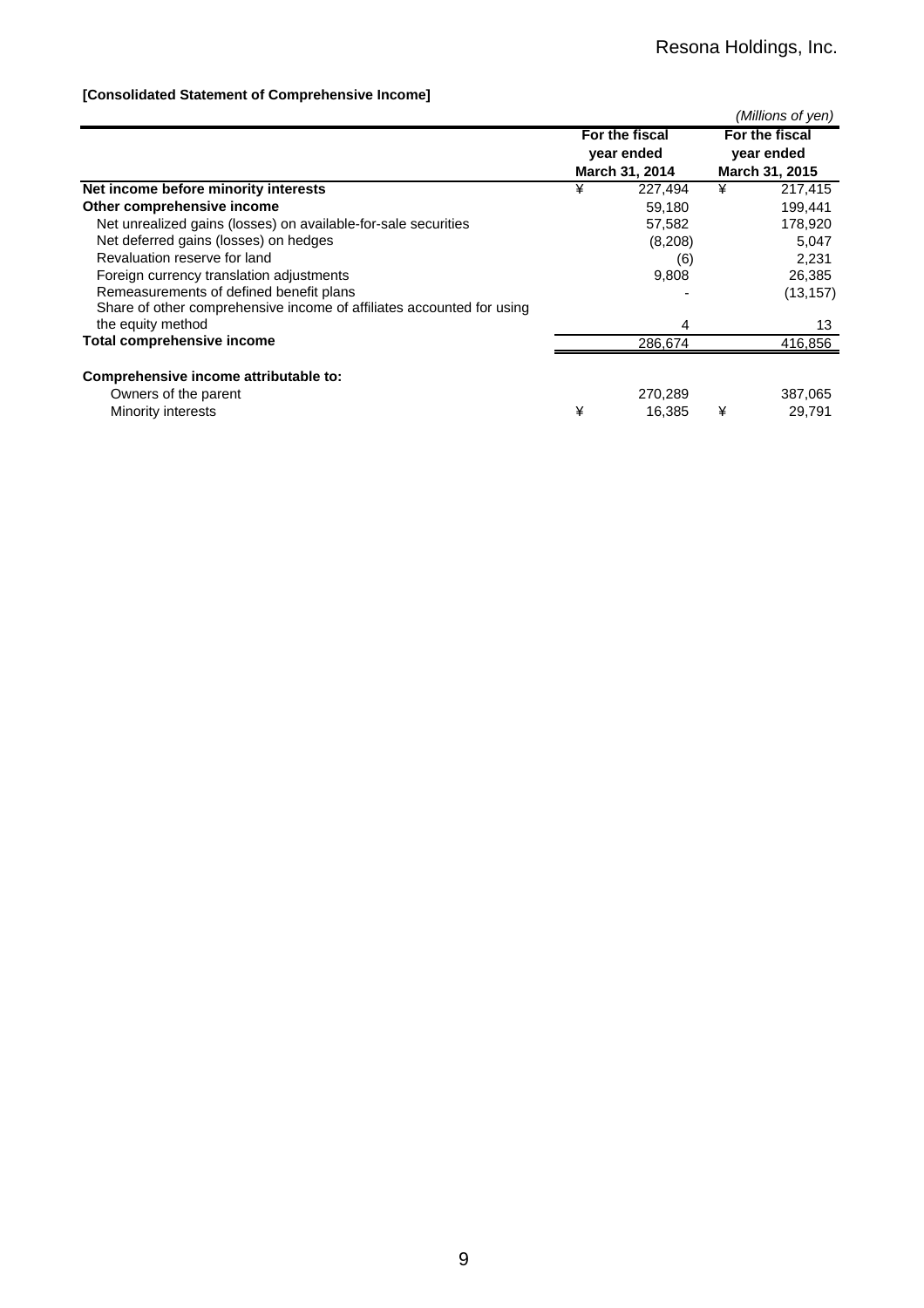#### **(3) Consolidated Statement of Changes in Net Assets For the fiscal year ended March 31, 2014**

|                                                                       |               |                    |                      |                   | (Millions of yen)                  |
|-----------------------------------------------------------------------|---------------|--------------------|----------------------|-------------------|------------------------------------|
|                                                                       |               |                    | Stockholders' equity |                   |                                    |
|                                                                       | Capital stock | Capital<br>surplus | Retained<br>earnings | Treasury<br>stock | Total<br>stockhold<br>-ers' equity |
| Balance at the beginning of the fiscal year                           | ¥340,472      | ¥237,082           | ¥1,315,470           | $*(89,596)$       | ¥1,803,428                         |
| Changes during the fiscal year                                        |               |                    |                      |                   |                                    |
| Dividends paid                                                        |               |                    | (46, 327)            |                   | (46, 327)                          |
| Net income                                                            |               |                    | 220,642              |                   | 220,642                            |
| Purchase of treasury stock                                            |               |                    |                      | (434, 532)        | (434, 532)                         |
| Disposal of treasury stock                                            |               | (0)                |                      | 485               | 484                                |
| Cancellation of treasury stock                                        |               | (437, 788)         |                      | 437,788           |                                    |
| Transfer from retained earnings to capital<br>surplus                 | 320,000       |                    | (320,000)            |                   |                                    |
| Transfer from capital stock to capital<br>surplus                     | (610,000)     | 610,000            |                      |                   |                                    |
| Net changes except for stockholders'<br>equity during the fiscal year |               |                    |                      |                   |                                    |
| Total changes during the fiscal year                                  | (290,000)     | 172,210            | (145, 684)           | 3,741             | (259, 732)                         |
| Balance at the end of the fiscal year                                 | ¥50,472       | ¥409,293           | ¥1,169,785           | $*(85, 855)$      | ¥1,543,696                         |

|                                                                       |                                                                      | Accumulated other comprehensive income |                                    |                                                   |                                                    |                                                           |                                                               |                     |
|-----------------------------------------------------------------------|----------------------------------------------------------------------|----------------------------------------|------------------------------------|---------------------------------------------------|----------------------------------------------------|-----------------------------------------------------------|---------------------------------------------------------------|---------------------|
|                                                                       | Net unreali<br>-zed gains<br>on available-<br>for-sale<br>securities | Net deferred<br>gains on<br>hedges     | Revaluation<br>reserve for<br>land | Foreign<br>currency<br>translation<br>adjustments | Remeasure<br>-ments of<br>defined<br>benefit plans | Total<br>accmulated<br>other comp<br>-rehensive<br>income | Minority<br>interests in<br>consolida<br>-ted<br>subsidiaries | Total net<br>assets |
| Balance at the beginning of the fiscal year                           | ¥186,573                                                             | ¥36,319                                | ¥41,260                            | $*(4,350)$                                        |                                                    | ¥259,803                                                  | ¥126,072                                                      | ¥2,189,304          |
| Changes during the fiscal year                                        |                                                                      |                                        |                                    |                                                   |                                                    |                                                           |                                                               |                     |
| Dividends paid                                                        |                                                                      |                                        |                                    |                                                   |                                                    |                                                           |                                                               | (46, 327)           |
| Net income                                                            |                                                                      |                                        |                                    |                                                   |                                                    |                                                           |                                                               | 220,642             |
| Purchase of treasury stock                                            |                                                                      |                                        |                                    |                                                   |                                                    |                                                           |                                                               | (434, 532)          |
| Disposal of treasury stock                                            |                                                                      |                                        |                                    |                                                   |                                                    |                                                           |                                                               | 484                 |
| Cancellation of treasury stock                                        |                                                                      |                                        |                                    |                                                   |                                                    |                                                           |                                                               |                     |
| Transfer from retained earnings to capital<br>surplus                 |                                                                      |                                        |                                    |                                                   |                                                    |                                                           |                                                               |                     |
| Transfer from capital stock to capital<br>surplus                     |                                                                      |                                        |                                    |                                                   |                                                    |                                                           |                                                               |                     |
| Net changes except for stockholders'<br>equity during the fiscal year | 57,592                                                               | (8, 208)                               | (6)                                | 268                                               | (35,965)                                           | 13,681                                                    | 13,159                                                        | 26,840              |
| Total changes during the fiscal year                                  | 57,592                                                               | (8, 208)                               | (6)                                | 268                                               | (35, 965)                                          | 13,681                                                    | 13,159                                                        | (232, 892)          |
| Balance at the end of the fiscal year                                 | ¥244,166                                                             | ¥28,110                                | ¥41,254                            | $*(4,081)$                                        | $*(35,965)$                                        | ¥273,484                                                  | ¥139,231                                                      | ¥1,956,412          |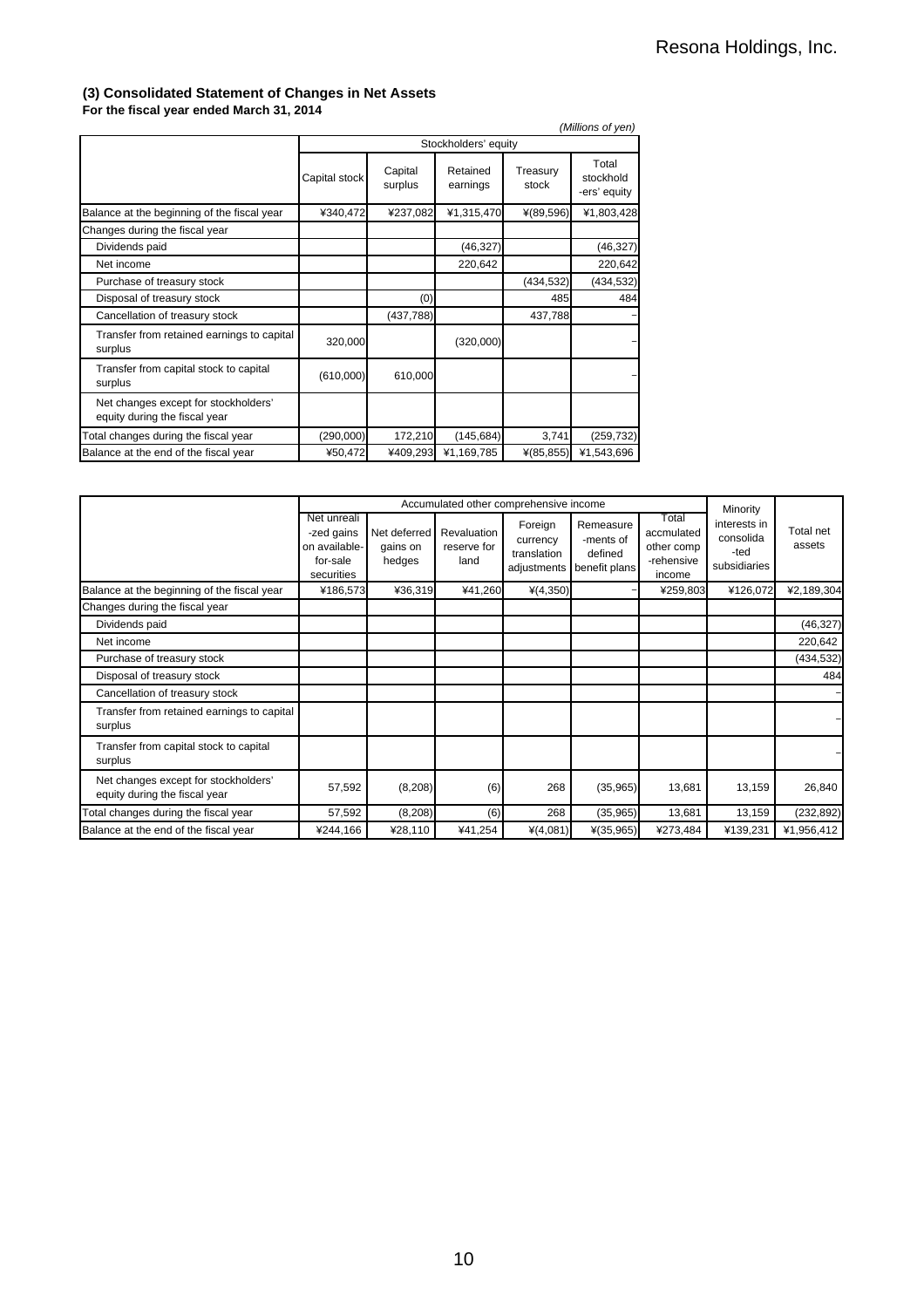## **(3) Consolidated Statement of Changes in Net Assets - Continued**

**For the fiscal year ended March 31, 2015**

| (Millions of yen)                                                     |               |                      |                      |                   |                                    |  |  |  |  |
|-----------------------------------------------------------------------|---------------|----------------------|----------------------|-------------------|------------------------------------|--|--|--|--|
|                                                                       |               | Stockholders' equity |                      |                   |                                    |  |  |  |  |
|                                                                       | Capital stock | Capital<br>surplus   | Retained<br>earnings | Treasury<br>stock | Total<br>stockhold<br>-ers' equity |  |  |  |  |
| Balance at the beginning of the fiscal year                           | ¥50,472       | ¥409,293             | ¥1,169,785           | $*(85, 855)$      | ¥1,543,696                         |  |  |  |  |
| Cumulative effect of changes in<br>accounting policies                |               |                      | 1,483                |                   | 1,483                              |  |  |  |  |
| <b>Restated balance</b>                                               | 50,472        | 409,293              | 1,171,268            | (85, 855)         | 1,545,179                          |  |  |  |  |
| Changes during the fiscal year                                        |               |                      |                      |                   |                                    |  |  |  |  |
| Dividends paid - other capital surplus                                |               | (32,000)             |                      |                   | (32,000)                           |  |  |  |  |
| Dividends paid                                                        |               |                      | (46, 946)            |                   | (46, 946)                          |  |  |  |  |
| Net income                                                            |               |                      | 211,477              |                   | 211,477                            |  |  |  |  |
| Purchase of treasury stock                                            |               |                      |                      | (234, 951)        | (234, 951)                         |  |  |  |  |
| Disposal of treasury stock                                            |               | 3,568                |                      | 83,378            | 86,946                             |  |  |  |  |
| Cancellation of treasury stock                                        |               | (234, 945)           |                      | 234,945           |                                    |  |  |  |  |
| Net changes except for stockholders'<br>equity during the fiscal year |               |                      |                      |                   |                                    |  |  |  |  |
| Total changes during the fiscal year                                  |               | (263, 376)           | 164,531              | 83,371            | (15, 473)                          |  |  |  |  |
| Balance at the end of the fiscal year                                 | ¥50,472       | ¥145,916             | ¥1,335,800           | $*(2, 483)$       | ¥1,529,706                         |  |  |  |  |

|                                                                       |                                                                      | Accumulated other comprehensive income |                                    | Minority                                          |                                                    |                                                           |                                                   |                     |
|-----------------------------------------------------------------------|----------------------------------------------------------------------|----------------------------------------|------------------------------------|---------------------------------------------------|----------------------------------------------------|-----------------------------------------------------------|---------------------------------------------------|---------------------|
|                                                                       | Net unreali<br>-zed gains<br>on available-<br>for-sale<br>securities | Net deferred<br>gains on<br>hedges     | Revaluation<br>reserve for<br>land | Foreign<br>currency<br>translation<br>adjustments | Remeasure<br>-ments of<br>defined<br>benefit plans | Total<br>accmulated<br>other comp<br>-rehensive<br>income | interests in<br>consolida<br>-ted<br>subsidiaries | Total net<br>assets |
| Balance at the beginning of the fiscal year                           | ¥244,166                                                             | ¥28,110                                | ¥41,254                            | $*(4,081)$                                        | $*(35,965)$                                        | ¥273,484                                                  | ¥139,231                                          | ¥1,956,412          |
| Cumulative effect of changes in<br>accounting policies                |                                                                      |                                        |                                    |                                                   |                                                    |                                                           |                                                   | 1,483               |
| <b>Restated balance</b>                                               | 244,166                                                              | 28,110                                 | 41,254                             | (4,081)                                           | (35, 965)                                          | 273,484                                                   | 139,231                                           | 1,957,896           |
| Changes during the fiscal year                                        |                                                                      |                                        |                                    |                                                   |                                                    |                                                           |                                                   |                     |
| Dividends paid - other capital surplus                                |                                                                      |                                        |                                    |                                                   |                                                    |                                                           |                                                   | (32,000)            |
| Dividends paid                                                        |                                                                      |                                        |                                    |                                                   |                                                    |                                                           |                                                   | (46, 946)           |
| Net income                                                            |                                                                      |                                        |                                    |                                                   |                                                    |                                                           |                                                   | 211,477             |
| Purchase of treasury stock                                            |                                                                      |                                        |                                    |                                                   |                                                    |                                                           |                                                   | (234, 951)          |
| Disposal of treasury stock                                            |                                                                      |                                        |                                    |                                                   |                                                    |                                                           |                                                   | 86,946              |
| Cancellation of treasury stock                                        |                                                                      |                                        |                                    |                                                   |                                                    |                                                           |                                                   |                     |
| Net changes except for stockholders'<br>equity during the fiscal year | 178,910                                                              | 5,047                                  | 2,231                              | 2,539                                             | (13, 140)                                          | 175,587                                                   | 25,369                                            | 200,956             |
| Total changes during the fiscal year                                  | 178,910                                                              | 5,047                                  | 2,231                              | 2,539                                             | (13, 140)                                          | 175,587                                                   | 25,369                                            | 185,483             |
| Balance at the end of the fiscal year                                 | ¥423,076                                                             | ¥33,158                                | ¥43,485                            | $*(1,542)$                                        | $*(49, 105)$                                       | ¥449,072                                                  | ¥164,600                                          | ¥2,143,379          |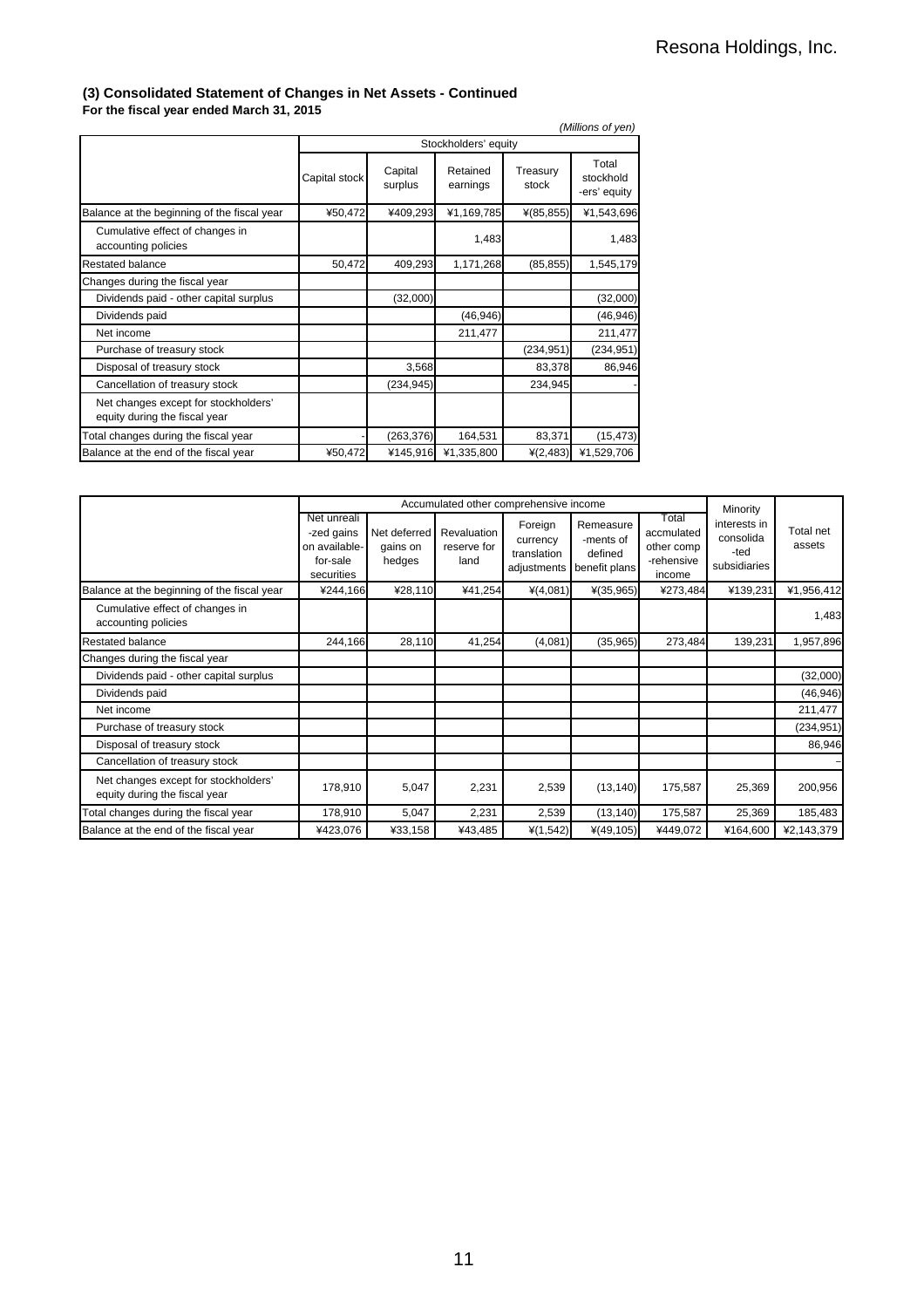## **(4) Consolidated Statement of Cash Flows**

|                                                                            |                |                | (Millions of yen) |
|----------------------------------------------------------------------------|----------------|----------------|-------------------|
|                                                                            | For the fiscal |                | For the fiscal    |
|                                                                            |                | year ended     | year ended        |
|                                                                            |                | March 31, 2014 | March 31, 2015    |
| Cash flows from operating activities                                       |                |                |                   |
| Income before income taxes and minority interests                          | ¥              | 312,085        | ¥<br>326,251      |
| Adjustment for:                                                            |                |                |                   |
| Depreciation and amortization                                              |                | 26,935         | 25,726            |
| Impairment losses on fixed assets                                          |                | 1,662          | 5,738             |
| Equity in earnings of investments in affiliates                            |                | (143)          | (153)             |
| Increase/(decrease) in reserve for possible loan losses                    |                | (49, 340)      | (46, 610)         |
| Increase/(decrease) in reserve for possible losses on investments          |                | (27)           | (49)              |
| Increase/(decrease) in reserve for employees' bonuses                      |                | (112)          | 1,932             |
| (Increase)/decrease in net defined benefit asset                           |                | (4,776)        | (6, 178)          |
| Increase/(decrease) in net defined benefit liability                       |                | (4,610)        | (8,221)           |
| Interest income (accrual basis)                                            |                | (472, 832)     | (466, 655)        |
| Interest expenses (accrual basis)                                          |                | 42,820         | 40,666            |
| Net (gains)/losses on securities                                           |                | (24, 973)      | (64, 720)         |
| Net foreign exchange (gains)/losses                                        |                | (4, 128)       | (12,906)          |
| Net (gains)/losses on disposal of fixed assets                             |                | (1,578)        | 1,326             |
| Net (increase)/decrease in trading assets                                  |                | 170,568        | 26,883            |
| Net increase/(decrease) in trading liabilities                             |                | (40, 531)      | (2,672)           |
| Net (increase)/decrease in loans and bills discounted                      |                | (211, 547)     | (785, 615)        |
| Net increase/(decrease) in deposits                                        |                |                |                   |
| Net increase/(decrease) in negotiable certificates of deposit              |                | 361,035        | 966,944           |
| Net increase/(decrease) in borrowed money (excluding subordinated          |                | 648,460        | 180,780           |
| borrowed money)                                                            |                | 409,831        | (333, 650)        |
| Net (increase)/decrease in due from banks (excluding those                 |                |                |                   |
|                                                                            |                | (7, 778)       | (59, 438)         |
| deposited at Bank of Japan)                                                |                |                |                   |
| Net (increase)/decrease in call loans and other                            |                | 73,369         | 7,741             |
| Net increase/(decrease) in call money and other                            |                | 604,192        | 688,724           |
| Net increase /(decrease) in payables under securities lending transactions |                | 49,891         | (25, 769)         |
| Net (increase)/decrease in foreign exchange assets                         |                | (4, 975)       | (25, 188)         |
| Net increase/(decrease) in foreign exchange liabilities                    |                | (289)          | 265               |
| Net increase/(decrease) in straight bonds                                  |                | (31, 522)      | 500               |
| Net increase/(decrease) in due to trust account                            |                | 85,050         | 83,778            |
| Interest receipts (cash basis)                                             |                | 484,398        | 470,258           |
| Interest payments (cash basis)                                             |                | (52, 941)      | (43, 327)         |
| Other, net                                                                 |                | (23, 426)      | 127,249           |
| Subtotal                                                                   |                | 2,334,766      | 1,073,611         |
| Income taxes paid or tax refund                                            |                | (91.559)       | 29.860            |
| Net cash provided by/(used in) operating activities                        |                | 2,243,206      | 1,103,471         |
| Cash flows from investing activities                                       |                |                |                   |
| Purchases of securities                                                    |                | (15,330,890)   | (16, 562, 521)    |
| Proceeds from sales of securities                                          |                | 14,663,580     | 18,010,807        |
| Proceeds from redemption of securities                                     |                | 1,990,814      | 892,679           |
| Purchases of tangible fixed assets                                         |                | (8,965)        | (10, 649)         |
| Proceeds from sales of tangible fixed assets                               |                | 1,004          | 290               |
| Purchases of intangible fixed assets                                       |                | (2,649)        | (2, 272)          |
| Proceeds from disposal of intangible fixed assets                          |                | 2,397          |                   |
| Other, net                                                                 |                | (99)           | (130)             |
| Net cash provided by/(used in) investing activities                        |                | 1,315,192      | 2,328,201         |
| Cash flows from financing activities                                       |                |                |                   |
| Repayment of subordinated borrowed money                                   |                |                | (11,000)          |
| Repayment of subordinated bonds                                            |                |                | (51, 800)         |
| Dividends paid                                                             |                | (46, 327)      | (78, 946)         |
| Dividends paid to minority stockholders of consolidated subsidiaries       |                | (348)          | (640)             |
| Purchases of treasury stock                                                |                | (434, 532)     | (234, 951)        |
| Proceeds from sales of treasury stock                                      |                | 672            | 87,217            |
| Net cash provided by/(used in) financing activities                        |                | (480, 536)     | (290,120)         |
| Effect of exchange rate changes on cash and cash equivalents               |                | 112            | 104               |
| Net increase/(decrease) in cash and cash equivalents                       |                | 3,077,974      | 3,141,657         |
| Cash and cash equivalents at the beginning of the fiscal year              |                | 3,236,761      | 6,314,735         |
| Cash and cash equivalents at the end of the fiscal year                    | ¥              | 6,314,735      | ¥<br>9,456,393    |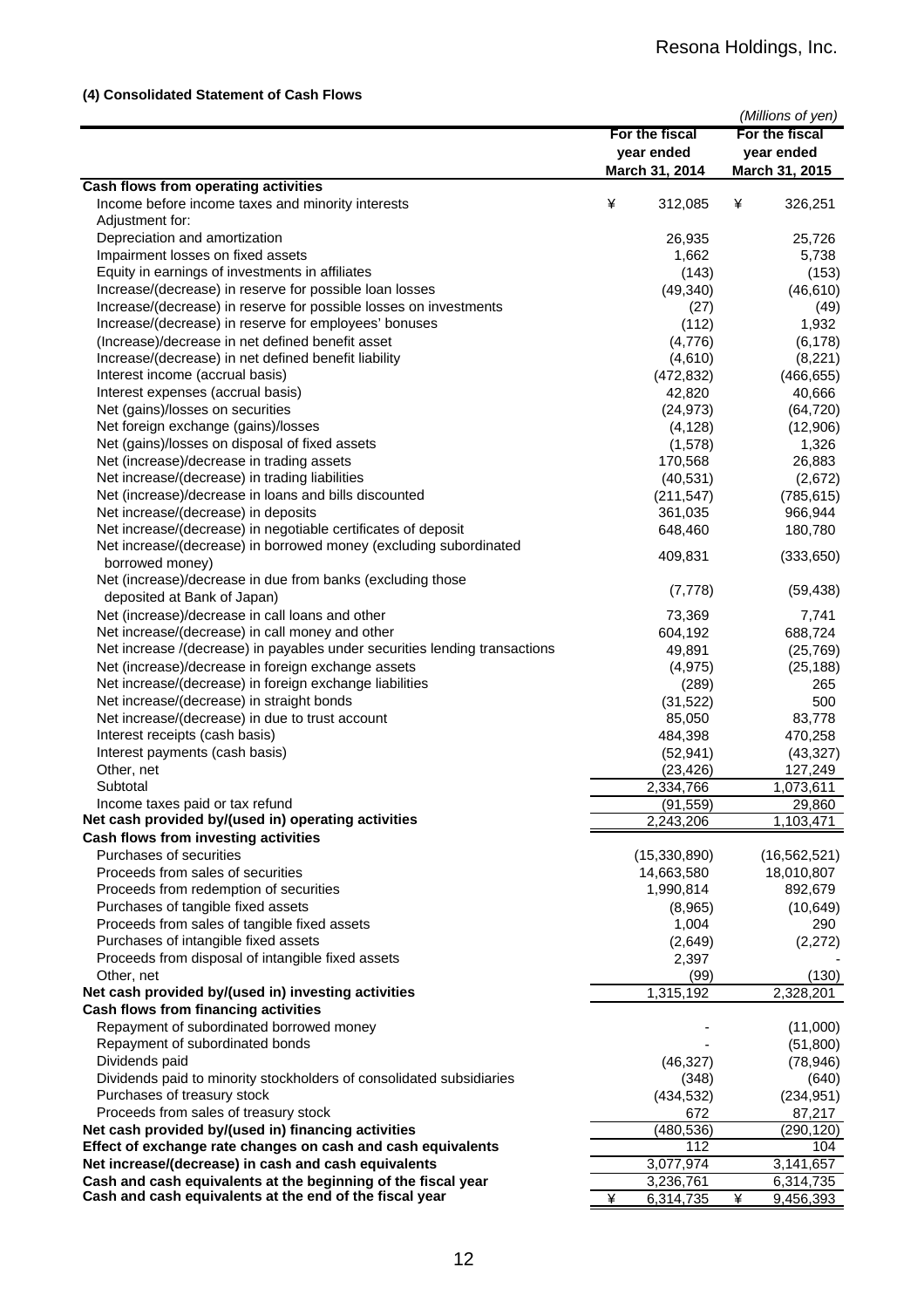**(5) Note on Going-Concern Assumption**  Not applicable

#### **(6) Significant Accounting Policies Applied in Preparing Consolidated Financial Statements**

- 1. Scope of Consolidation
- (1) Number of consolidated subsidiaries: 15

Names of principal companies: Resona Bank, Ltd. Saitama Resona Bank, Ltd. The Kinki Osaka Bank, Ltd.

(2) Non-consolidated subsidiaries Name of principal company: Asahi Servicos e Representacoes Ltda.

Non-consolidated subsidiaries are immaterial with respect to assets, ordinary income, net income/loss (based on the owned interest) and retained earnings (based on the owned interest), accumulated other comprehensive income (based on the owned interest), etc. They are excluded from the consolidation as reasonable judgment on the financial conditions and operating results can still be expected even if they were not consolidated.

- 2. Application of the Equity Method
- (1) Number of non-consolidated subsidiaries accounted for by the equity method: None
- (2) Number of affiliates accounted for by the equity method: 1 company Name of the company: Japan Trustee Services Bank, Ltd.
- (3) Non-consolidated subsidiaries not accounted for by the equity method Name of principal company: Asahi Servicos e Representacoes Ltda.
- (4) Number of affiliates not accounted for by the equity method: None Non-consolidated subsidiaries and affiliates, which are not accounted for by the equity method, are not material to the consolidated financial statements with respect to net income/loss (based on the owned interest), retained earnings (based on the owned interest), accumulated other comprehensive income (based on owned interest), etc. and accordingly, the equity method is not applied to them.
- 3. Balance Sheet Dates of Consolidated Subsidiaries
- (1) Balance sheet dates of the consolidated subsidiaries are as follows: End of December: 3 companies<br>End of March: 12 companies 12 companies
- (2) All subsidiaries have been consolidated based on their accounts at their respective balance sheet dates. Appropriate adjustments have been made for significant transactions occurring during the period from the respective balance sheet dates of the above subsidiaries to the consolidated balance sheet date.
- 4. Accounting Policies
- (1) Trading assets/trading liabilities and trading income/trading expenses

Transactions whose purpose are to earn a profit by taking advantage of short-term fluctuations in the market or discrepancies in interest rates, currency exchange rates, share prices or other market indices on different markets ("transactions for trading purposes") are included in "Trading assets" or "Trading liabilities" as appropriate in the consolidated balance sheets on a trade-date basis. Income and expenses on the transactions for such trading purposes are included in "Trading income" and "Trading expenses" in the consolidated statements of income on a trade-date basis.

Securities and monetary claims etc. held for trading purposes are stated at fair value as of the consolidated balance sheet date. Derivatives, including swaps, futures and options, held for trading purposes, are stated at the fair values as if they were closed out value assuming the respective contracts are closed-out at the consolidated balance sheet date.

Trading income and trading expenses include interest received and paid during the fiscal year, net changes in fair value of securities and monetary claims, etc., and changes in the close-out value of derivatives during the fiscal year.

(2) Securities

Held-to-maturity debt securities are stated at amortized cost determined by the moving average method (the amortization/accumulation is calculated by the straight-line method).

Investments in non-consolidated subsidiaries and affiliates which are not accounted for by the equity method are stated at amortized cost determined by the moving-average method.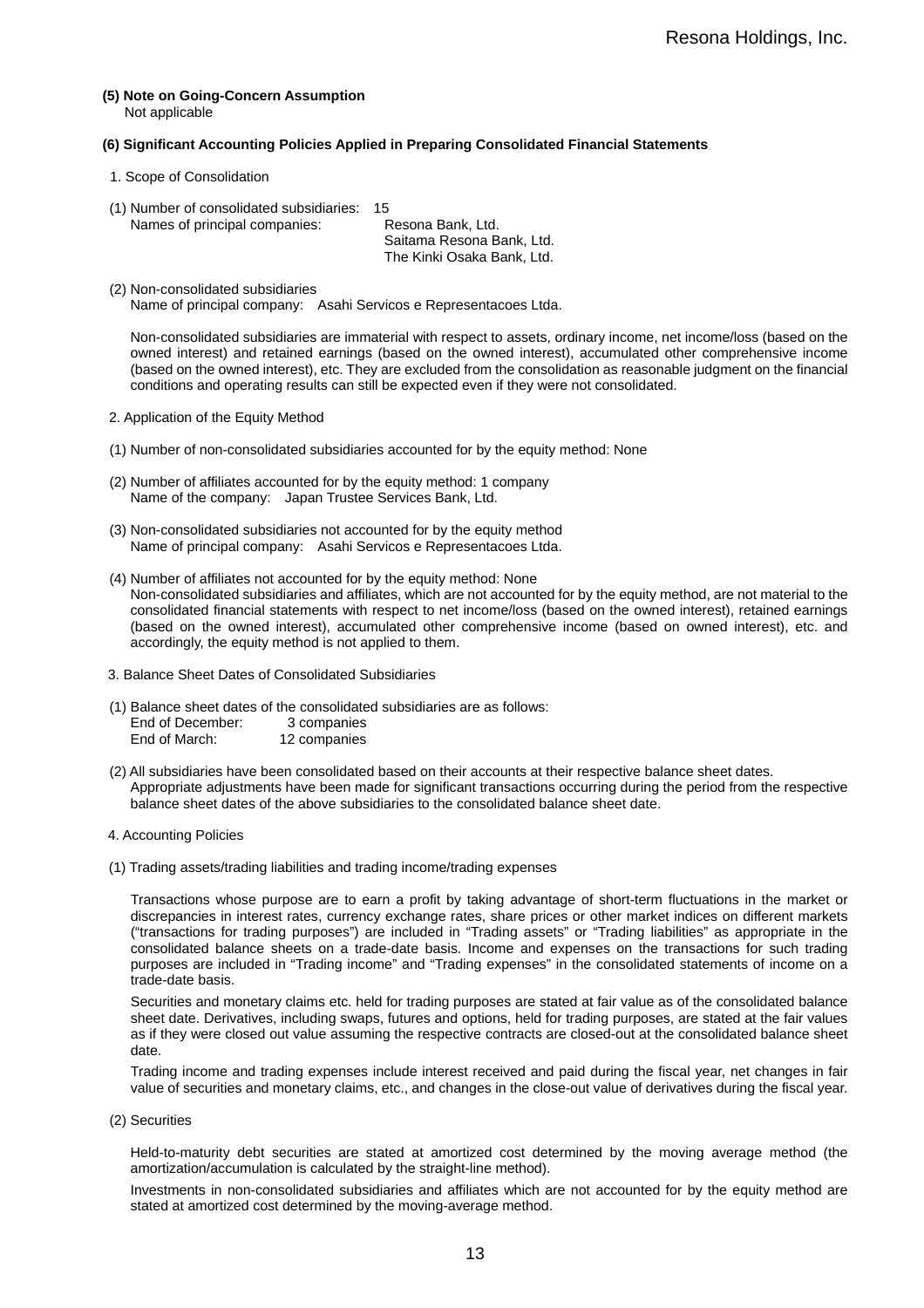Available-for-sale equity securities are stated at fair value based on the average quoted market prices in the last month of the fiscal year. Other marketable available-for-sale securities are stated at their respective market value and the cost of these securities sold is determined by the moving average method. Non-marketable available-for-sale securities whose fair value cannot be readily determined are stated at cost determined by the moving-average method.

Net unrealized gains or losses, net of applicable taxes, on available-for-sale securities are included as a component of net assets.

(3) Derivative transactions

Derivative transactions (excluding "transactions for trading purposes") are stated at fair value.

- (4) Depreciation for fixed assets
	- (i) Tangible fixed assets (except for leased assets) Depreciation of tangible fixed assets is mainly computed by the straight-line method for buildings and by the declining-balance method for equipment over the estimated useful lives. The estimated useful lives of major tangible fixed assets are as follows:
		- $\bullet$  Buildings:  $2 \sim 50$  years
		- Equipment: 2 ~ 20 years
	- (ii) Intangible fixed assets (except for leased assets)

Amortization of intangible fixed assets is computed by the straight-line method. Software for internal use is amortized over the estimated useful lives (mainly 5 years) determined by the Company and its consolidated subsidiaries.

(iii) Leased assets

Finance leases other than those which are deemed to transfer the ownership of the leased assets to the lessee, which are included in tangible fixed assets or intangible fixed assets, are depreciated by a straight-line method over the lease term. Residual value of those leased assets is zero unless any guaranteed amount is prescribed in the lease agreement.

Depreciation of leased assets deemed to transfer ownership to the lessee is computed by the same method used for owned assets.

(5) Deferred charges

Share issuance costs are charged to expense as paid.

(6) Reserve for possible loan losses

The principal consolidated subsidiaries have provided reserve for possible loan losses in accordance with their internal standards for write-offs and reserves as follows:

For claims to insolvent borrowers who are undergoing bankruptcy or special liquidation, etc. (hereinafter, "bankrupt obligors") or who are in substantially the same deteriorating financial condition, although not yet in formal bankruptcy proceedings (hereinafter "effectively bankrupt obligors"), a reserve is provided at the full amount of claims after deducting any direct write-offs and excluding the amounts deemed collectible from the disposal of collateral and the amounts recoverable from the execution of guarantees.

For claims to borrowers who are not currently in the condition of bankruptcy or insolvency but with a high probability of becoming insolvent and certain identified claims subject to close watch, which exceeds a certain threshold, the Discounted Cash Flows Method (the "DCF Method") is applied to determine the amount of reserve for individually large balances which exceeds a certain pre-established threshold amount. The DCF method, however, is applied only when future cash flows from collection of principal and interest can be reasonably estimated. Under the DCF Method, a reserve is provided for the difference between the present value of future cash flows discounted by the original interest rate and the carrying value of the claim.

For claims to other borrowers, a reserve is computed by using the loss ratios derived from the historical loss experience for a specified period.

For claims to certain foreign borrowers with country risk exposure, a reserve is provided for the estimated losses determined by considering the political and economic situation of respective countries.

The operating divisions initially assess all claims based on the internal standards for self-assessment of asset quality. The Internal Audit Division, which is independent from the operating divisions, examines their assessments.

For collateralized or guaranteed claims, etc. to bankrupt obligors and effectively bankrupt obligors, uncollectible amount (i.e., the carrying value less the amounts collectible from the disposal of collateral and execution of guarantees) are directly written-off. Such uncollectible amount is determined considering a valuation of the collateral and guarantees and is ¥244,262 million.

Other consolidated subsidiaries mainly provide a general reserve against claims at the amount deemed necessary based on their historical loan-loss experience and a reserve for specific claims individually determined to be uncollectible such as those to bankrupt obligors.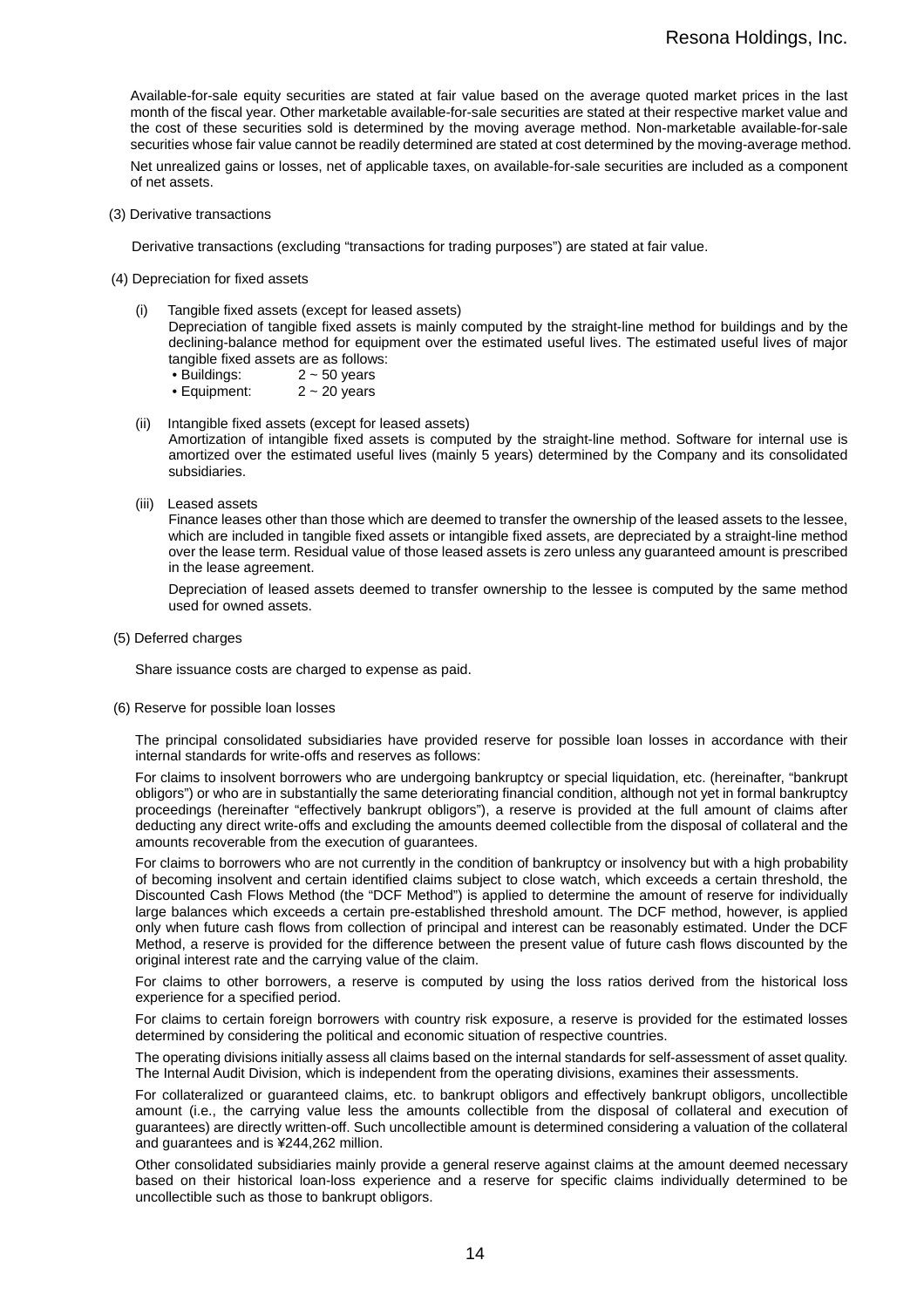(7) Reserve for possible losses on investments

Reserve for possible losses on investments is provided for possible losses on investments in securities based on assessment of the issuers' financial condition and other factors.

(8) Reserve for employees' bonuses

The reserve for employees' bonuses is provided for the payment of performance incentive bonuses to be paid to employees at an estimated amount accrued as of the consolidated balance sheet date.

(9) Other reserves

Other reserves are provided to cover future expenses and losses that can be reasonably estimated. Major components are as follows:

- (i) Reserve for losses on reimbursement of dormant deposits: ¥24,082 million A reserve for losses on reimbursement of dormant deposits is provided for the estimated future losses resulting from reimbursements of dormant deposits subsequent to the period of derecognition of the related liabilities.
- (ii) Reserve for losses on burden charge under the credit guarantee system: ¥5,383 million A reserve for losses on burden charge under the credit guarantee system is provided for the estimated future losses to be charged by the credit guarantee corporation under the burden sharing system for credit losses on loans.
- (iii) Reserve for Resona Club points: ¥4,261 million A reserve for Resona Club points is provided for the estimated future losses by usage of the points awarded to the Resona Club members.
- (iv) Reserve for losses on interest repayments: ¥536 million A reserve for losses on interest repayments is provided for the future losses on interest repayment claims based on the historical experience for such repayments.

(10) Employees' retirement benefits

Regarding determination of retirement benefit obligations, the benefit formula basis is adopted as the method of attributing expected benefit to the periods until this fiscal year end. Prior service cost and unrecognized actuarial gains and losses are accounted for as follows:

| Prior service cost:                      | charged to expense in the fiscal year it is incurred                                                                                                                                                        |
|------------------------------------------|-------------------------------------------------------------------------------------------------------------------------------------------------------------------------------------------------------------|
| Unrecognized actuarial gains and losses: | charged to income/expense from the next fiscal year of the incurrence<br>by the straight-line method over a period defined within the average<br>remaining service years of eligible employees (ten years). |

Certain consolidated subsidiaries estimated net defined benefit liability and retirement benefit costs using the simplified method whereby the retirement benefit obligations amount that would be payable if the eligible employees terminate the employment.

(11) Translation of assets and liabilities denominated in foreign currencies into Japanese yen

Assets and liabilities denominated in foreign currencies of consolidated domestic banking subsidiaries, except for the investments in affiliates on which historical foreign exchange rates are used, are translated into Japanese yen, primarily at the exchange rates on the consolidated balance sheet dates.

Assets and liabilities denominated in foreign currencies of other consolidated subsidiaries are translated into Japanese yen at the exchange rates on the respective balance sheet dates.

- (12) Hedge accounting
	- Hedges of interest rate risk

Consolidated domestic banking subsidiaries apply the deferral hedge accounting to the hedge of interest rate risk associated with their financial assets and liabilities in accordance with the Japanese Institute of Certified Public Accountants ("JICPA") Industry Audit Committee Report No. 24 "Accounting and Auditing Treatments on the Application of Accounting Standards for Financial Instruments in the Banking Industry." In assessment of effectiveness of fair value hedge, the hedged instruments such as loans and deposits and hedging instruments such as interest swaps are specified as a group with similar remaining term. In assessing effectiveness of cash flow hedge, the correlation of the interest sensitivities of the hedged instruments and the hedging instruments are examined.

(ii) Hedges of foreign currency risk

Certain consolidated domestic banking subsidiaries apply the deferral hedge accounting to hedge of the foreign currency risk associated with their financial assets and liabilities denominated in foreign currencies in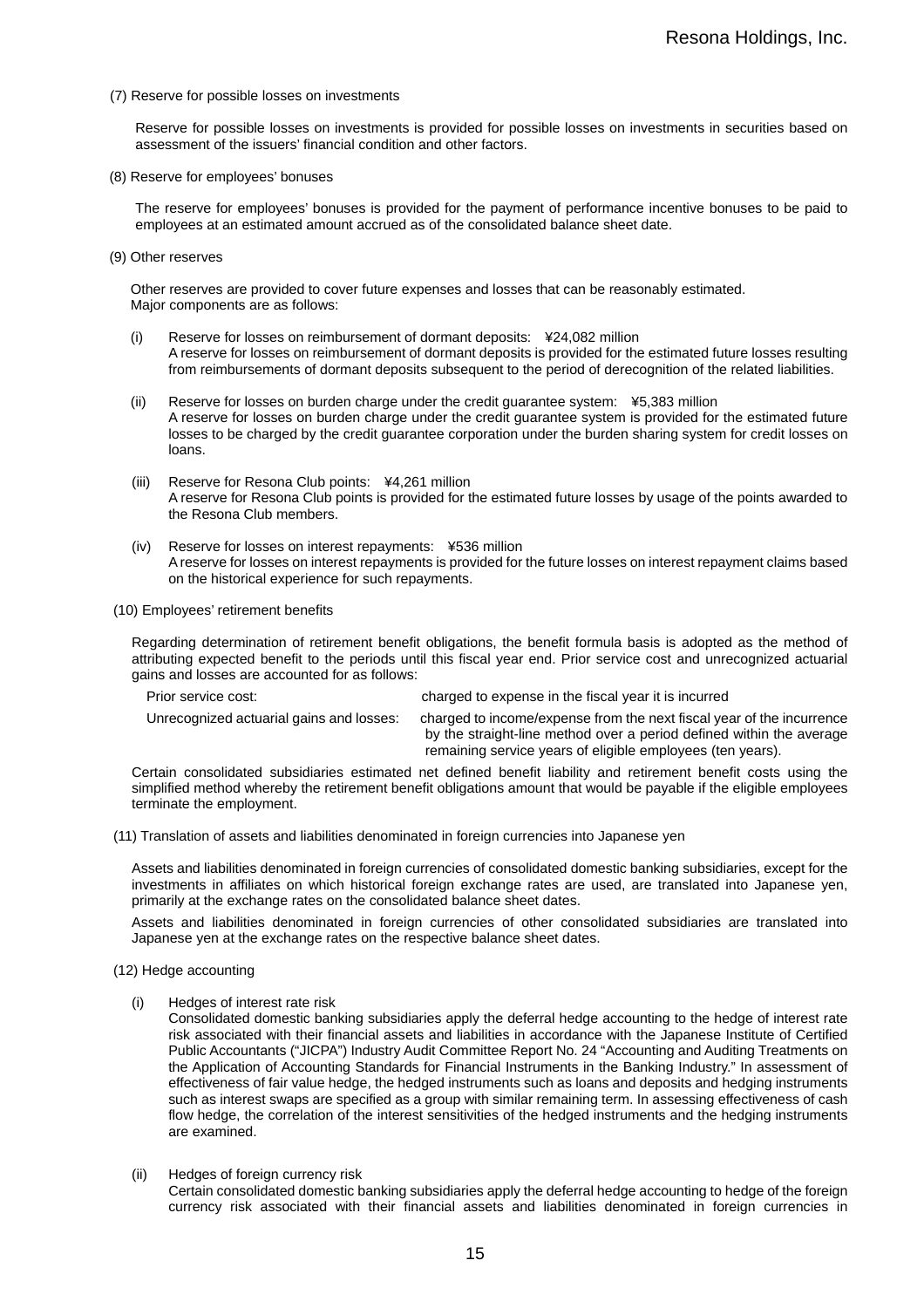accordance with JICPA Industry Audit Committee Report No. 25 "Accounting and Auditing Treatments for Foreign Currency Transactions in the Banking Industry."

Assessment of the effectiveness of these hedge transactions is conducted by confirming whether notional amount of hedging currency swaps, foreign exchange swaps, etc. is corresponding to hedged receivables or payables denominated in foreign currencies.

In addition, in application of the deferral hedge accounting or the fair value hedge accounting to hedges of foreign exchange risk of securities denominated in foreign currencies other than bonds, at the inception of each hedge, the hedge effectiveness is assessed by confirming whether the foreign currency payable amount of hedging spot or forward exchange contracts exceed the acquisition costs of the hedged securities denominated in foreign currencies.

(iii) Transaction among consolidated subsidiaries

Because internal interest swaps, currency swaps, and other derivative transactions specified as hedging instruments are strictly processed based on the appropriate market pricing and covered by corresponding external transactions as required by the JICPA Industry Audit Committee Reports No. 24 and No. 25, gains and losses on these internal derivative transactions within consolidated banking subsidiaries or with their trading accounts, are not eliminated, and are recognized as profit or deferred.

The hedging of certain assets and liabilities are accounted for by the deferral hedge accounting, fair value hedge accounting and the special treatment of interest rate swaps.

(13) Cash and cash equivalents in the consolidated statements of cash flows

Cash and cash equivalents in the consolidated statements of cash flows represent cash and due from the Bank of Japan included in "Cash and due from banks" on the consolidated balance sheets.

(14) Consumption taxes

The Company and consolidated domestic subsidiaries account for consumption tax and local consumption tax with the tax-exclusion method.

(15) Consolidated corporate-tax system

The Company and certain consolidated domestic subsidiaries adopt consolidated corporate-tax system with the Company being a parent company under the system.

#### **(7) Changes in Accounting Policies, Changes in Accounting Estimates and Restatement**

#### Change in Accounting Policies

(Application of Accounting Standard for Retirement Benefits, etc.,)

The Group applied ASBJ Statement No. 26 "Accounting Standard for Retirement Benefits" issued on May 17, 2012 and ASBJ Guidance No. 25 "Guidance on Accounting Standard for Retirement Benefits" issued on March 26, 2015 for the main clause of Article 35 of the accounting standard and the main clause of Article 67 of the guidance, since the beginning of the fiscal year 2014.

Accordingly, the Group reviewed the calculation method of defined benefit obligation and service cost, and changed the method of attributing expected benefit to periods from the straight-line basis to the benefit formula basis. The Group also changed the bond maturity which is used to determine the discount rate, from the use of an approximate period over the expected average remaining working lives of employees to the use of a single weighted-average discount rate reflecting the estimated timing and amount of benefit payment.

The transitional treatment stated in Article 37 of the accounting standard was applied at the adoption, thus the impact from the change in calculation method of defined benefit obligation and service cost was recognized as "retained earnings" at the beginning of the fiscal year 2014.

As a result, "net defined benefit asset" was increased by ¥636 million, "net defined benefit liability" was decreased by ¥1,110 million, and "retained earnings" was increased by ¥1,483 million at the beginning of the fiscal year 2014. The impact to "ordinary profits" and "net income before income taxes and minority interests" for the fiscal year 2014 is immaterial. For the effects on per share information, please refer to "Per Share Information".

#### Additional Information

(Public Funds to be Repaid for Class C No.1 Preferred Stock and Class F No.1 Preferred Stock)

The Company and the Deposit Insurance Corporation of Japan signed a contract "Agreement on Handling of Shares as Public Funds" on June 21, 2013, which predicates that the aggregate amount to be repaid by the Company for the preferred stocks subscribed and owned by the Resolution and Collection Corporation is ¥160.0 billion and the repayments will be implemented in the form of special preferred dividends for the preferred stocks.

The aggregate amount to be repaid by the Company for the Class C No. 1 preferred stocks and Class F No. 1 preferred stocks as of the end of this fiscal year was ¥128.0 billion.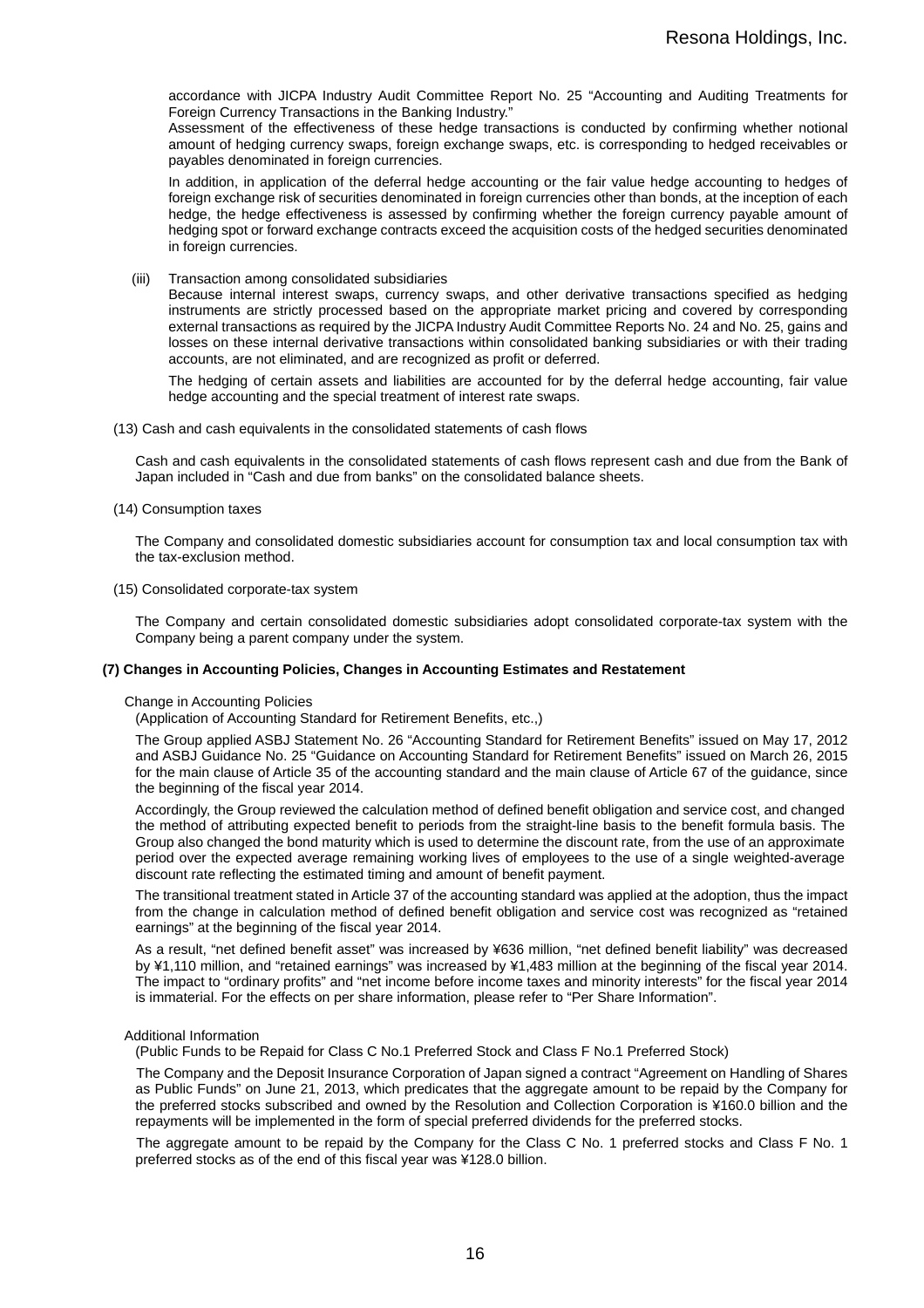#### **(8) Notes to Consolidated Financial Statements**

#### **(Notes to Consolidated Balance Sheet)**

March 31, 2015

- 1. Securities include equity investments in non-consolidated subsidiaries and affiliates of ¥19,580 million and capital subscriptions to entities of ¥4,693 million.
- 2. There is no stock lent under consumption agreements in "Securities." There is no portion of unsecured borrowed securities, securities purchased under resale agreements and securities borrowed with cash collateral.
- 3. Loans to borrowers in legal bankruptcy amounted to ¥6,852 million, and past due loans amounted to ¥335,546 million.

Loans to borrowers in legal bankruptcy are loans for which payment of principals or interests has not been received for a substantial period or, for other reasons, there are no prospects for collection of principals or interests, and accordingly, no interest has been accrued (excluding balance already written off and hereinafter referred to as "nonaccrual loans") and also certain specific condition stated in the Implementation Ordinances for the Corporation Tax Act (Cabinet Order No. 97, 1965), Items i through v in Article 96-1-3 or the circumstances stated in Article 96-1- 4 exists.

Past due loans are nonaccrual loans, other than loans to borrowers in legal bankruptcy and loans whose interest payments have been rescheduled in order to support the restructuring of the borrowers.

4. Loans past due 3 months or more amounted to ¥1,407 million.

Loans past due 3 months or more are loans on which payment of principal or interest is overdue for 3 months or more from the contract payment date. These loans do not include "loans to borrowers in legal bankruptcy" nor "past due loans."

5. Restructured loans amounted to ¥236,208 million.

Restructured loans are those which consolidated subsidiaries have provided special terms and conditions: - including reduction of the interest rates, reschedule of the interest and principal payments, or waiver of claims on the borrowers, all of which are more favorable to the borrowers than the corresponding terms in the original loan agreements. These loans do not include "loans to borrowers in legal bankruptcy", "past due loans" and "loans past due 3 months or more."

- 6. Loans to borrowers in legal bankruptcy, past due loans, loans past due 3 months or more and restructured loans amounted to ¥580,014 million in the aggregate. The amounts presented in above 3. to 6. are stated at the amounts before net of the reserve for possible loan losses.
- 7. Bills discounted are recorded as lending/borrowing transactions in accordance with the JICPA Industry Audit Committee Report No. 24. The Group has a right to sell or collateralize such bills at their discretion. The total face value of bank acceptance bills, commercial bills, documentary bills and foreign currency bills bought, etc., which were obtained at a discount, was ¥141,558 million.
- 8. Assets pledged as collateral were as follows:

| Assets pledged as collateral:                    |                    |
|--------------------------------------------------|--------------------|
| • Cash and due from banks                        | ¥10,579 million    |
| • Trading assets                                 | ¥50,993 million    |
| • Securities                                     | ¥3,534,541 million |
| • Loans and bills discounted                     | ¥131,451 million   |
| • Other assets                                   | ¥3,872 million     |
| Debt collateralized:                             |                    |
| • Deposits                                       | ¥197,646 million   |
| • Payables under repurchase agreements           | ¥50,993 million    |
| • Payables under securities lending transactions | $424.122$ million  |
| • Borrowed money                                 | ¥665,925 million   |

Other than noted on the table, "Cash and due from banks", "Securities" and "Other assets", in the amount of ¥80 million, ¥888,333 million, and ¥594 million, respectively, were pledged as collateral for settlement of foreign exchange or futures transactions and others.

"Other assets" include the initial margins for future transactions in the amount of ¥10,261 million, cash collateral paid for financial instruments in the amount of ¥66,218 million and guarantee deposits in the amount of ¥21,311 million.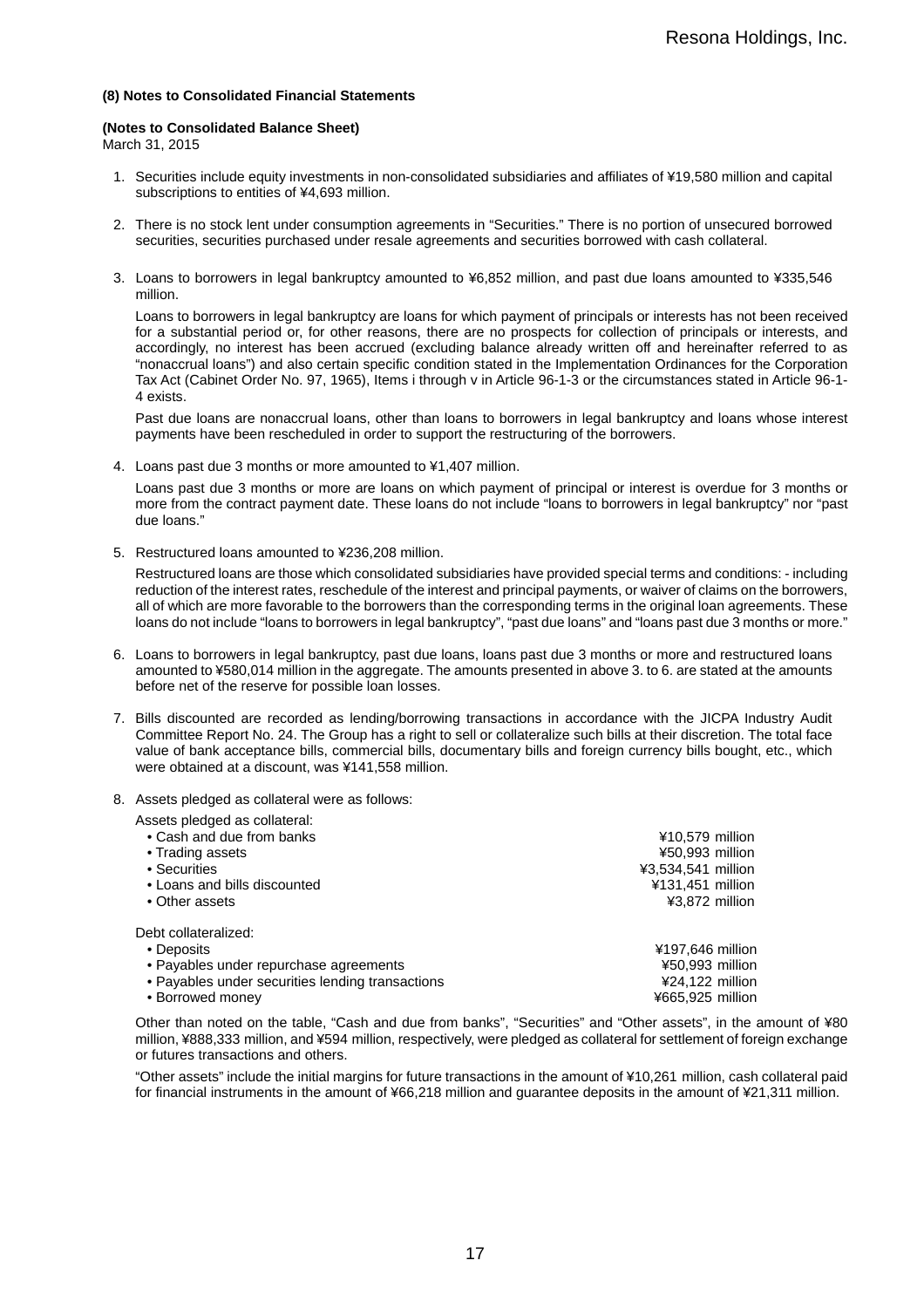9. Overdrafts agreements on current accounts and commitment line agreements for loans are agreements to extend loans up to the prearranged amount upon customers' requests, unless any terms or conditions in the agreements are violated. Unused balances related to these agreements amounted to ¥8,429,964 million including ¥8,041,012 million of agreements with original terms of one year or less or those that are unconditionally cancellable by the Group at any time without penalty.

The unused balances do not necessarily affect future cash flows of the consolidated subsidiaries because most of those agreements are expected to expire without being exercised. In addition, most agreements contain provisions, which stipulate that the consolidated subsidiaries may decline to extend loans or reduce the prearranged commitment amount when there are adverse changes in the financial conditions of the borrowers or for other reasons.

When extending loans to customers, the Group may request collateral or guarantees such as real estate and securities if deemed necessary.

After originating loans, the Group periodically checks the financial condition of the borrowers based on its internal rules and, if necessary, takes measures to ensure the security of the loans.

10. Certain domestic consolidated subsidiaries adopted a special one-time measure to revalue their land used in operations in accordance with the "Act Concerning Land Revaluation" (Act 34, announced on March 31, 1998). The land revaluation differences have been recorded in "revaluation reserve for land" as a separate component of net assets with the related income taxes included in "deferred tax liabilities for land revaluation."

Revaluation date: March 31, 1998

The revaluation method as stated in Article 3, Item 3 of the Act Concerning Land Revaluation:

The revaluation was based on the official notice prices stated in the "Act of Public Notice of Land Prices (assessed date, January 1, 1998)" as stipulated in Article 2, Item 1 of the "Ordinance for the Act Concerning Land Revaluation (Government Ordinance No. 119, announced on March 31, 1998) after making reasonable adjustments for the location and quality of the sites.

The aggregate carrying value of the land after one-time revaluation exceeded its aggregate fair value that was determined in accordance with Article 10 of the Act: ¥27,847 million

- 11. Accumulated depreciation of tangible fixed assets: ¥219,999 million
- 12. Deferred profit on tangible fixed assets deducted for tax purposes: ¥51,203 million
- 13. Borrowed money includes subordinated borrowings of ¥26,000 million that are subordinated to other debt in repayment by special covenants.
- 14. Bonds include subordinated bonds or perpetual subordinated bonds of ¥583,352 million.
- 15. The principal amount of trust with the principal indemnification agreement which a consolidated domestic banking subsidiary as a trustee has been administrating and operating is ¥637,296 million.
- 16. Guarantees are provided on certain privately placed bonds, in accordance with Article 2, Item 3 of FIFA, included in "Securities." The amount of the guarantees is ¥339,503 million.

#### **(Notes to Consolidated Statement of Income)**

For the fiscal year 2014

- 1. "Other ordinary income" includes gains on sales of stocks and other securities in the amount of ¥47,407 million.
- 2. "Other ordinary expenses" includes:
	-
	- Write-offs of loans<br>
	Losses on sales of stocks and other securities<br>  $\frac{417,795 \text{ million}}{42.179 \text{ million}}$
	- Losses on sales of stocks and other securities  $\frac{42,179 \text{ million}}{4665 \text{ million}}$ • Impairment losses on stocks and other securities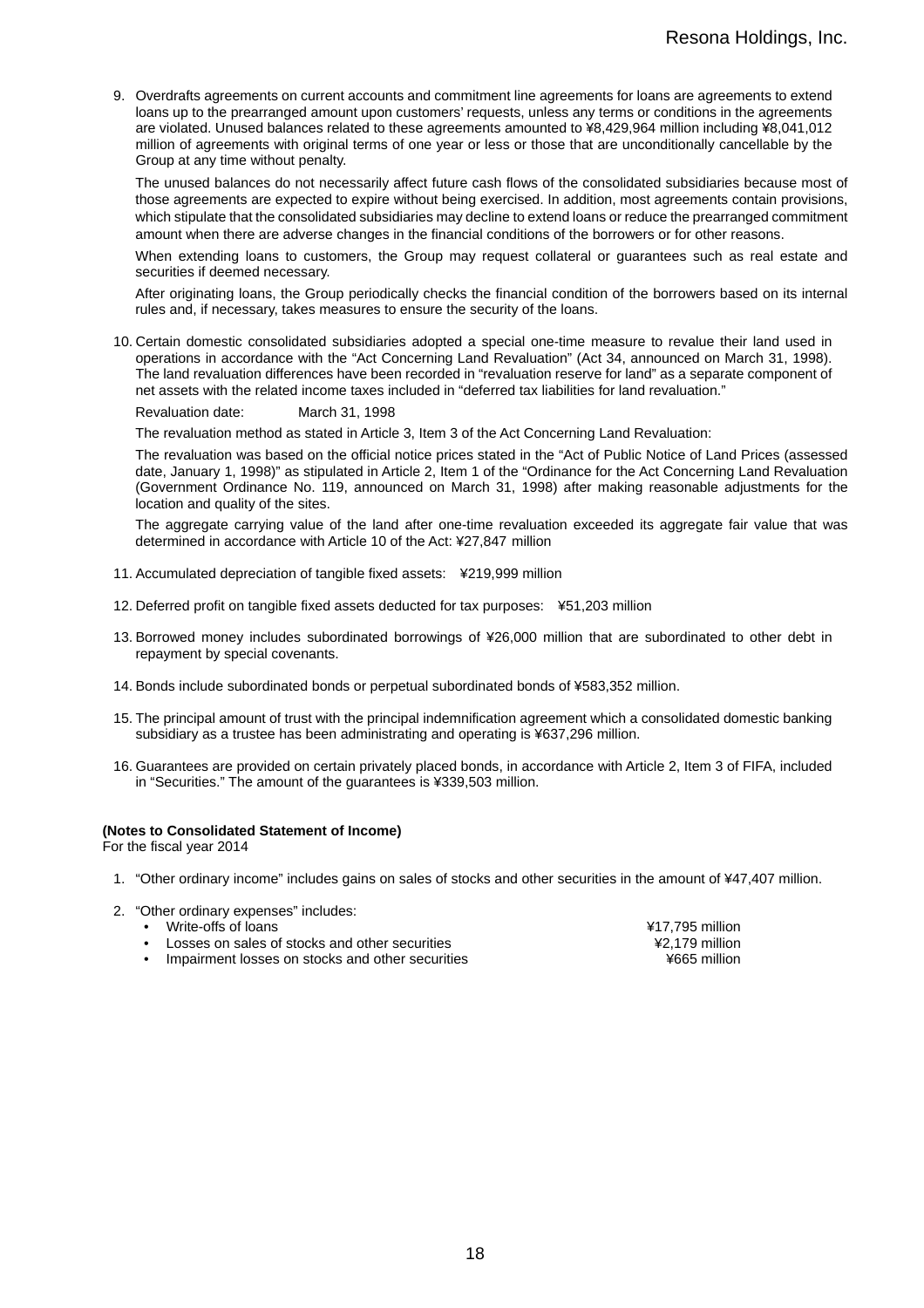#### **(Notes to Consolidated Statement of Comprehensive Income)**

For the fiscal year 2014

1. Reclassification adjustment and tax effect of other comprehensive income

| Net unrealized gains (losses) on available-for-sale securities  |               |         |
|-----------------------------------------------------------------|---------------|---------|
| Amount incurred during the fiscal year                          | ¥ 306,568     | million |
| Reclassification adjustment                                     | (65, 926)     |         |
| Prior to deducting tax effect                                   | 240,641       |         |
| Tax effect                                                      | (61, 721)     |         |
| Net unrealized gains (losses) on available-for-sale securities  | ¥178,920      |         |
| Net deferred gains (losses) on hedges                           |               |         |
| Amount incurred during the fiscal year                          | ¥ 28,254      |         |
| Reclassification adjustment                                     | (22, 964)     |         |
| Prior to deducting tax effect                                   | 5,290         |         |
| Tax effect                                                      | (242)         |         |
| Net deferred gains (losses) on hedges                           | ¥ $5,047$     |         |
| Revaluation reserve for land                                    |               |         |
| Amount incurred during the fiscal year                          | ¥-            |         |
| Reclassification adjustment                                     |               |         |
| Prior to deducting tax effect                                   |               |         |
| Tax effect                                                      | 2,231         |         |
| Revaluation reserve for land                                    | ¥ 2,231       |         |
| Foreign currency translation adjustments                        |               |         |
| Amount incurred during the fiscal year                          | ¥26,385       |         |
| Reclassification adjustment                                     |               |         |
| Prior to deducting tax effect                                   | 26,385        |         |
| Tax effect                                                      |               |         |
| Foreign currency translation adjustments                        | ¥26,385       |         |
| Remeasurements of defined benefit plans                         |               |         |
| Amount incurred during the fiscal year                          | ¥ $(16, 619)$ |         |
| Reclassification adjustment                                     | 1,220         |         |
| Prior to deducting tax effect                                   | (15, 399)     |         |
| Tax effect                                                      | 2,242         |         |
| Remeasurements of defined benefit plans                         | ¥ $(13, 157)$ |         |
| Share of other comprehensive income of affiliates accounted for |               |         |
| using equity method                                             |               |         |
| Amount incurred during the fiscal year                          | 48            |         |
| Reclassification adjustment                                     | 5             |         |
| Share of other comprehensive income of affiliates accounted for |               |         |
| using equity method                                             | 13            |         |
| Total other comprehensive income                                | ¥ 199,441     |         |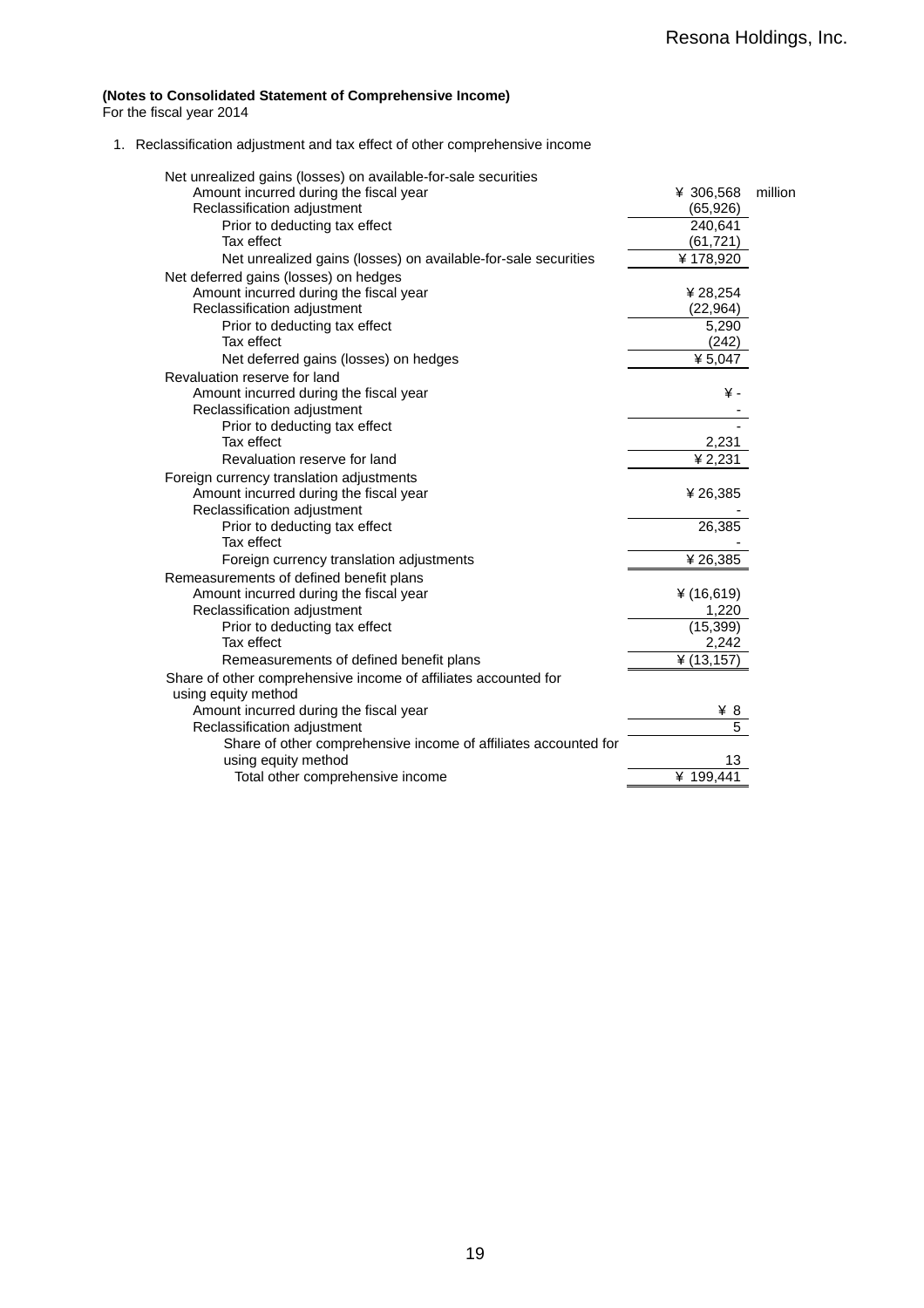## **(Notes to Consolidated Statement of Changes in Net Assets)**

For the fiscal year 2014

1. The changes in the number and class of shares issued and treasury stock are as follows:

|                                  |                                                  |                                  |                                  | (Shares in thousand)                       |         |
|----------------------------------|--------------------------------------------------|----------------------------------|----------------------------------|--------------------------------------------|---------|
|                                  | During the fiscal year<br>Number of<br>2014      |                                  |                                  | Number of                                  |         |
|                                  | shares at the<br>beginning of<br>the fiscal year | Number of<br>shares<br>increased | Number of<br>shares<br>decreased | shares at the<br>end of the<br>fiscal year | Remarks |
| <b>Issued stock</b>              |                                                  |                                  |                                  |                                            |         |
| Common stock                     | 2,324,118                                        | ٠                                |                                  | 2,324,118                                  |         |
| Classified stock                 |                                                  |                                  |                                  |                                            |         |
| Class C No.1 preferred stock     | 12,000                                           |                                  |                                  | 12,000                                     |         |
| Class F No.1 preferred stock     | 8,000                                            |                                  |                                  | 8,000                                      |         |
| Class Three No.1 preferred stock | 98,000                                           |                                  | 98,000                           |                                            | (*1)    |
| Class Four preferred stock       | 2,520                                            |                                  |                                  | 2,520                                      |         |
| Class Five preferred stock       | 4,000                                            |                                  |                                  | 4,000                                      |         |
| Class Six preferred stock        | 3,000                                            |                                  |                                  | 3,000                                      |         |
| Total                            | 2,451,638                                        | ٠                                | 98,000                           | 2,353,638                                  |         |
| Treasury stock                   |                                                  |                                  |                                  |                                            |         |
| Common stock                     | 137,204                                          | 11                               | 131,216                          | 5,999                                      | $(*2)$  |
| Classified stock                 |                                                  |                                  |                                  |                                            |         |
| Class Three No.1 preferred stock |                                                  | 98,000                           | 98,000                           |                                            | (*3)    |
| Total                            | 137,204                                          | 98,011                           | 229,216                          | 5,999                                      |         |

 Note: (\*1) The decrease represents cancellation of own common stock of 98,000 thousand shares which acquired based on ceiling on total number of shares available for acquisition resolved at the board of directors' meetings held on July 25, 2014.

(\*2) The increase represents acquisition of 11 thousand shares of the odd-lot shares.

The decrease represents disposal of own common stock of 130,000 thousand shares due to the third party allotment of shares resolved at the board of directors' meetings held on February 27, 2015, disposal 0 thousand shares of odd-lot shares and the 1,216 thousand shares sold by ESOP-type Stock Benefit Trust for the Employee Shareholding Association to Employee Shareholdings Association of the Company.

Number of shares at the beginning of the fiscal year and the end of the fiscal year include 6,273 thousand shares and 5,057 thousand shares, respectively, owned by ESOP-type Stock Benefit Trust for the Employee Shareholding Association.

(\*3) The increase represents acquisition of own common stock of 98,000 thousand shares based on the ceiling on total number of shares available for acquisition as described Note (\*1). Also, the decrease represents cancellation of own common stock of 98,000 thousand shares which acquired based on the ceiling on total number of shares available for acquisition as described Note (\*1).

#### 2. Detail of cash dividend

(1) Dividends paid in the fiscal year 2014

| Resolu<br>-tion | Type of stock                                                                    | Cash<br>dividends<br>Millions of<br>ven | <b>Dividend</b><br>per share<br>Yen | Source of<br>dividends | <b>Dividend</b><br>record<br>date | Effective<br>date |
|-----------------|----------------------------------------------------------------------------------|-----------------------------------------|-------------------------------------|------------------------|-----------------------------------|-------------------|
| May 13,<br>2014 | Classified stock<br>Class C No.1 preferred stock<br>Class F No.1 preferred stock | 12,000<br>20,000                        | 1,000.00<br>2,500.00                | Capital<br>surplus     | March 31,<br>2014                 | June 4,<br>2014   |
|                 | Common stock                                                                     | 32.897                                  | 15.00                               |                        |                                   |                   |
|                 | Classified stock                                                                 |                                         |                                     |                        |                                   |                   |
|                 | Class C No.1 preferred stock                                                     | 816                                     | 68.00                               |                        |                                   |                   |
|                 | Class F No.1 preferred stock                                                     | 1,480                                   | 185.00                              | Retained               | March 31,                         | June 5.           |
|                 | Class Three No.1 preferred stock                                                 | 1,863                                   | 19.02                               | earnings               | 2014                              | 2014              |
|                 | Class Four preferred stock                                                       | 2,501                                   | 992.50                              |                        |                                   |                   |
|                 | Class Five preferred stock                                                       | 3,675                                   | 918.75                              |                        |                                   |                   |
|                 | Class Six preferred stock                                                        | 3.712                                   | 1.237.50                            |                        |                                   |                   |

Note: Total cash dividends for common stock include ¥94 million of dividends paid to ESOP-type Stock Benefit Trust for the Employee Shareholding Association.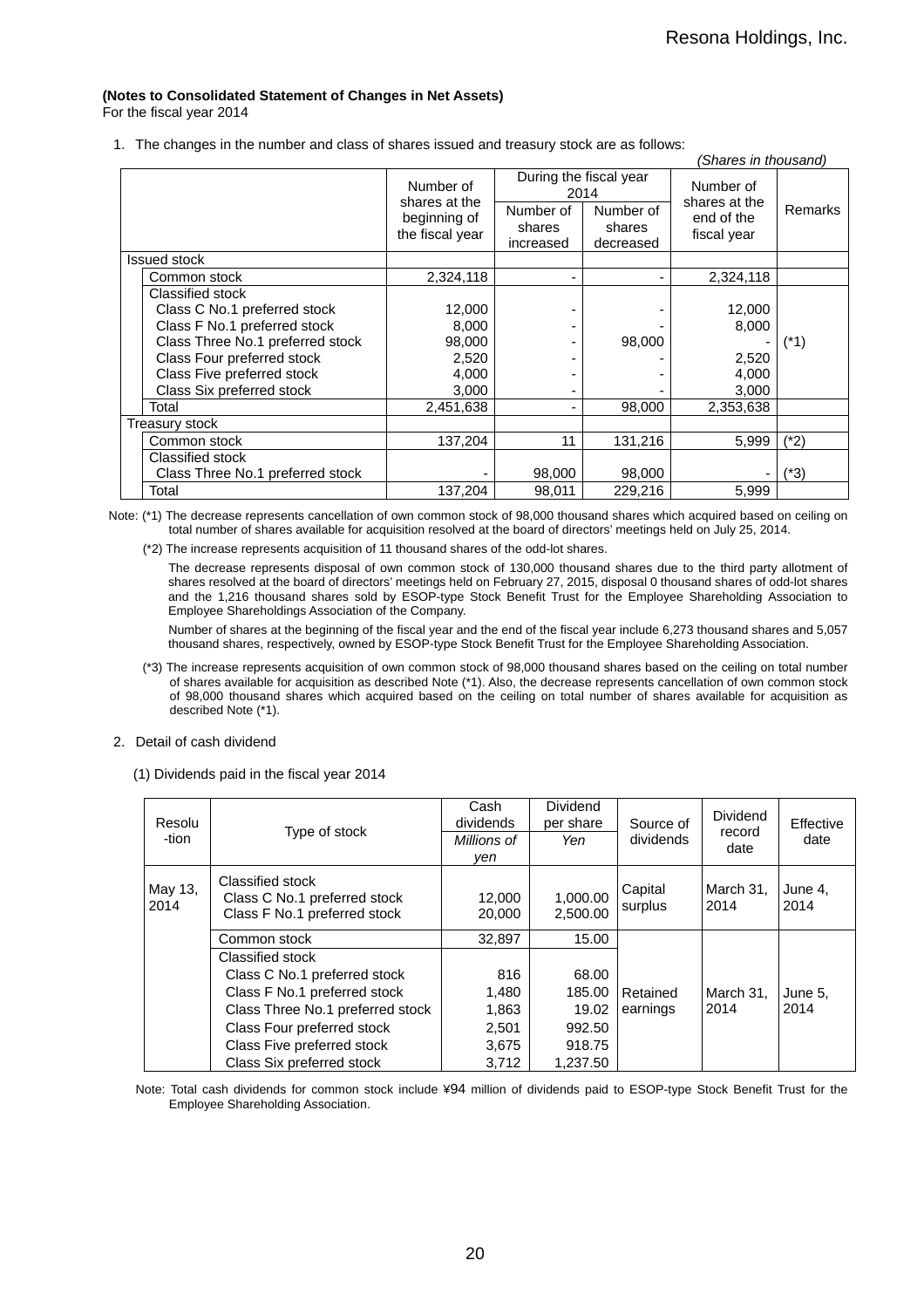#### (2) Dividends with record dates before March 31, 2015 and effective dates after April 1, 2015

| The following dividends are proposed to the board of directors meeting held on May 12, 2013.<br>Type of stock | Cash<br>dividends<br>Millions of<br>ven | <b>Dividend</b><br>per share<br>Yen | Source of<br>dividends | Dividend<br>record<br>date | Effective<br>date |
|---------------------------------------------------------------------------------------------------------------|-----------------------------------------|-------------------------------------|------------------------|----------------------------|-------------------|
| Classified stock<br>Class C No.1 preferred stock<br>Class F No.1 preferred stock                              | 12,000<br>20,000                        | 1,000.00<br>2.500.00                | Capital surplus        | March<br>31, 2015          | June 3.<br>2015   |
| Common stock                                                                                                  | 39.493                                  | 17.00                               |                        |                            |                   |
| Classified stock                                                                                              |                                         |                                     |                        |                            |                   |
| Class C No.1 preferred stock                                                                                  | 652                                     | 54.40                               |                        | March                      |                   |
| Class F No.1 preferred stock                                                                                  | 1.184                                   | 148.00                              | Retained earnings      | 31.2015                    | June 4.<br>2015   |
| Class Four preferred stock                                                                                    | 2,501                                   | 992.50                              |                        |                            |                   |
| Class Five preferred stock                                                                                    | 3,675                                   | 918.75                              |                        |                            |                   |
| Class Six preferred stock                                                                                     | 3,712                                   | 1.237.50                            |                        |                            |                   |

The following dividends are proposed to the board of directors meeting held on May 12, 2015.

Note: Total cash dividends for common stock include ¥85 million of dividends paid to ESOP-type Stock Benefit Trust for the Employee Shareholding Association.

#### **(Notes to Consolidated Statement of Cash Flows)**

For the fiscal year 2014

The reconciliation between cash and cash equivalents in the consolidated statement of cash flows and cash and due from banks in the consolidated balance sheet is as follows:

| Cash and due from banks                     | ¥9.672.994 million |
|---------------------------------------------|--------------------|
| Less: Due from except for The Bank of Japan | (216.601)          |
| Cash and cash equivalents                   | ¥9.456.393         |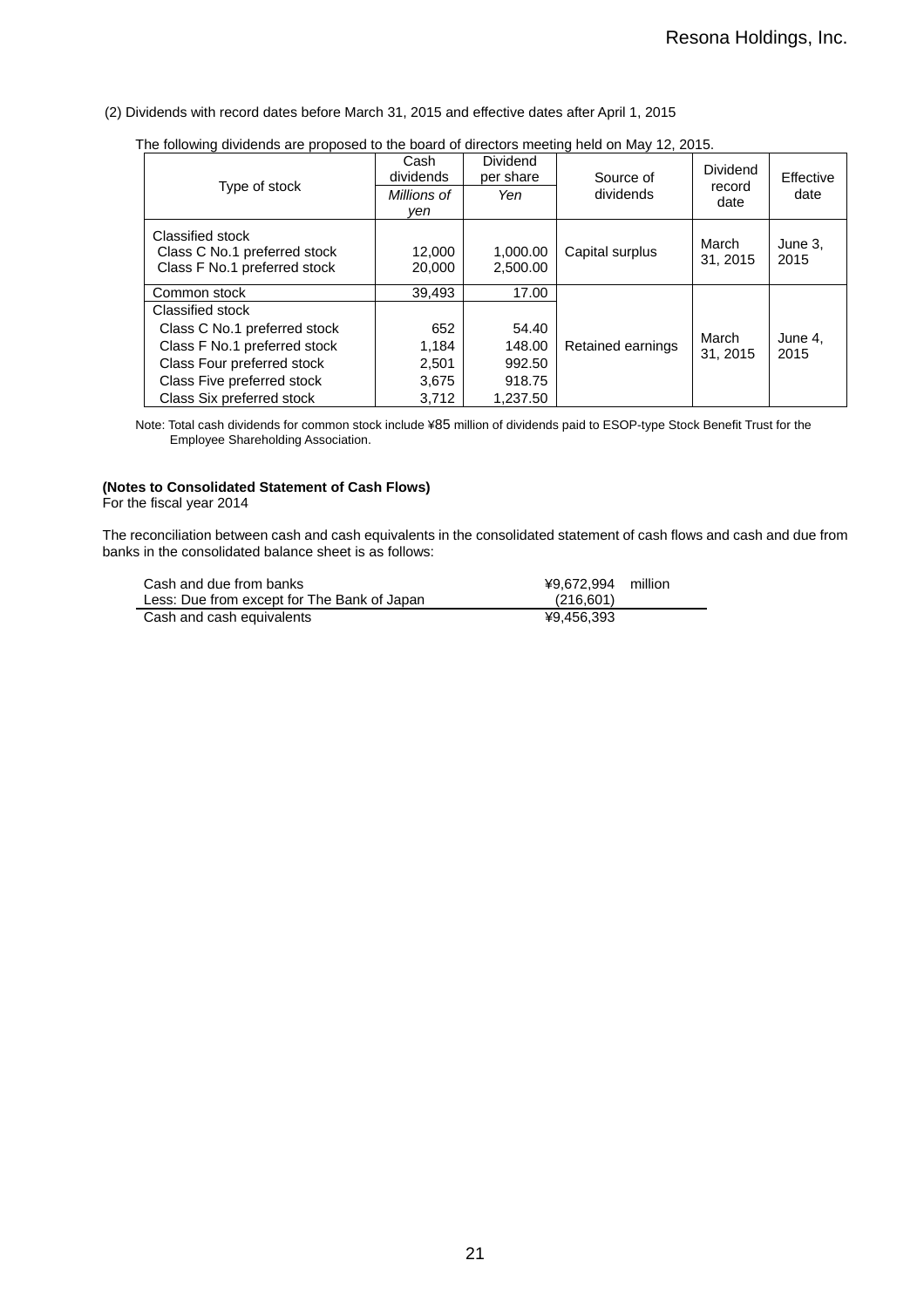#### **(Financial Instruments)**

For the fiscal year 2014

#### 1. Fair value of financial instruments

Amount on consolidated balance sheet, fair value and difference between them as of March 31, 2015 were as follows. Non-marketable securities whose fair values cannot be reliably determined such as non-listed equity securities are not included in the next table. (Refer to 2.)

Fair value of financial instruments is calculated based on its internal rules which are in accordance with ASBJ Statement No. 10 "Accounting Standards for Financial Instruments."

|     |                                                |   |               |   |            |   | (Millions of yen) |
|-----|------------------------------------------------|---|---------------|---|------------|---|-------------------|
|     |                                                |   | Amount on     |   |            |   |                   |
|     |                                                |   | consolidated  |   | Fair value |   | <b>Difference</b> |
|     |                                                |   | balance sheet |   |            |   |                   |
| (1) | Cash and due from banks                        |   | ¥ 9,672,994   | ¥ | 9,672,994  |   | ¥                 |
| (2) | Call loans and bills bought                    |   | 36,243        |   | 36,243     |   |                   |
| (3) | Monetary claims bought (*1)                    |   | 442,351       |   | 439,163    |   | (3, 187)          |
| (4) | Trading assets                                 |   |               |   |            |   |                   |
|     | <b>Trading securities</b>                      |   | 277,487       |   | 277,487    |   |                   |
| (5) | <b>Securities</b>                              |   |               |   |            |   |                   |
|     | Held-to-maturity debt securities               |   | 2,435,747     |   | 2,508,381  |   | 72,633            |
|     | Available-for-sale securities                  |   | 4,359,873     |   | 4,359,873  |   |                   |
| (6) | Loans and bills discounted                     |   | 27,487,284    |   |            |   |                   |
|     | Reserve for possible loan losses (*1)          |   | (190, 189)    |   |            |   |                   |
|     |                                                |   | 27,297,095    |   | 27,504,238 |   | 207,143           |
| (7) | Foreign exchange assets (*1)                   |   | 97,945        |   | 97,945     |   |                   |
|     | <b>Total assets</b>                            | ¥ | 44,619,738    | ¥ | 44,896,327 | ¥ | 276,588           |
| (1) | Deposits                                       | ¥ | 36,712,851    | ¥ | 36,713,515 | ¥ | 664               |
| (2) | Negotiable certificates of deposit             |   | 2,130,640     |   | 2,130,640  |   |                   |
| (3) | Call money and bills sold                      |   | 1,531,519     |   | 1,531,519  |   |                   |
| (4) | Payables under repurchase agreements           |   | 50,993        |   | 50,993     |   |                   |
| (5) | Payables under securities lending transactions |   | 24,122        |   | 24,122     |   |                   |
| (6) | Borrowed money                                 |   | 737,051       |   | 737,514    |   | 462               |
| (7) | Foreign exchange liabilities                   |   | 1,439         |   | 1,439      |   |                   |
| (8) | <b>Bonds</b>                                   |   | 667,707       |   | 699,433    |   | 31,725            |
| (9) | Due to trust account                           |   | 617,622       |   | 617,622    |   |                   |
|     | <b>Total liabilities</b>                       | ¥ | 42,473,947    | ¥ | 42,506,800 | ¥ | 32,852            |
|     | Derivative transactions (*2)                   |   |               |   |            |   |                   |
|     | Hedge accounting not applied                   |   | 23,911        |   | 23,911     |   |                   |
|     | Hedge accounting applied                       |   | 74,924        |   | 74,641     |   | (282)             |
|     | Total derivative transactions                  | ¥ | 98,835        | ¥ | 98,553     | ¥ | (282)             |

|                         | Contractual<br>amounts | Fair values |
|-------------------------|------------------------|-------------|
| Other                   |                        |             |
| Guarantee contract (*3) | 478,968                | (9,734)     |

Notes:

(\*1) Reserve for possible loan losses corresponding to loans and bills discounted are deducted. Specific reserve for possible loan losses corresponding to monetary claims bought and foreign exchange assets are excluded from the amount on consolidated balance sheet directly due to immateriality.

(\*2) Derivative financial instruments included in trading assets/liabilities and other assets/liabilities are presented in total. Assets (positive amount) and liabilities (negative amount) arising from derivative transactions are presented on a net basis.

(\*3) Contractual amount of guarantee contract is equal to acceptances and guarantees in the consolidated balance sheets.

2. Financial instruments whose fair values cannot be reliably determined

Financial instruments whose fair values cannot be reliably determined as of March 31, 2015 were as follows. Financial instruments are not included (5) Securities of above table 1. *(Millions of yen)* 

|  |                                       | ( <i>IVIIIIIOHS OF VEH)</i> |  |  |  |
|--|---------------------------------------|-----------------------------|--|--|--|
|  | Classification                        | Amount on consolidated      |  |  |  |
|  |                                       | balance sheet               |  |  |  |
|  | Unlisted stocks (*1)(*2)              | 54.426                      |  |  |  |
|  | Investments in partnerships (*2) (*3) | 14.163                      |  |  |  |
|  | Гоtal                                 | 68.590                      |  |  |  |

Notes:

(\*1) Unlisted stocks do not carry quoted market prices. Since the fair values of these securities cannot be reliably determined, their fair values are not disclosed. Unlisted stocks are amount before reserve for possible losses on investments and the total of both domestic and foreign securities.

(\*2) For the fiscal year 2014, impairment losses of unlisted stocks was ¥654 million.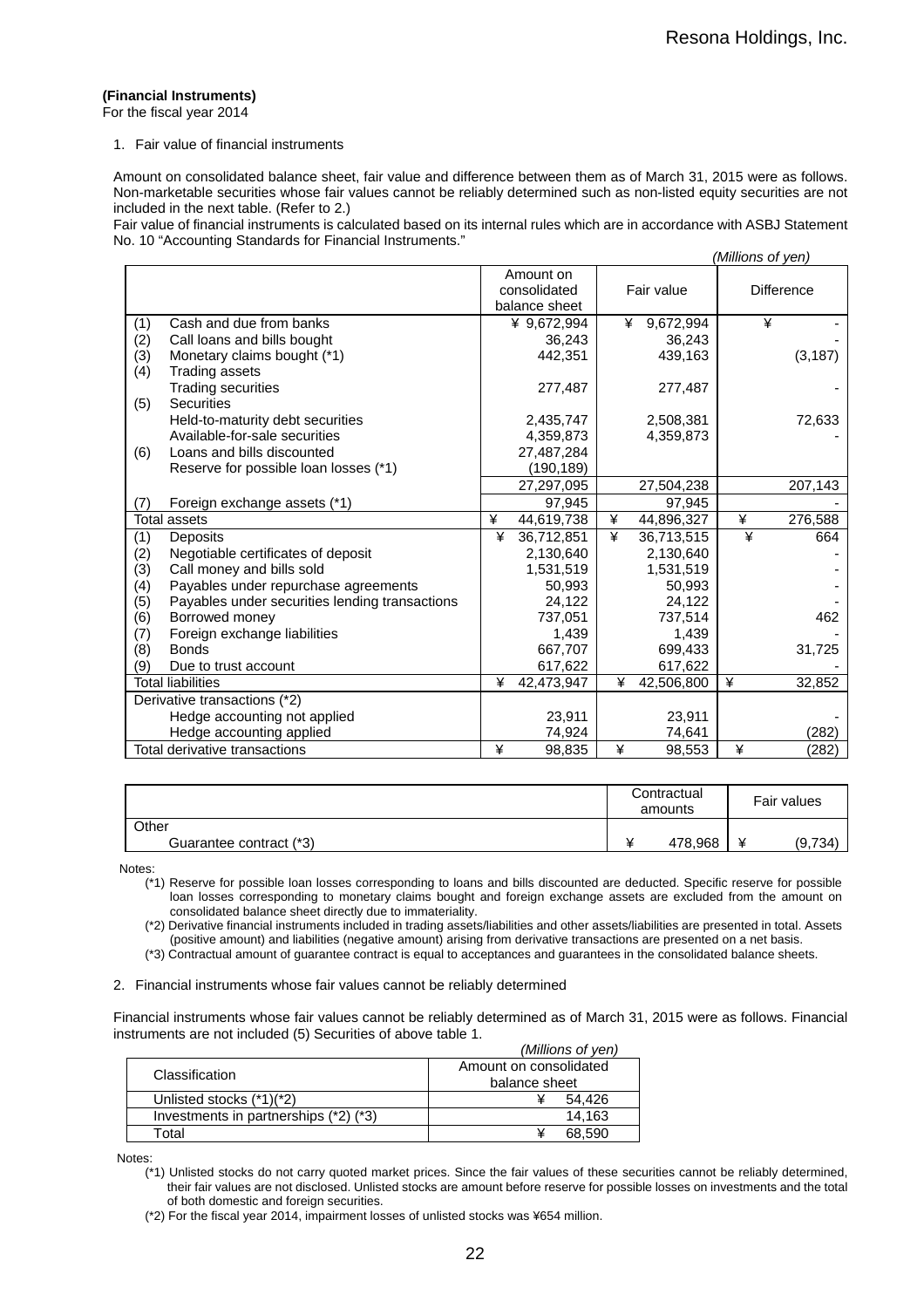(\*3) Investments in partnerships contain assets such as unlisted stocks which do not carry quoted market prices. Since the fair values of these securities cannot be reliably determined, their fair values are not disclosed. Investments in partnerships are the total of both domestic and foreign assets.

#### **(Securities)**

For the fiscal year 2014

"Securities" in the consolidated balance sheet, negotiable certificates of deposit in "Cash and due from banks", trust beneficiary certificate in "Monetary claims bought", and trading securities and short-term bonds in "Trading assets" were included in the following tables.

1. Trading securities (As of March 31, 2015)

|                    | (Millions of ven)                             |
|--------------------|-----------------------------------------------|
|                    | Net unrealized gains (losses) recorded in the |
|                    | consolidated statement of income              |
|                    | during the fiscal year                        |
| Trading securities | ¥ 48                                          |

2. Held-to-maturity debt securities (As of March 31, 2015)

|                                                |                                 |                                               |                         | (Millions of yen)                      |
|------------------------------------------------|---------------------------------|-----------------------------------------------|-------------------------|----------------------------------------|
|                                                | Type                            | Amount on<br>consolidated<br>balance<br>sheet | Estimated<br>fair Value | Net<br>unrealized<br>qains<br>(losses) |
|                                                | Japanese government bonds       | ¥ 1,962,010                                   | ¥ 2,019,082             | ¥ 57,072                               |
| Fair value exceeding<br>amount on consolidated | Japanese local government bonds | 445,668                                       | 461.081                 | 15,412                                 |
| balance sheet                                  | Japanese corporate bonds        | 14.119                                        | 14.273                  | 154                                    |
|                                                | Total                           | 2,421,798                                     | 2,494,437               | 72,638                                 |
| Fair value below amount                        | Japanese government bonds       |                                               |                         |                                        |
| on consolidated balance                        | Japanese local government bonds | 13,260                                        | 13,256                  | (0)                                    |
| sheet                                          | Japanese corporate bonds        | 689                                           | 684                     | (4)                                    |
|                                                | Total                           | 13,949                                        | 13,943                  | (5)                                    |
| <b>Grand Total</b>                             |                                 | ¥ 2,435,747                                   | ¥ 2,508,381             | ¥ 72,633                               |

3. Available-for-sale securities (As of March 31, 2015)

|                                                     |                                 |                                               |                                   | (Millions of yen)                   |
|-----------------------------------------------------|---------------------------------|-----------------------------------------------|-----------------------------------|-------------------------------------|
|                                                     | <b>Type</b>                     | Amount on<br>consolidated<br>balance<br>sheet | Acquisition/<br>amortized<br>cost | Net<br>unrealized<br>gains (losses) |
|                                                     | Japanese stocks                 | 859,863<br>¥                                  | ¥<br>318,372                      | 541,490<br>¥                        |
|                                                     | <b>Bonds</b>                    | 2,485,370                                     | 2,471,437                         | 13,932                              |
| Amount on consolidated                              | Japanese government bonds       | 1,682,332                                     | 1,678,554                         | 3,778                               |
| balance sheet exceeding<br>acquisition or amortized | Japanese local government bonds | 117,781                                       | 114,058                           | 3,722                               |
| cost                                                | Japanese corporate bonds        | 685,255                                       | 678,824                           | 6,431                               |
|                                                     | Other                           | 296,629                                       | 275,487                           | 21,142                              |
|                                                     | Total                           | 3,641,862                                     | 3,065,296                         | 576,565                             |
|                                                     | Japanese stocks                 | 11,079                                        | 12,598                            | (1,519)                             |
|                                                     | <b>Bonds</b>                    | 714,572                                       | 715,565                           | ´992)                               |
| Amount on consolidated                              | Japanese government bonds       | 472,541                                       | 472,633                           | (91)                                |
| balance sheet below<br>acquisition or amortized     | Japanese local government bonds | 39,748                                        | 39,850                            | $^{\prime}$ 101)                    |
| cost                                                | Japanese corporate bonds        | 202,281                                       | 203,081                           | 799)                                |
|                                                     | Other                           | 36,798                                        | 37,158                            | (359)                               |
|                                                     | Total                           | 762,449                                       | 765,322                           | (2,872)                             |
| <b>Grand Total</b>                                  |                                 | ¥<br>4,404,312                                | 3,830,618<br>¥                    | ¥<br>573,662                        |

Note: Unlisted stocks in the amounts of ¥34,822 million and investments in partnerships in the amounts of ¥9,493 million, whose fair value cannot be reliably determined, are not included in available-for-sale securities on above.

4. Held-to-maturity debt securities sold during the fiscal year (from April 1, 2014 to March 31, 2015) None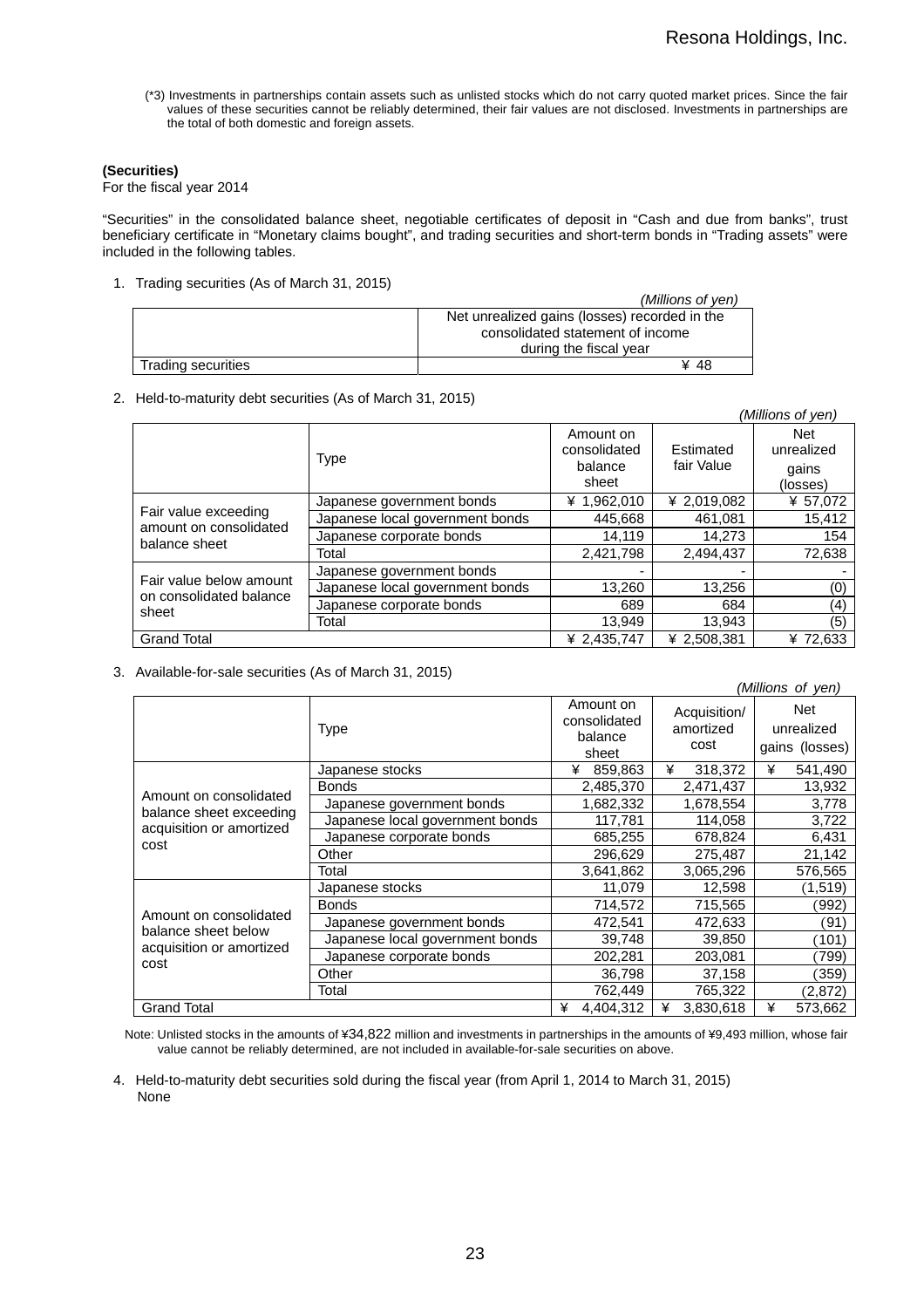5. Available-for-sale securities sold during the fiscal year (from April 1, 2014 to March 31, 2015)

|              |                                 |                               |              |   |                | (Millions of yen) |       |
|--------------|---------------------------------|-------------------------------|--------------|---|----------------|-------------------|-------|
|              |                                 | <b>Proceeds</b><br>from sales |              |   | Gains on sales | Losses on sales   |       |
|              | Japanese stocks                 | ¥                             | 16,025       | ¥ | 12,028         | ¥                 | 45    |
| <b>Bonds</b> |                                 |                               | 14,786,072   |   | 20,166         |                   | 2,620 |
|              | Japanese government bonds       |                               | 14,108,120   |   | 16,778         |                   | 2,431 |
|              | Japanese local government bonds |                               | 189,958      |   | 1,908          |                   | 25    |
|              | Japanese corporate bonds        |                               | 487,993      |   | 1.479          |                   | 163   |
| Other        |                                 |                               | 3,053,560    |   | 47,512         |                   | 7,178 |
| Total        |                                 |                               | ¥ 17,855,657 | ¥ | 79.706         | ¥                 | 9.844 |

6. Impairment of Securities

Securities except trading securities(excluding whose fair values cannot be reliably determined), of which market values substantially declined in comparison with acquisition cost and the market value rarely recovers to the acquisition cost, are recorded at the market value on the consolidated balance sheet and the valuation difference is recognized as an impairment loss.

For the fiscal year 2014, an impairment loss was amounted to ¥20 million.

To assess whether or not a decline in fair values is substantial, the Group considers not only the severity and duration of the decline in value but also the classification of the security issuer which is used in the self-assessment of asset quality as follows:

- (i) For issuers who are classified as bankrupt obligors, effectively bankrupt obligors, and borrowers with a high probability of becoming insolvent:
	- where the fair value is lower than the amortized cost or acquisition cost.
- (ii) For issuers who are classified as borrowers under close watch or issuers who are not rated:
- where the fair value declined by 30% or more compared to the amortized cost or acquisition cost.
- (iii) Other: where the fair value declined by 50% or more compared to the amortized cost or acquisition cost.

#### **(Deferred Tax Accounting)**

Following the promulgation on March 31, 2015 of the "Act on the Partial Revision of the Income Tax etc. (Act No. 9 of 2015)", corporation tax rate has been reduced from the fiscal years beginning on or after April 1, 2015. In line with these changes, the normal effective statutory tax rates used to measure deferred tax assets and liabilities were changed from 35.59% to 33.02% for temporary differences expected to be reversed in the fiscal year beginning on April 1, 2015 and to 32.24% for those expected to be reversed in the fiscal years beginning on or after April 1, 2016.

As a result of this change, deferred tax assets decreased by ¥13,068 million, net unrealized gains on available-for-sale securities increased by ¥14,776 million, net deferred gains on hedges increased by ¥1,632 million and income taxes deferred increased by ¥13,068 million. In addition, deferred tax liabilities for land revaluation decreased by ¥2,231 million and revaluation reserve for land increased by the same amount.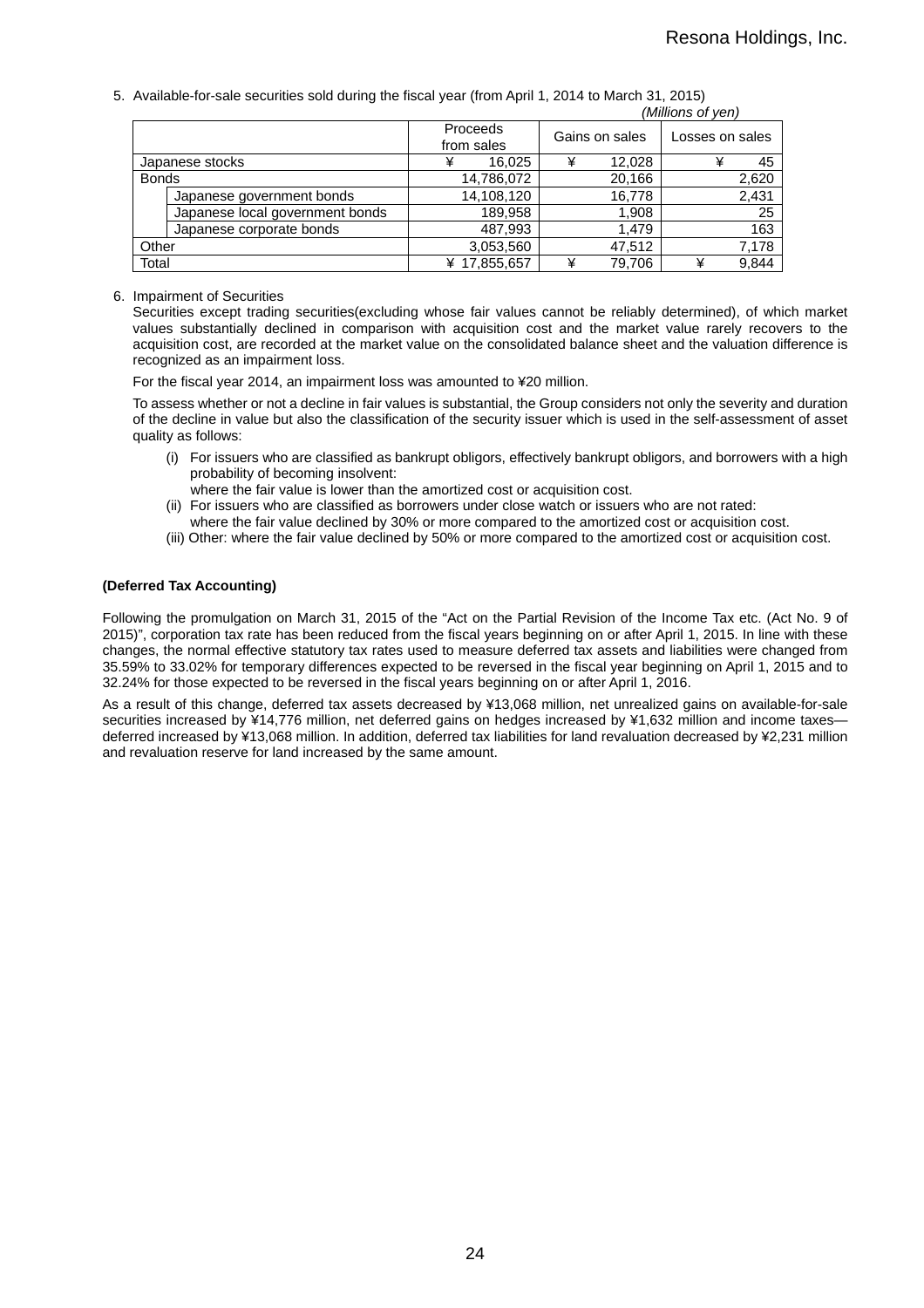*(Millions of yen)* 

### 【**Segment Information**】

For the fiscal year 2014

#### 1. Segment information

Principal operating activities of the segments are as follows:

| Segment           | Principal operating activity                                                                                                                                                                                |
|-------------------|-------------------------------------------------------------------------------------------------------------------------------------------------------------------------------------------------------------|
| Consumer banking  | Mainly for individual customers, provide consulting services regarding consumer loan,<br>asset management and asset succession                                                                              |
| Corporate banking | Mainly for corporate customers, support their business growth by providing services<br>regarding corporate loan, trust asset management, real estate business, corporate<br>pension and business succession |
| Market trading    | In financial markets, transaction in short term lending, borrowing, bond purchase and<br>sale, and derivatives trading                                                                                      |

#### 2. Profit and loss by segment

Profit and loss of each segment for the fiscal year ended March 31, 2015 were as follows:

|                                          |                     |                      |                   |            |             | , , , , , , , , , , , , , , , , , , , |
|------------------------------------------|---------------------|----------------------|-------------------|------------|-------------|---------------------------------------|
|                                          | Seament             |                      |                   |            |             |                                       |
|                                          | Consumer<br>banking | Corporate<br>banking | Market<br>trading | Sub total  | Other       | Total                                 |
| Gross operating profit                   | ¥ 259,197           | ¥ 282,067            | 79.329<br>¥       | ¥ 620,594  | ¥ $(3,846)$ | ¥ 616,747                             |
| General and administrative<br>expenses   | (172, 477)          | (155,594)            | (10, 339)         | (338, 411) |             | (338, 411)                            |
| Actual net operating profit              | 86,720              | 126.426              | 68,989            | 282,135    | (3,846)     | 278,289                               |
| Credit cost                              | 158                 | 24,564               |                   | 24,722     |             | 24,722                                |
| Net operating profit less<br>credit cost | 86,878<br>¥         | ¥ 150,991            | 68,989<br>¥       | ¥ 306,858  | ¥ $(3,846)$ | ¥ 303,012                             |

Notes:

- 1. Total amount is aggregated by the figures of three consolidated subsidiary banks and three consolidated credit guarantee subsidiaries.
- 2. The Consumer banking unit and Corporate banking unit contain operating results of the three consolidated credit guarantee subsidiaries.
- 3. Actual net operating profit of Corporate banking unit does not include credit cost incurred in trust accounts amounting to ¥47 million of gain.

4. Gross operating profit of the Market trading unit contains some portion of gains/losses on equity securities.

- 5. "Other" includes all other departments, such as management office, which are not operating segments.
- 6. Depreciation expense is included in general and administrative expenses.
- 3. Reconciliation between the segment information and the consolidated financial statements for the fiscal years ended March 31, 2015 was as follows:

|                                                                                       | (Millions of yen) |
|---------------------------------------------------------------------------------------|-------------------|
| Profit                                                                                | Amount            |
| Total amounts of segments                                                             | ¥ 306.858         |
| Net gains (losses) of "Other"                                                         | (3,846)           |
| Net non-recurring gains (losses) other than credit cost                               | 21.907            |
| Net extraordinary gains (losses)                                                      | (7,045)           |
| Profit (losses) of consolidated subsidiaries which are not included in segments, etc. | 8.377             |
| Income before income taxes and minority interests                                     | ¥ 326,251         |

Notes:

1. Non-recurring gains (losses) other than credit cost include some portion of gain/loss on securities and retirement benefit expenses.

2. Net extraordinary gains (losses) other than credit cost include impairment loss.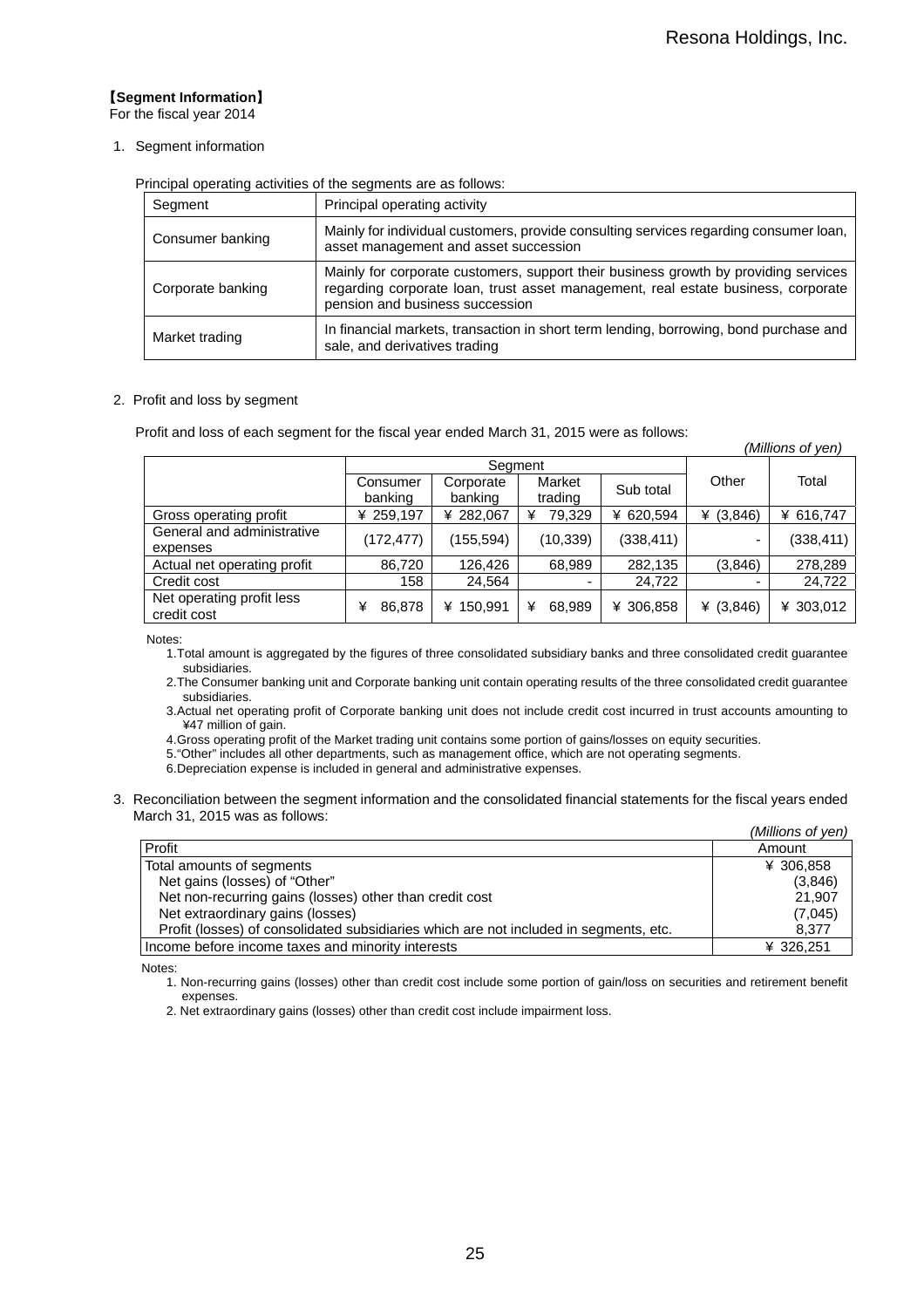### 【**Per Share Information**】

1. Net assets per share of common stock and its calculation base

| (Millions of yen, except 'Net assets per share of common stock" and number of shares) |                    |                    |
|---------------------------------------------------------------------------------------|--------------------|--------------------|
|                                                                                       | Fiscal Year 2013   | Fiscal Year 2014   |
|                                                                                       | From April 1, 2013 | From April 1, 2014 |
|                                                                                       | To March 31, 2014  | To March 31, 2015  |
| Net assets per share of common stock                                                  | 552.89 ven         | 690.66 yen         |
| (Calculation base)                                                                    |                    |                    |
| Total net assets                                                                      | ¥ 1,956,412        | ¥ 2,143,379        |
| Deductions from total net assets                                                      | 747,280            | 542,326            |
| Minority interests                                                                    | 139,231            | 164,600            |
| Preferred stock                                                                       | 594,000            | 366,000            |
| Preferred dividends                                                                   | 14,048             | 11,725             |
| Net assets attributable to common stock at the end of the                             | ¥ 1,209,132        | ¥ 1,601,053        |
| fiscal year                                                                           |                    |                    |
| Number of shares of common stock at the end of the fiscal                             |                    |                    |
| year used for the calculation of net assets per share of                              | 2,186,913          | 2,318,118          |
| common stock (shares in thousand)                                                     |                    |                    |

Notes:

(\*1) Regarding to Class C No.1 preferred stock and Class F No.1 preferred stock, the right to receive the distribution of residual assets (total amount is ¥ 160.0 billion) is not decreased by the special preferred dividends as described in "additional information".

In order to represent the actual conditions of the repayment scheme (the repayment of public fund has been implemented by special preferred dividends funded by other capital surplus) based on "Public funds full repayment plan" announced on May 10, 2013, "Net assets attributable to common stock at the end of the fiscal year" was calculated after deducting the Public funds to be repaid for the preferred stocks (¥160.0 billion for previous fiscal year and ¥128.0 billion for this fiscal year) from "Total net assets"(specifically, included in "Preferred stock" of "Deductions from total net assets"). To avoid duplicated deduction of Public funds to be repaid impact described above, the special preferred dividends of ¥32.0 billion, which record date is at the end of this fiscal year and is funded by other capital surplus, is not deducted from "Total net assets".

- (\*2) The number of shares of common stock at the end of the fiscal year used for the calculation of net assets per share of common stock is after deductions of 1) the number of treasury shares and 2) the number of shares held by ESOP-type Stock Benefit Trust for the Employee Shareholding Association (6,273 thousands shares as of March 31, 2014 and 5,057 thousands shares as of March 31, 2015).
- 2. Net income per share of common stock, diluted net income per share of common stock and those calculation bases

|                                                                                                                                                             | Fiscal Year 2013<br>March 31, 2014 | Fiscal Year 2014<br>March 31, 2015 |
|-------------------------------------------------------------------------------------------------------------------------------------------------------------|------------------------------------|------------------------------------|
| Net income per share of common stock<br>(1)                                                                                                                 | 89.71 yen                          | 91.07 yen                          |
| Calculation base)                                                                                                                                           |                                    |                                    |
| Net income                                                                                                                                                  | ¥ 220,642                          | ¥ 211,477                          |
| Amounts not attributable to common stock                                                                                                                    | 14,048                             | 11,725                             |
| Dividends on preferred stock                                                                                                                                | 14,048                             | 11,725                             |
| Net income attributable to common stock                                                                                                                     | ¥ 206,594                          | ¥ 199,752                          |
| Weighted-average number of common shares during the<br>fiscal year (thousands of shares)                                                                    | 2,302,727                          | 2,193,242                          |
|                                                                                                                                                             |                                    |                                    |
| Diluted net income per share of common stock<br>(2)                                                                                                         | 64.97 yen                          | 84.28 ven                          |
| (Calculation base)                                                                                                                                          |                                    |                                    |
| Adjustments in net income                                                                                                                                   | ¥<br>4,159                         | ¥ 1,836                            |
| Dividends on preferred stock                                                                                                                                | ¥<br>4,159                         | ¥ 1,836                            |
| Increase in number of common shares (thousands of<br>shares)                                                                                                | 940,883                            | 198,513                            |
| Preferred stock (thousands of shares)                                                                                                                       | 940,883                            | 198,513                            |
| Outline of dilutive securities which were not included in the<br>calculation of "Diluted net income per share" because they<br>do not have dilutive effect. | Not applicable                     | Not applicable                     |

*(Millions of yen, except* "Net income per share of common stock" and *number of shares)* 

Note: Average number of common shares during the period is after deductions of 1) the number of treasury shares and 2) the number of shares held by the ESOP-type Stock Benefit Trust for the Employee Shareholding Association (6,924 thousands shares and 5,637 thousand shares for the fiscal years ended March 31, 2014 and 2015, respectively.)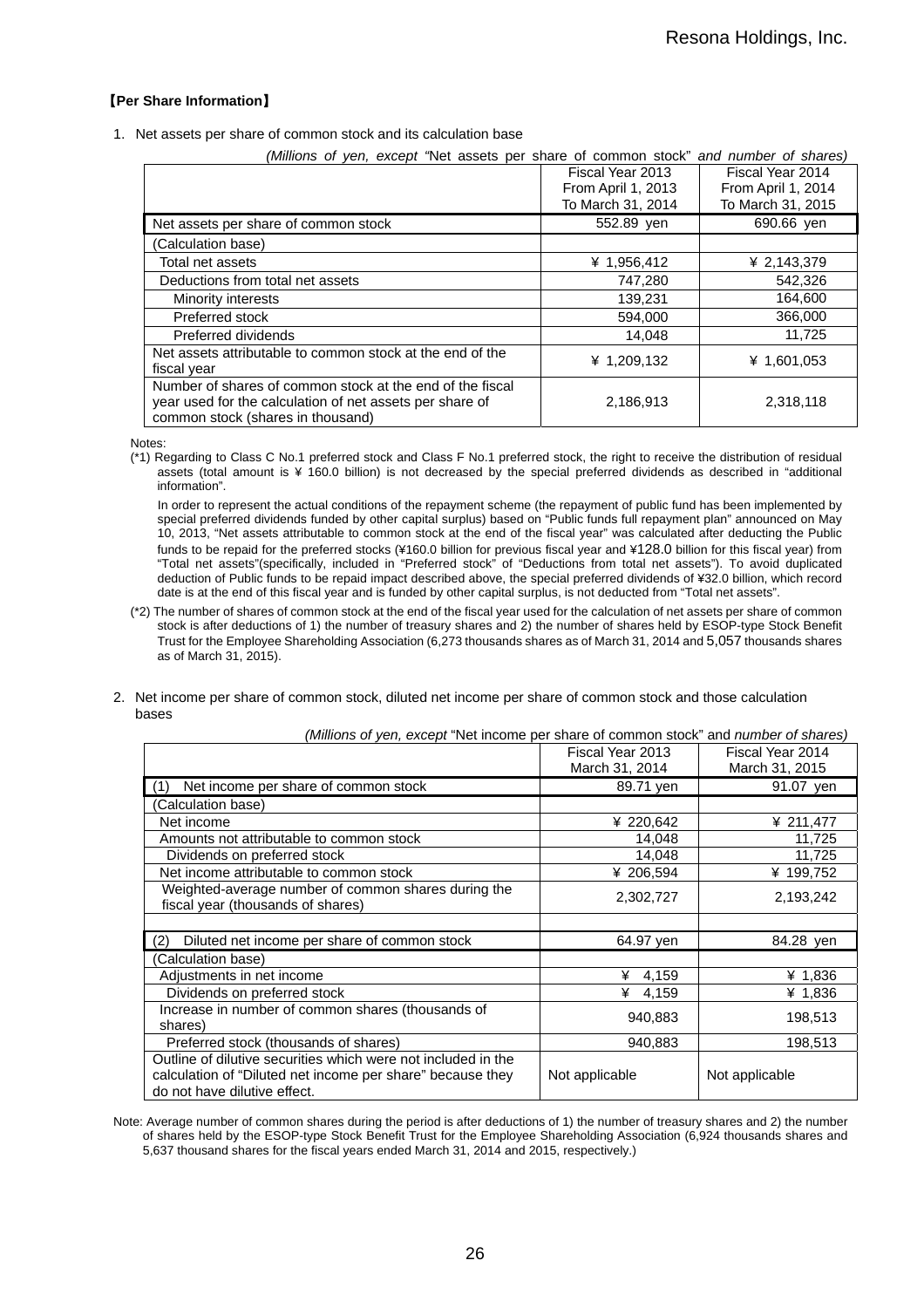#### (Change in Accounting Policies)

The Group applied ASBJ Statement No. 26 "Accounting Standard for Retirement Benefits" issued on May 17, 2012 and ASBJ Guidance No. 25 "Guidance on Accounting Standard for Retirement Benefits" issued on March 26, 2015 for the main clause of Article 35 of the accounting standard and the main clause of Article 67 of the guidance, since the beginning of the fiscal year 2014. The transitional treatment stated in Article 37 of the accounting standard was applied at the adoption.

As a result, net assets per share of common stock was increased by ¥0.67 at the beginning of the fiscal year 2014.The impact to net income per share and diluted net income per share of common stock are immaterial.

#### 【**Subsequent Events**】

Resona Holdings, Inc. ("Resona Holdings"), at the Board of Directors' meeting held on May 12, 2015 (the "Board of Directors' Meeting"), passed a resolution to submit for deliberation at the annual shareholders' meeting scheduled to be held on June 19, 2015 (the "Annual Shareholders Meeting") the advanced repayment in a lump-sum of the public funds relating to Class C Preferred Shares and Class F Preferred Shares (collectively, the "Early Strengthening Act Preferred Shares") through the acquisition of all of the Early Strengthening Act Preferred Shares by Resona Holdings (the proposal submitted for deliberation above shall be referred to as the "Proposal"). In addition, the Board of Directors' Meeting passed a resolution for Resona Holdings to acquire the Early Strengthening Act Preferred Shares (the "Acquisition of Own Shares") pursuant to Article 53 of the articles of incorporation of Resona Holdings under Article 459, paragraph (1) of the Companies Act, subject to the approval of the Proposal at the Annual Shareholders' Meeting.

Resona Holdings plans to cancel the acquired Early Strengthening Act Preferred Shares immediately after their acquisition.

1. Lump-Sum Advanced Repayment of the Early Strengthening Act Preferred Shares

With respect to the Early Strengthening Act Preferred Shares, Resona Holdings has extended the Simultaneous Acquisition Date (the date of simultaneous conversion into ordinary shares) of the shares up to the date immediately following the date of the annual shareholders' meeting regarding the fiscal year ending March 2018, and on June 2014, has implemented the repayment in the aggregate of 32.0 billion yen through a special preferred dividend using other capital surplus as the source, and, plans to implement further repayments amounting to 32.0 billion yen on June 4, 2015. As a result of the above, the amount required for repayment regarding the Early Strengthening Act Preferred Shares is expected to be 96.0 billion yen, which is the amount obtained by deducting the aggregate of the payment of the special preferred dividend (64.0 billion yen) from the initial injected amount (160.0 billion yen).

In consideration of the fact that Resona Holdings' recent performance has been steady, among other factors, at the Board of Directors' Meeting, subject to the approval of the Proposal at the Annual Shareholders' Meeting, Resona Holdings determined to acquire the Early Strengthening Act Preferred Shares pursuant to the terms and conditions set forth below, and intends to apply for the repayment of the public funds to the relevant authorities after the Annual Shareholders' Meeting.

Terms and Conditions for Repayment of Public Funds (Acquisition of Own Shares (Early Strengthening Act Preferred Shares))

(i) Class of shares to be acquired

Early Strengthening Act Preferred Shares (Class C Preferred Shares and Class F Preferred Shares)

- (ii) Total number of shares to be acquired
- Class C Preferred Shares: 12,000,000 shares, Class F Preferred Shares: 8,000,000 shares
- (iii) Total amount of the acquisition price of the shares

96.0 billion yen (among which, Class C Shares amounting to a total of 36.0 billion yen, and Class F Shares amounting to a total of 60.0 billion yen)

2. Establishment of the Threshold for Class C Preferred Shares and Class F Preferred Shares

The Acquisition of Own Shares will be used for the early repayment of the public funds, and, implemented according to the following contents subject to (i) the approval of the Proposal at the Annual Shareholders' Meeting and (ii) confirmation from the relevant authorities that the terms and conditions to repay the public funds have been arranged without causing a burden on citizens.

| (1) Class of shares subject to acquisition        | Class C Preferred Shares and Class F Preferred Shares       |
|---------------------------------------------------|-------------------------------------------------------------|
| (2) Total number of shares to be acquired         | Class C Preferred Shares: 12,000,000 shares                 |
|                                                   | Class F Preferred Shares: 8,000,000 shares                  |
|                                                   | (the numbers of shares stated here is the same as the total |
|                                                   | number of issued and outstanding shares of these shares.)   |
| (3) Amount of the acquisition price of the shares | Class C Preferred Shares: 3,000.00 yen per share            |
|                                                   | Class F Preferred Shares: 7,500.00 yen per share            |
| (4) Total amount of the acquisition price of the  | 96.0 billion yen (among which, Class C Preferred Shares     |
| shares                                            | amounting to a total of 36.0 billion yen, and Class F       |
|                                                   | Preferred Shares amounting to a total of 60.0 billion yen)  |
| (5) Period of acquisition                         | 1 year from June 19, 2015                                   |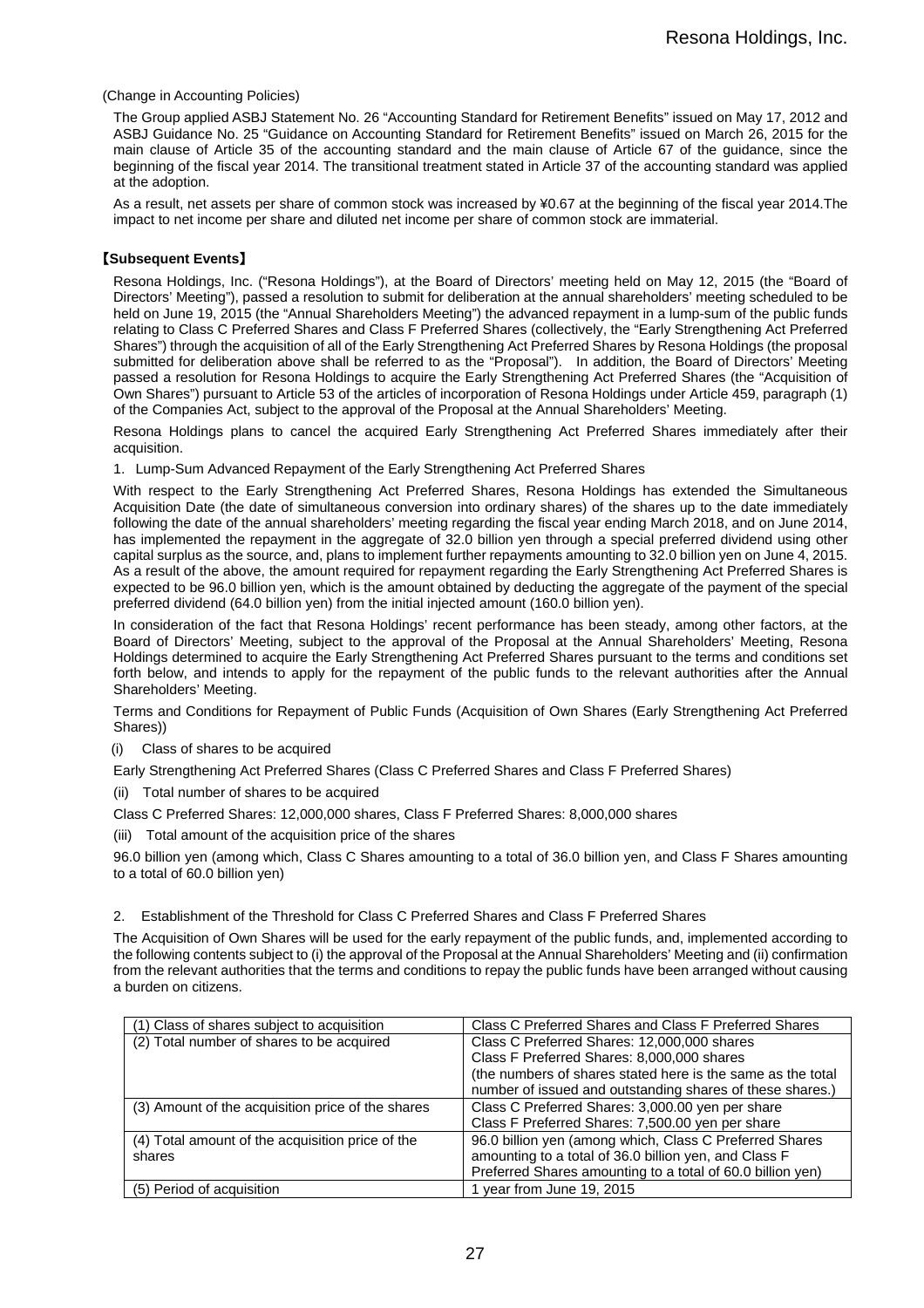### 【**Statement of Trust Assets and Liabilities**】

March 31, 2015

|                                    |             |                                   | (Millions of Yen) |
|------------------------------------|-------------|-----------------------------------|-------------------|
| Assets                             | Amount      | Liabilities                       | Amount            |
| Loans and bills discounted         | ¥ 36,695    | Money trusts                      | ¥ 6,747,262       |
| <b>Securities</b>                  | 179         | Pension trusts                    | 3,465,103         |
| Beneficiary rights                 | 23,152,807  | Property formation benefit trusts | 943               |
| Securities held in custody account | 11.339      | Securities investment trusts      | 12,979,070        |
| Monetary claims                    | 251,995     | Money entrusted other than        |                   |
| Tangible fixed assets              | 430.024     | money trusts                      | 362.087           |
| Intangible fixed assets            | 1.554       | Securities trusts                 | 11.380            |
| Other claims                       | 10.443      | Monetary claims trusts            | 270,907           |
| Due from banking account           | 617,622     | Land and fixtures trusts          | 112,221           |
| Cash and due from banks            | 13.956      | Composite trusts                  | 577,641           |
|                                    |             |                                   |                   |
| Total assets                       | ¥24.526.618 | <b>Total liabilities</b>          | ¥ 24.526.618      |

Notes:

- 1. Amounts of less than one million yen have been rounded down.
- 2. The trust without readily determinable monetary values was excluded.
- 3. Beneficiary rights worth of ¥23,152,807 million were re-entrusted for asset administration purpose.
- 4. Co-managed trust funds under other trust bank's administration amounted to ¥448,713 million.
- 5. Loans and bills discounted where the Bank guarantees the principal is amounted to ¥36,695 million include followings:

|                                        | (Millions of Yen) |
|----------------------------------------|-------------------|
| Loans to borrowers in legal bankruptcy | ¥ 16              |
| Past-due loans                         | 690               |
| Loans past due 3 months or more        | 19                |
| <b>Restructured loans</b>              | 6                 |
| Total                                  | ¥733              |

6. Subsidiary subject to aggregation is Resona Bank, Ltd., only.

Appendix: The trust in the principal indemnification agreement, including the trust that was re-entrusted for operations, consists of followings.

| Money trusts               |          |                           | (Millions of Yen) |
|----------------------------|----------|---------------------------|-------------------|
| Assets                     | Amount   | ∟iabilities               | Amount            |
| Loans and bills discounted | ¥ 36,695 | Principal                 | 637,296<br>¥      |
| Other                      | 600.769  | Special loan loss reserve | 110               |
|                            |          | Other                     | 58                |
| Total assets               | 637.464  | <b>Total liabilities</b>  | 637.464           |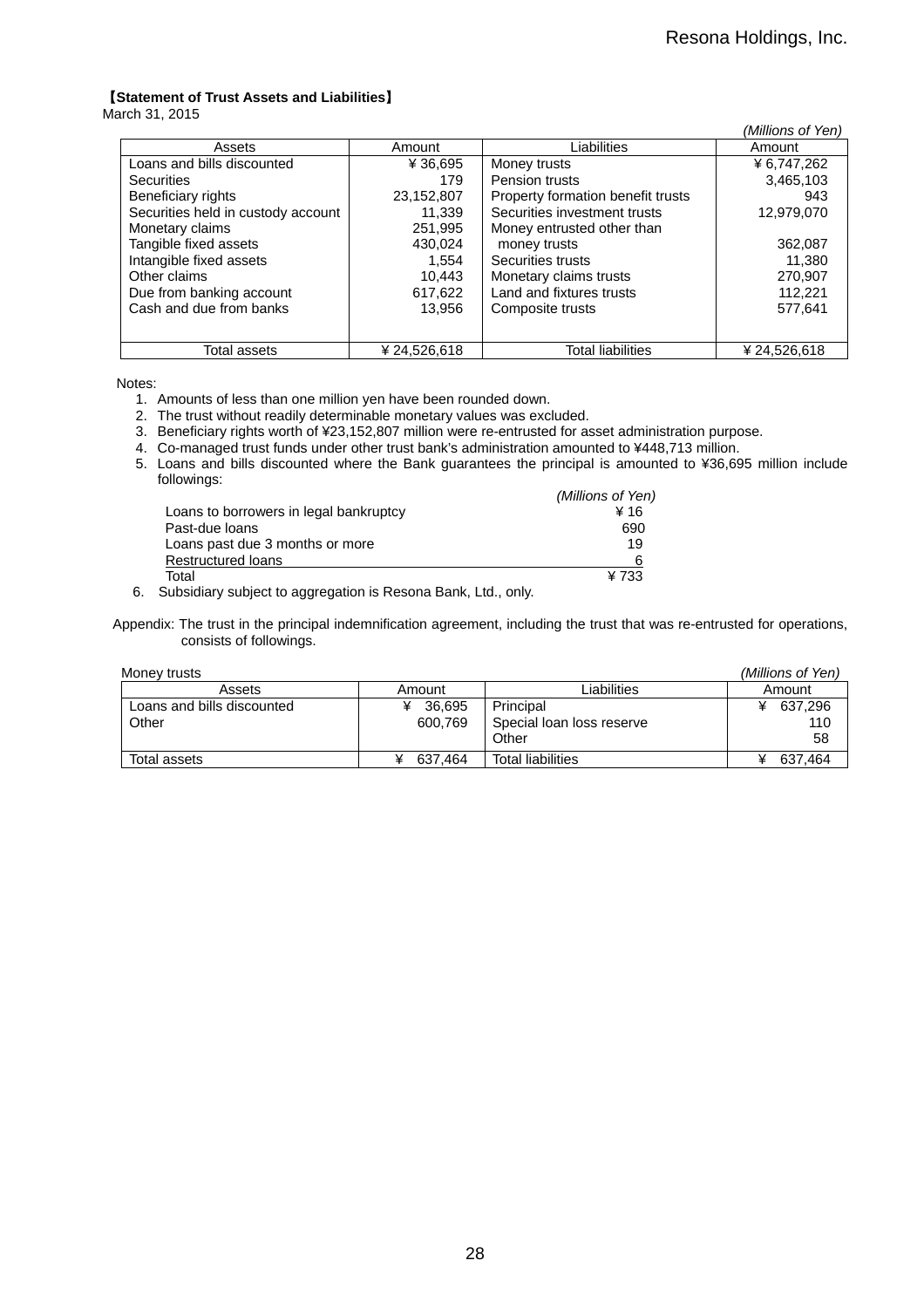### **Comparison of Statements of Trust Assets and Liabilities**

| panson or otatomonts or mast Associs and Elabimtos |                       |                       | (Millions of Yen)            |
|----------------------------------------------------|-----------------------|-----------------------|------------------------------|
| Assets                                             | March 31, 2014<br>(A) | March 31, 2015<br>(B) | <b>Difference</b><br>(B)-(A) |
| Loans and bills discounted                         | ¥43,862               | ¥<br>36,695           | ¥<br>(7, 167)                |
| <b>Securities</b>                                  | 120                   | 179                   | 58                           |
| Beneficiary rights                                 | 22,563,199            | 23,152,807            | 589,607                      |
| Securities held in custody account                 | 7,895                 | 11,339                | 3,443                        |
| Monetary claims                                    | 297,118               | 251,995               | (45,122)                     |
| Tangible fixed assets                              | 444.689               | 430.024               | (14, 664)                    |
| Intangible fixed assets                            | 2.004                 | 1,554                 | (450)                        |
| Other claims                                       | 7.371                 | 10,443                | 3,071                        |
| Due from banking account                           | 533,844               | 617,622               | 83,778                       |
| Cash and due from banks                            | 15,701                | 13,956                | (1,745)                      |
| Total assets                                       | 23,915,807            | 24.526.618            | 610,810                      |
| Co-managed trust funds under                       |                       |                       |                              |
| other trust bank's administration                  | ¥580.919              | ¥<br>448,713          | (132,206)<br>¥               |

| Liabilities                             | March 31, 2014<br>(A) | March 31, 2015<br>(B) | Difference<br>$(B)-(A)$ |
|-----------------------------------------|-----------------------|-----------------------|-------------------------|
| Money trusts                            | ¥ 7,022,390           | 6,747,262<br>¥        | (275, 127)<br>¥         |
| Pension trusts                          | 3,696,076             | 3,465,103             | (230,972)               |
| Property formation benefit trusts       | 1.109                 | 943                   | (166)                   |
| Securities investment trusts            | 11,786,070            | 12,979,070            | 1,192,999               |
| Money entrusted other than money trusts | 347,706               | 362,087               | 14.381                  |
| Securities trusts                       | 33,736                | 11,380                | (22,356)                |
| Monetary claims trusts                  | 317,816               | 270,907               | (46,908)                |
| Land and fixtures trusts                | 119.752               | 112.221               | (7, 531)                |
| Land and fixtures lease trusts          | 2,810                 |                       | (2,810)                 |
| Composite trusts                        | 588,337               | 577,641               | (10,696)                |
| <b>Total liabilities</b>                | ¥ 23,915,807          | 24,526,618<br>¥       | 610,810<br>¥            |

Note: Amounts of less than one million yen have been rounded down.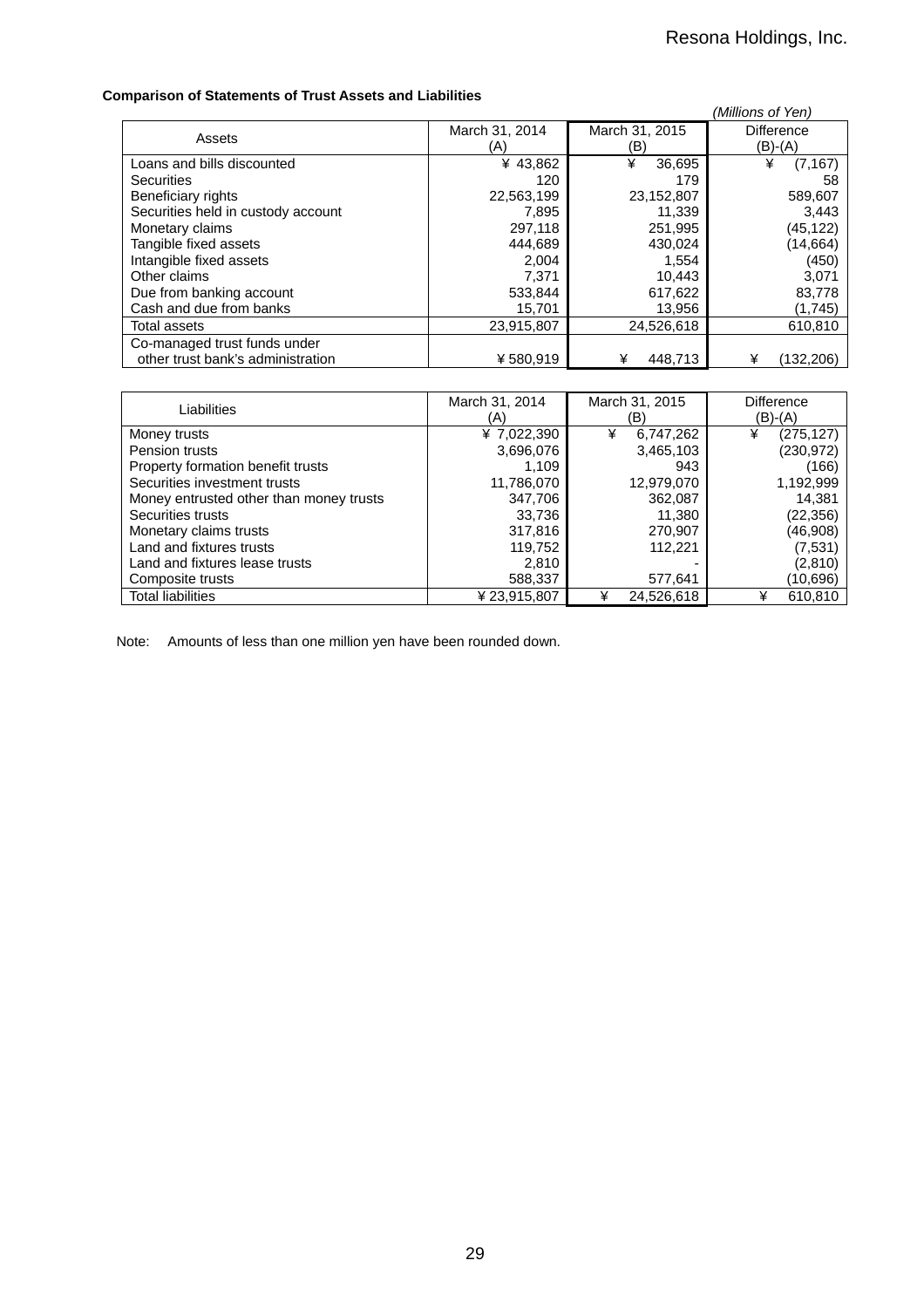## **6. Non-Consolidated Financial Statements**

## **(1) Non-Consolidated Balance Sheet**

|                                                |   |                |                | (Millions of yen)       |
|------------------------------------------------|---|----------------|----------------|-------------------------|
|                                                |   | March 31, 2014 | March 31, 2015 |                         |
| <b>Assets</b>                                  |   |                |                |                         |
| <b>Current assets</b>                          |   |                |                |                         |
| Cash and due from banks                        | ¥ | 365            | ¥              | 730                     |
| Money held in trust                            |   | 193            |                | 186                     |
| <b>Securities</b>                              |   | 275,300        |                | 266,000                 |
| Prepaid expenses                               |   | 6              |                | 5                       |
| Deferred tax assets                            |   | 118            |                | 149                     |
| Accrued income                                 |   | 3              |                | 4                       |
| Other receivable                               |   | 22,595         |                | 27,818                  |
| Accrued income taxes refund                    |   | 69,912         |                |                         |
| Total current assets                           |   | 368,495        |                | 294,896                 |
| Non-current assets                             |   |                |                |                         |
| Tangible fixed assets                          |   |                |                |                         |
| Tools, furniture and fixtures, net             |   | 4              |                | 3                       |
| Leased assets, net                             |   | 3              |                | $\overline{\mathbf{c}}$ |
| Total tangible fixed assets                    |   | 8              |                | $\overline{5}$          |
| Intangible fixed assets                        |   |                |                |                         |
| <b>Trademarks</b>                              |   | 0              |                |                         |
| Software                                       |   | 5              |                | $\overline{a}$          |
| Total intangible fixed assets                  |   | 5              |                | $\overline{2}$          |
| Investments and other assets                   |   |                |                |                         |
| Investments in subsidiaries and affiliates     |   | 1,116,174      |                | 1,116,174               |
| Long-term loans to subsidiaries and affiliates |   | 79,500         |                | 49,500                  |
| Other                                          |   | 2              |                | 30                      |
| Reserve for possible losses on investments     |   | (2,638)        |                | (2, 494)                |
| Total investments and other assets             |   | 1,193,038      |                | 1,163,211               |
| Total non-current assets                       |   | 1,193,053      |                | 1,163,219               |
| <b>Total Assets</b>                            | ¥ | 1,561,549      | ¥              | 1,458,116               |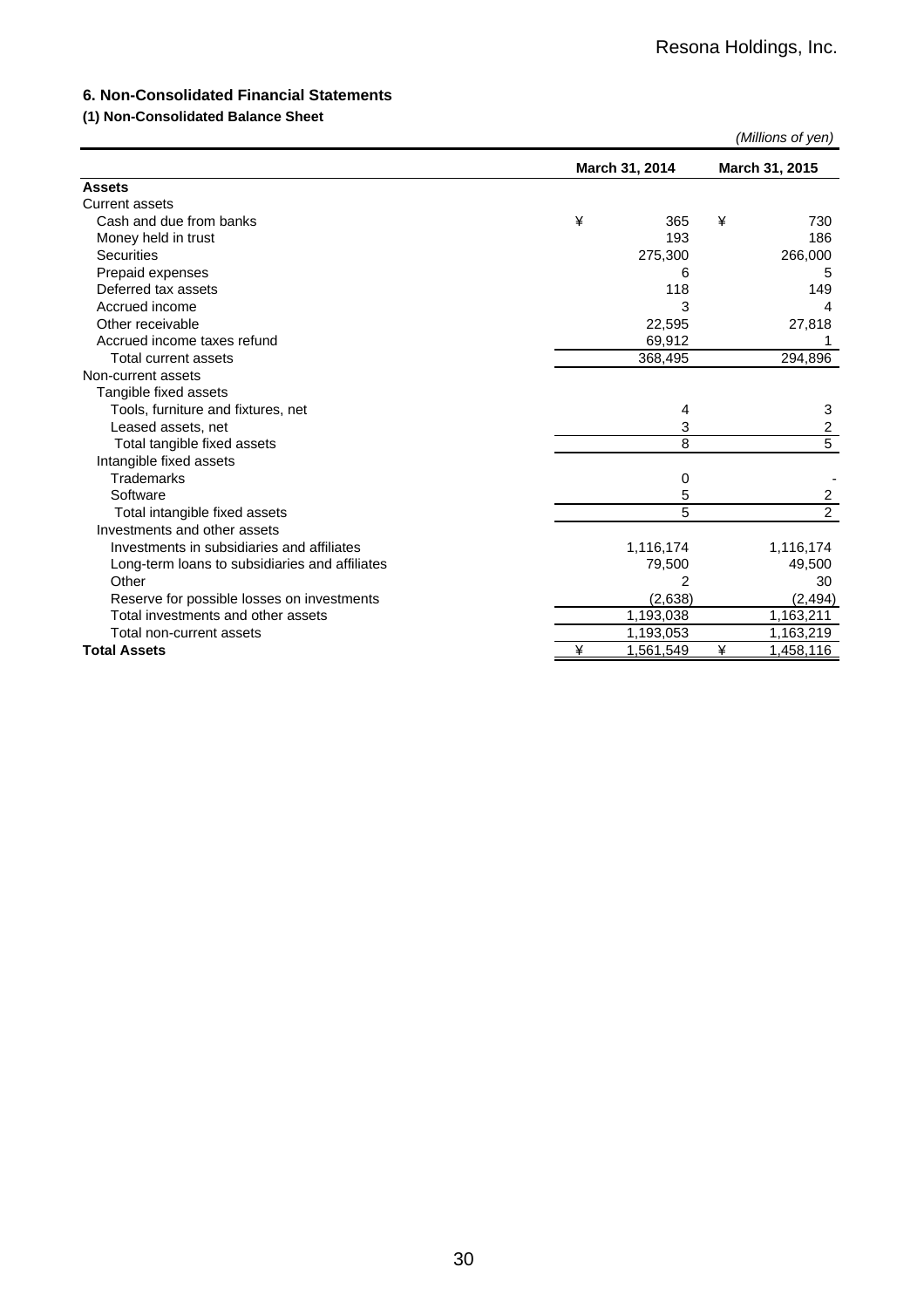## **(1) Non-Consolidated Balance Sheet - Continued**

|                                                |   |                |   | (Millions of yen) |
|------------------------------------------------|---|----------------|---|-------------------|
|                                                |   | March 31, 2014 |   | March 31, 2015    |
| <b>Liabilities and Net Assets</b>              |   |                |   |                   |
| <b>Liabilities</b>                             |   |                |   |                   |
| <b>Current liabilities</b>                     |   |                |   |                   |
| Lease obligations                              | ¥ | 1              |   |                   |
| Other payable                                  |   | 354            |   | 1,250             |
| Accrued expenses                               |   | 684            |   | 641               |
| Income taxes payable                           |   | 192            |   | 1,824             |
| Consumption taxes payable                      |   | 22             |   | 139               |
| Reserve for employees' bonuses                 |   | 465            |   | 580               |
| Other                                          |   | 569            |   | 441               |
| <b>Total current liabilities</b>               |   | 2,289          |   | 4,879             |
| Non-current liabilities                        |   |                |   |                   |
| <b>Bonds</b>                                   |   | 80,000         |   | 80,000            |
| Long-term debts to subsidiaries and affiliates |   | 302,071        |   | 301,279           |
| Lease obligations                              |   | 2              |   |                   |
| Total non-current liabilities                  |   | 382,074        |   | 381,281           |
| <b>Total Liabilities</b>                       |   | 384,364        |   | 386,160           |
| <b>Net Assets</b>                              |   |                |   |                   |
| Stockholder's equity                           |   |                |   |                   |
| Capital stock                                  |   | 50,472         |   | 50,472            |
| Capital surplus                                |   |                |   |                   |
| Capital reserve                                |   | 50,472         |   | 50,472            |
| Other capital surplus                          |   | 462,210        |   | 198,834           |
| Total capital surplus                          |   | 512,683        |   | 249,306           |
| Retained earnings                              |   |                |   |                   |
| Other retained earnings                        |   |                |   |                   |
| Retained earnings carried forward              |   | 699,883        |   | 774,659           |
| Total retained earnings                        |   | 699,883        |   | 774,659           |
| <b>Treasury stock</b>                          |   | (85, 855)      |   | (2, 483)          |
| Total stockholders' equity                     |   | 1,177,184      |   | 1,071,955         |
| <b>Total Net Assets</b>                        |   | 1,177,184      |   | 1,071,955         |
| <b>Total Liabilities and Net Assets</b>        | ¥ | 1,561,549      | ¥ | 1,458,116         |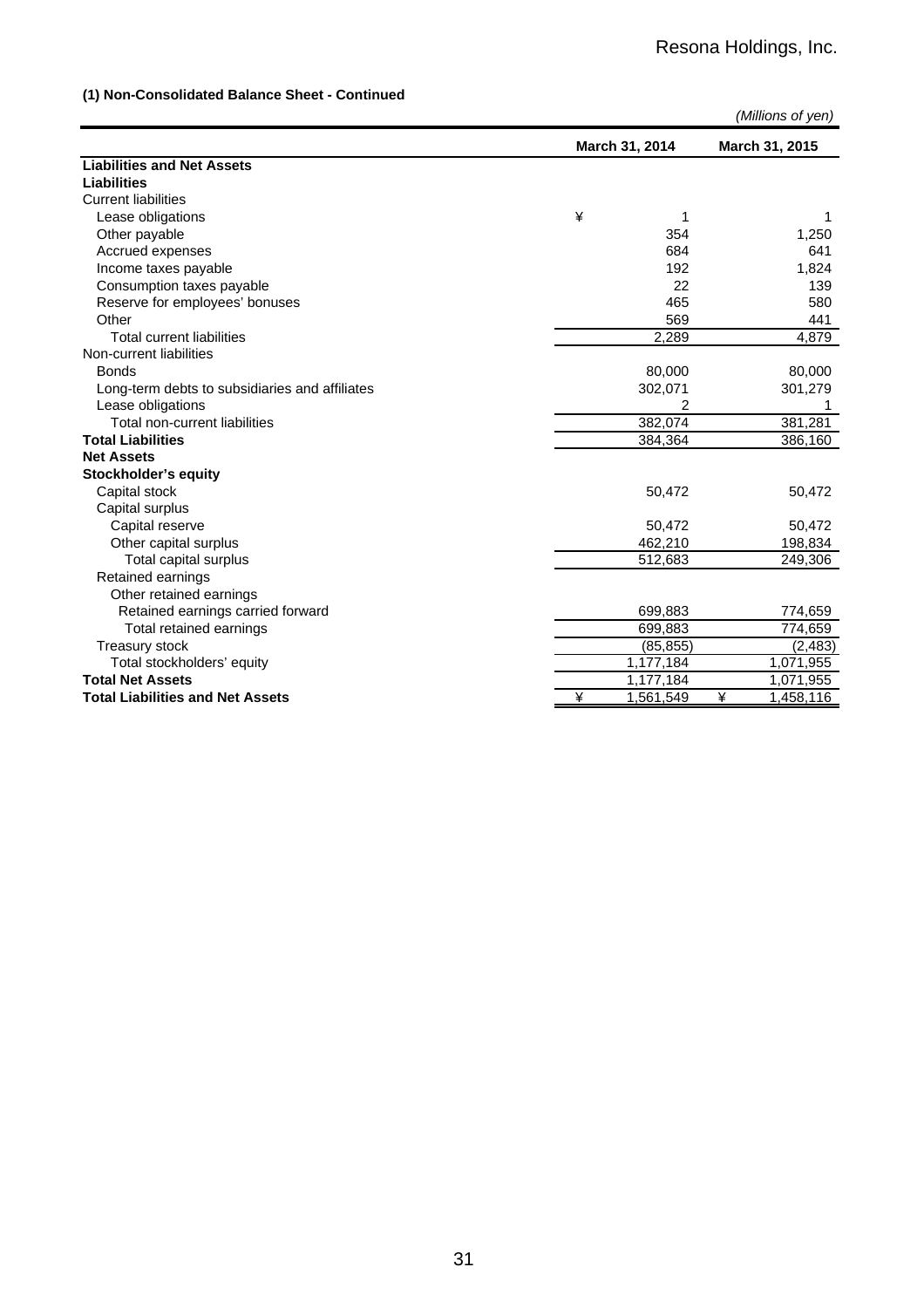## **(2) Non-Consolidated Statement of Income**

|                                                        |   |                |                                                | (Millions of yen) |
|--------------------------------------------------------|---|----------------|------------------------------------------------|-------------------|
|                                                        |   | For the fiscal | For the fiscal<br>year ended<br>March 31, 2015 |                   |
|                                                        |   | year ended     |                                                |                   |
|                                                        |   | March 31, 2014 |                                                |                   |
| <b>Operating income</b>                                |   |                |                                                |                   |
| Dividends from subsidiaries and affiliates             | ¥ | 447,381        | ¥                                              | 122,672           |
| Fees from subsidiaries and affiliates                  |   | 4,325          |                                                | 4,334             |
| Interest on loans to subsidiaries and affiliates       |   | 1,770          |                                                | 1,327             |
| Total operating income                                 |   | 453,476        |                                                | 128,333           |
| <b>Operating expenses</b>                              |   |                |                                                |                   |
| Interest on debts                                      |   | 2,313          |                                                | 2,411             |
| Interest on bonds                                      |   | 506            |                                                | 393               |
| General and administrative expenses                    |   | 4,032          |                                                | 4,421             |
| Total operating expenses                               |   | 6,852          |                                                | 7,226             |
| <b>Operating profits</b>                               |   | 446,623        |                                                | 121,106           |
| Non-operating income                                   |   |                |                                                |                   |
| Interest income on securities                          |   | 82             |                                                | 39                |
| Fees and commissions                                   |   | 108            |                                                | 102               |
| Reversal of reserve for possible losses on investments |   | 307            |                                                | 144               |
| Gain on forfeiture of unclaimed dividends              |   |                |                                                | 129               |
| Interest on tax refunds                                |   | 10             |                                                | 0                 |
| Other                                                  |   | 3              |                                                | 10                |
| Total non-operating income                             |   | 512            |                                                | 426               |
| <b>Non-operating expenses</b>                          |   |                |                                                |                   |
| Total non-operating expenses                           |   | 2,513          |                                                | 158               |
| <b>Ordinary profits</b>                                |   | 444,623        |                                                | 121,374           |
| Net income before income taxes                         |   | 444,623        |                                                | 121,374           |
| $Income$ taxes $-$ current                             |   | (835)          |                                                | (316)             |
| Income taxes - deferred                                |   |                |                                                | (30)              |
| Total income taxes                                     |   | (833)          |                                                | (347)             |
| Net income                                             | ¥ | 445,456        | ¥                                              | 121,722           |